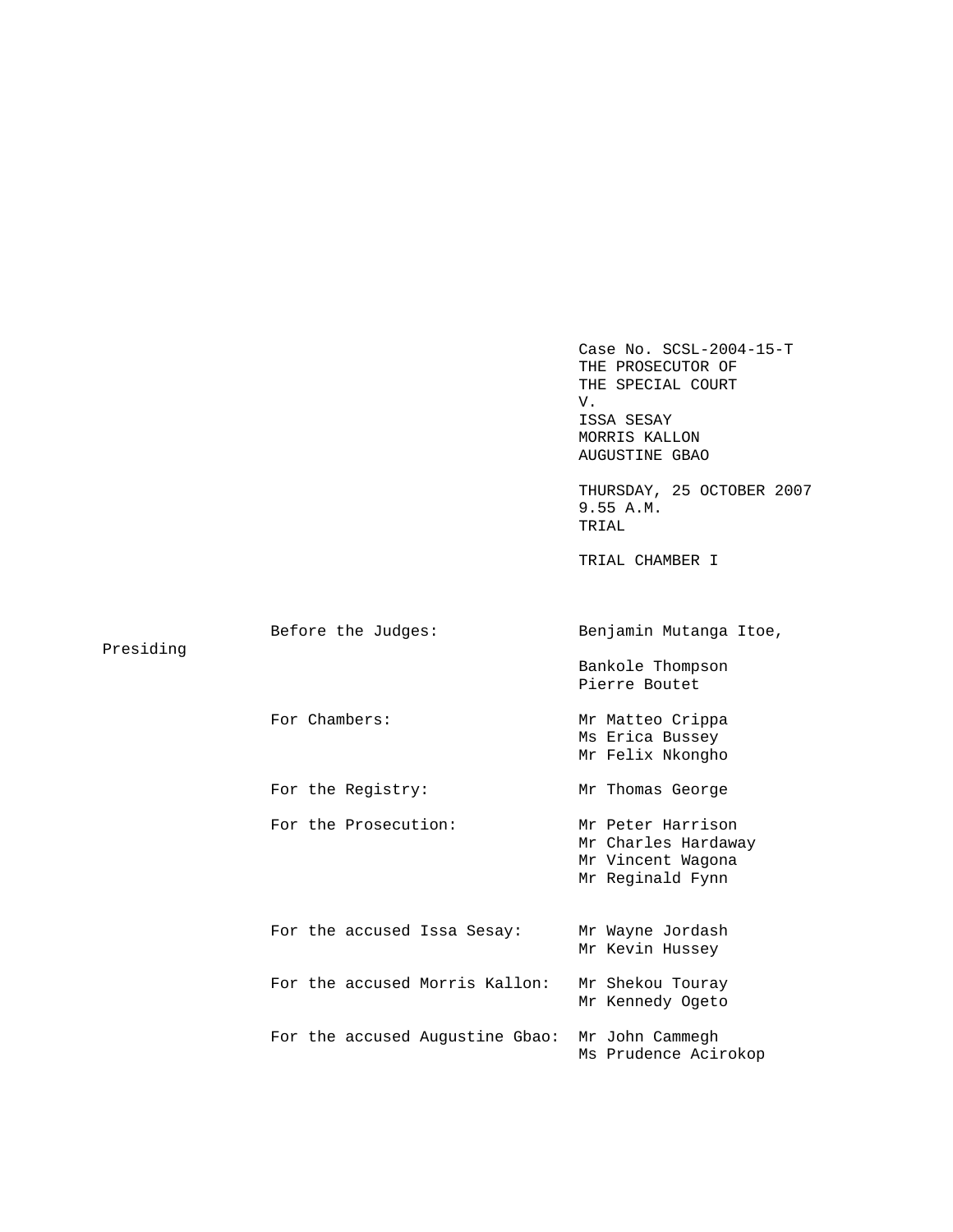| Page 2 | SESAY ET AL     |              |
|--------|-----------------|--------------|
|        | 25 OCTOBER 2007 | OPEN SESSION |

1 [RUF25OCT07A - JS] 2 Thursday, 25 October 2007 3 **I** [The accused present] 4 [The witness entered court] 5 [Session] 6 [Upon commencing at 9.55 a.m.] 7 PRESIDING JUDGE: Good morning, learned counsel. We will 8 resume the session and, yes, Mr Cammegh? 9 MR CAMMEGH: Good morning, Your Honour. I'm sorry to be 10:01:20 10 the harbinger of doom, but I've been speaking to a representative 11 from the stenographers this morning and this is just to follow up 12 comments I made the other day. I understand Mr Jordash's next 13 witness, DIS-188, is very lengthy and could take something like 14 three days in-chief. I think he's one of the, if not the longest 10:01:44 15 Sesay witness of all. I know having had a look at his summary 16 that I'm going to be engaged in cross-examination for quite some 17 time with this witness, and I have no doubt Mr Hardaway will be 18 as well, I have no doubt the Kallon team will need to too. In 19 order to do that properly, we are going to need transcript. It's 10:02:05 20 going to be very difficult to write every single word for three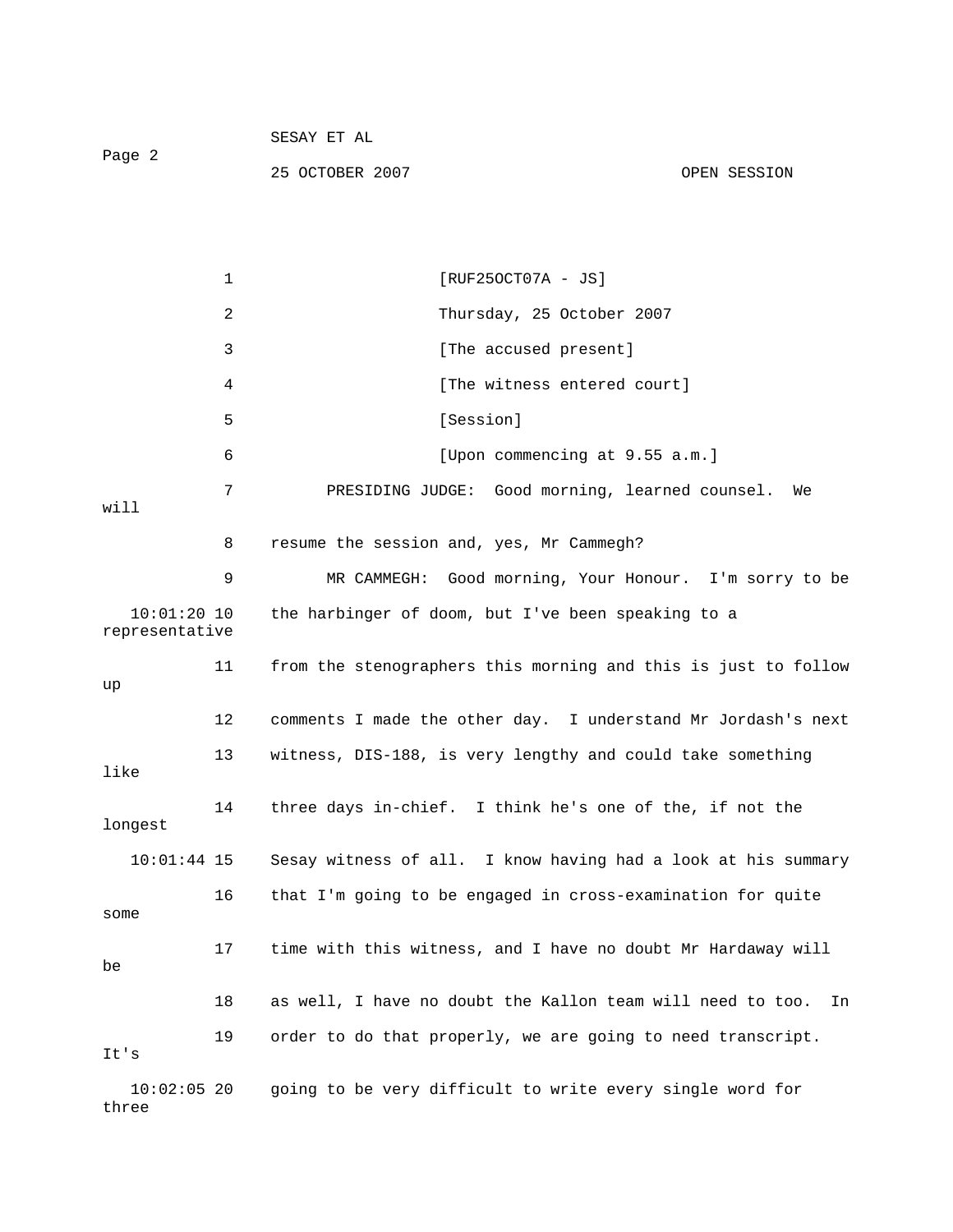21 days and we need accuracy of reference. My understanding is 22 that, despite their valiant efforts, the stenographer situation 23 has deteriorated yet further since I last spoke to you. I think 24 in particular it's clear that a lot of work which was done to 10:02:26 25 amended drafts from Friday, although saved on the system, was not 26 saved, not because of any fault of the stenographer but because 27 of the IT situation. Potentially, therefore, we are now up to 28 three days behind. I'm simply flagging this situation up now. 29 If the matter has not improved by the time I cross -- it's my

| Page 3 | SESAY ET AL     |              |
|--------|-----------------|--------------|
|        | 25 OCTOBER 2007 | OPEN SESSION |

|      | $\mathbf{1}$ | turn to cross-examine, I'm going to have to ask for an          |
|------|--------------|-----------------------------------------------------------------|
| was  | $\mathbf{2}$ | adjournment in order that I've got an accurate record of what   |
|      | 3            | said in-chief. Now, this would be a severe drawback to the      |
| with | 4            | administration of this Court. I'm sure everyone would agree     |
| in   | 10:03:05     | 5 that. I understand a representative from the stenographers is |
| best | 6            | with a meeting with the Registrar this morning, but with the    |
|      | 7            | will in the world, unless things dramatically improve I think   |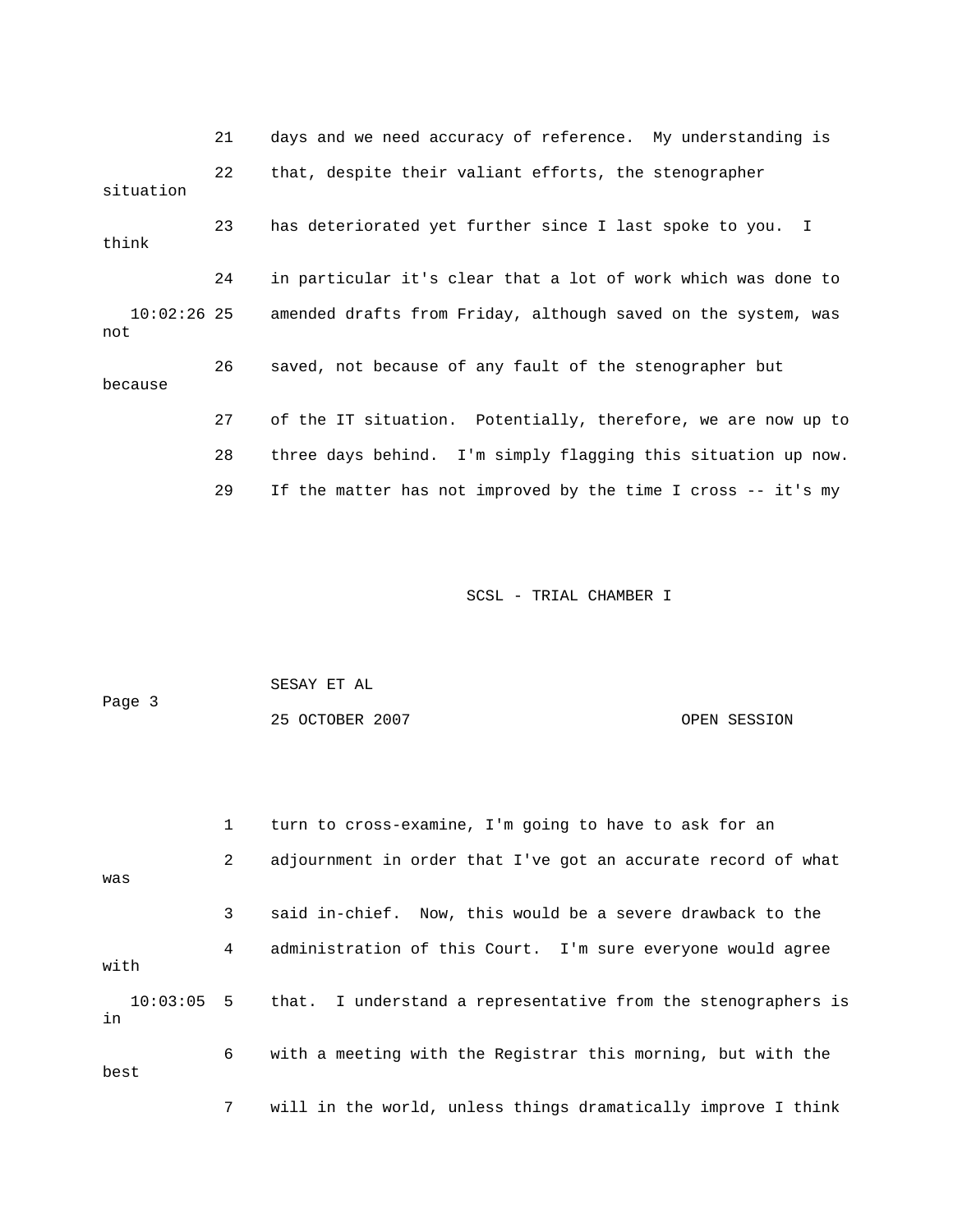8 there's going to come a time next week when someone is going to 9 be asking for an adjournment.

 10:03:22 10 PRESIDING JUDGE: Mr Cammegh, all I can bring to your 11 attention or to your information is that I met the Registrar 12 fortuitously yesterday and I met him just around the corridors 13 and he said that he had received my instructions and that he was 14 doing everything to ensure, you know, that things are in order. 10:03:48 15 That is what he told me yesterday. 16 MR CAMMEGH: Yes, well I'm sure -- 17 PRESIDING JUDGE: I didn't hold a meeting with him. I met 18 him around the corridors and he acknowledged receipt of my 19 instructions and said that he was doing everything to ensure things are okay. 21 MR CAMMEGH: Well, everybody at the Bar is grateful for 22 Your Honour's comments the other day, and I'm sure the 23 stenographers too, and I'm sure efforts are being made. All 24 doing is putting the Court on notice that regrettably there come a time when I'm going to have to ask for an adjournment. 26 all hope that doesn't arise. 27 PRESIDING JUDGE: Well, we hope it doesn't arise and 28 the meeting that is ongoing now which you have announced may that  $10:04:00$  20 I'm may  $10:04:13$  25 We that 29 produce the results we all expect, the possibilities we all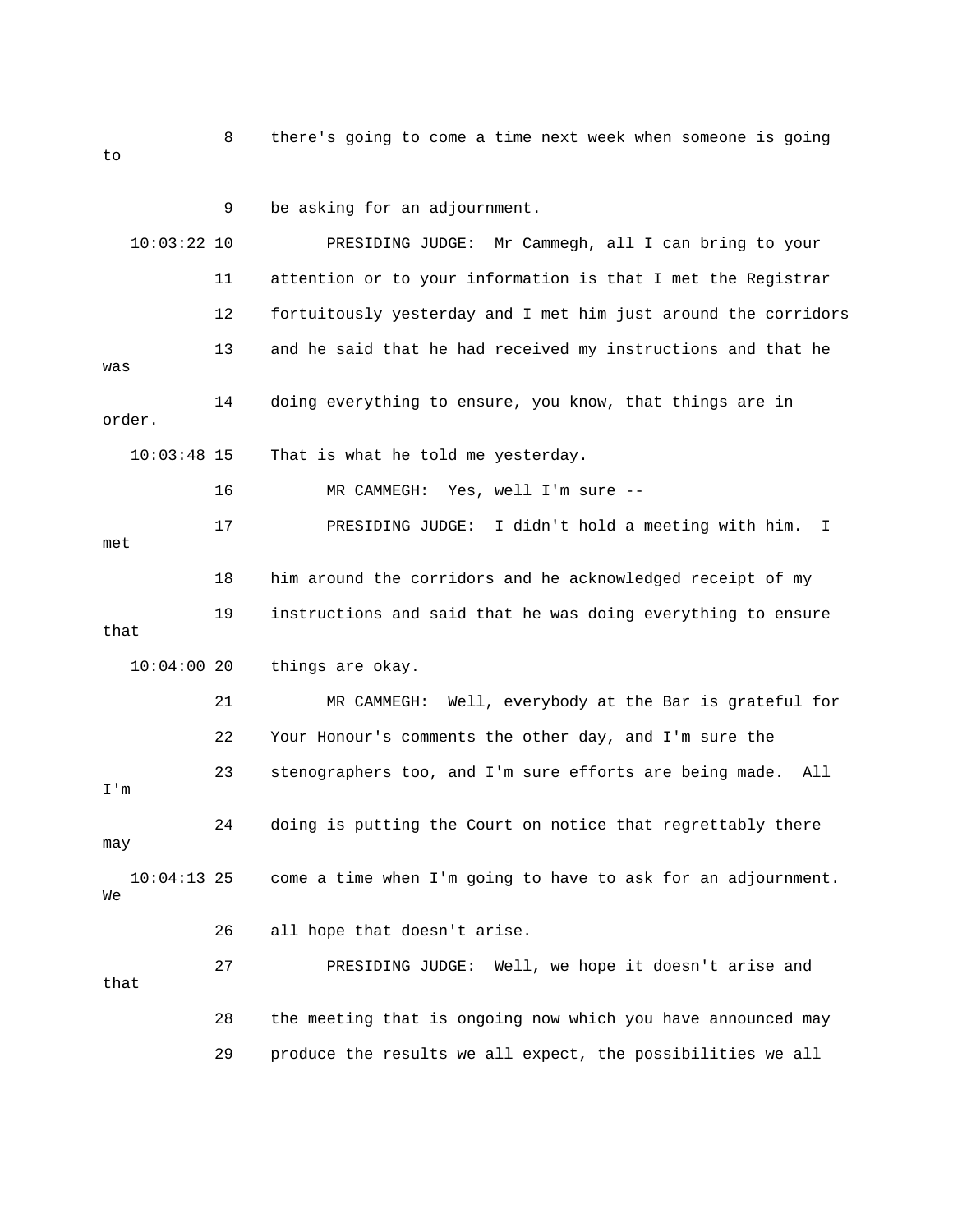|        | SESAY ET AL     |              |
|--------|-----------------|--------------|
| Page 4 |                 |              |
|        | 25 OCTOBER 2007 | OPEN SESSION |

|                      | $\mathbf 1$ | expect.                                                         |
|----------------------|-------------|-----------------------------------------------------------------|
|                      | 2           | MR CAMMEGH: I hope so.                                          |
|                      | 3           | PRESIDING JUDGE: For this witness who is going to be            |
|                      | 4           | testifying, as you say, over the next three days, certainly     |
| 10:04:38<br>to       | 5           | everybody will need, every party, every Defence, every party    |
| transcripts          | 6           | these proceedings, you know, would need some of the             |
|                      | 7           | at a certain point in time to be able to cross-examine.         |
| intervention         | 8           | MR CAMMEGH: We are grateful for Your Honour's                   |
|                      | 9           | on this point.                                                  |
| $10:04:52$ 10        |             | PRESIDING JUDGE: Yes. We are reinforcing our                    |
| witnesses,           | 11          | instructions, you know, that for these -- for all the           |
| for                  | 12          | particularly the next witness who will be testifying, maybe     |
| and                  | 13          | three days, that the transcripts are made available every day   |
| not                  | 14          | regularly until we are through with these proceedings. I do     |
| $10:05:09$ 15<br>are |             | need to be reminding people to be doing their job.<br>I mean we |
|                      | 16          | at court here. We are not the administrators of the Court.      |
| have                 | 17          | Certainly it impacts on the proceedings, and that's why we      |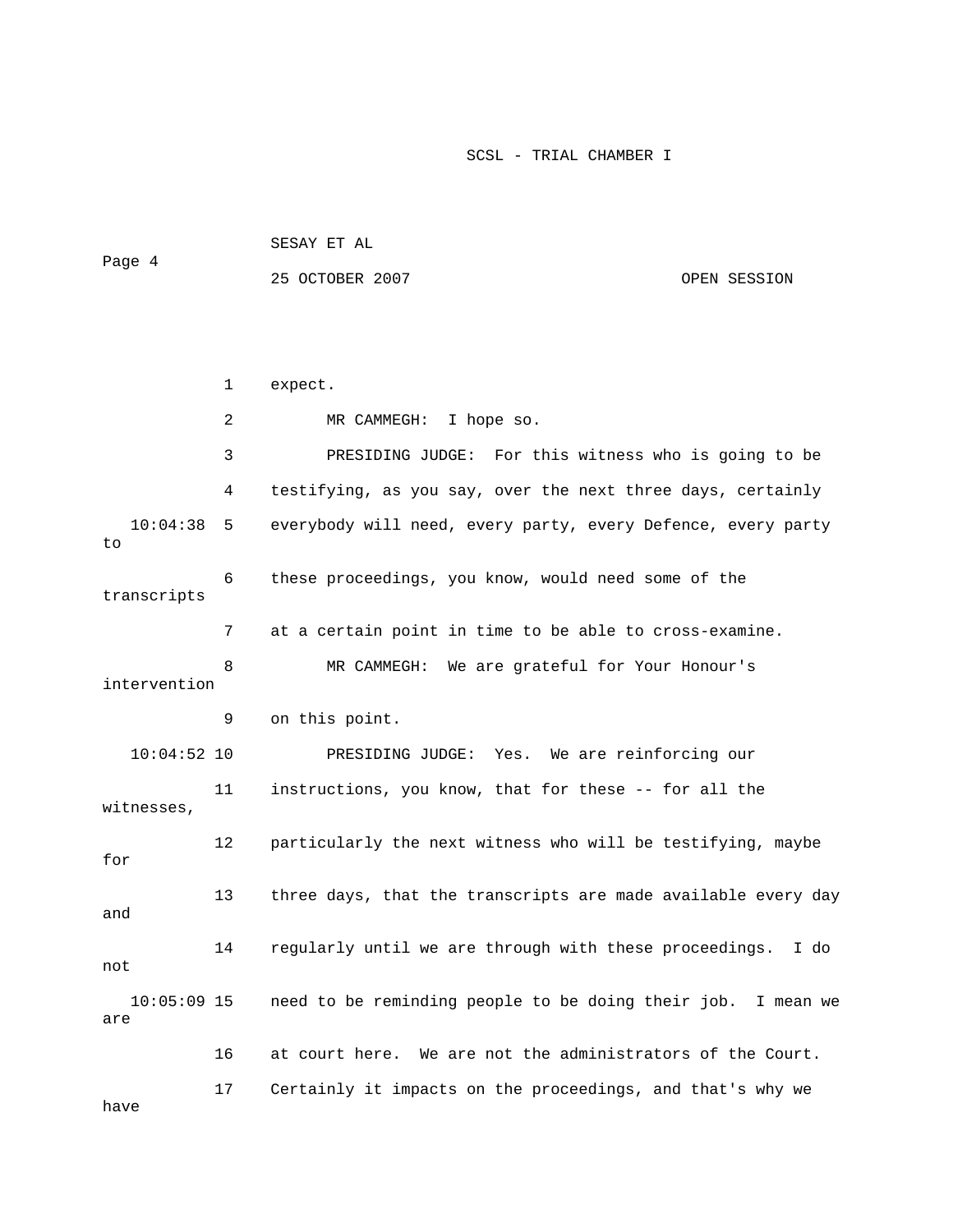18 to come in. But I think everybody should know what he is 19 supposed to do. Nobody needs to be reminded as to what they supposed to do, and I sympathise with the stenographers in 21 and I hope that the Registrar will find a solution to this transcripts. We ourselves as a Chamber would need the transcripts if necessity 24 arises in order to use them and the information contained therein 56 25 to arbitrate on issues that may arise amongst the parties. So 26 think that's where we stand and we may go on on this note on the 27 [indiscernible] invitation to the Registrar that everything will 28 be done for these transcripts to be made available regularly 29 all the parties that all steps be taken. This is important for are  $10:05:3020$ this 22 problem now once and for all because we need these 23 10:05: I to

SCSL - TRIAL CHAMBER I

|        | SESAY ET AL     |                |
|--------|-----------------|----------------|
| Page 5 |                 |                |
|        | 25 OCTOBER 2007 | CLOSED SESSION |

 1 the fastness of the judicial process. We cannot be complaining 2 of proceedings being slow when the mechanisms, the

administrative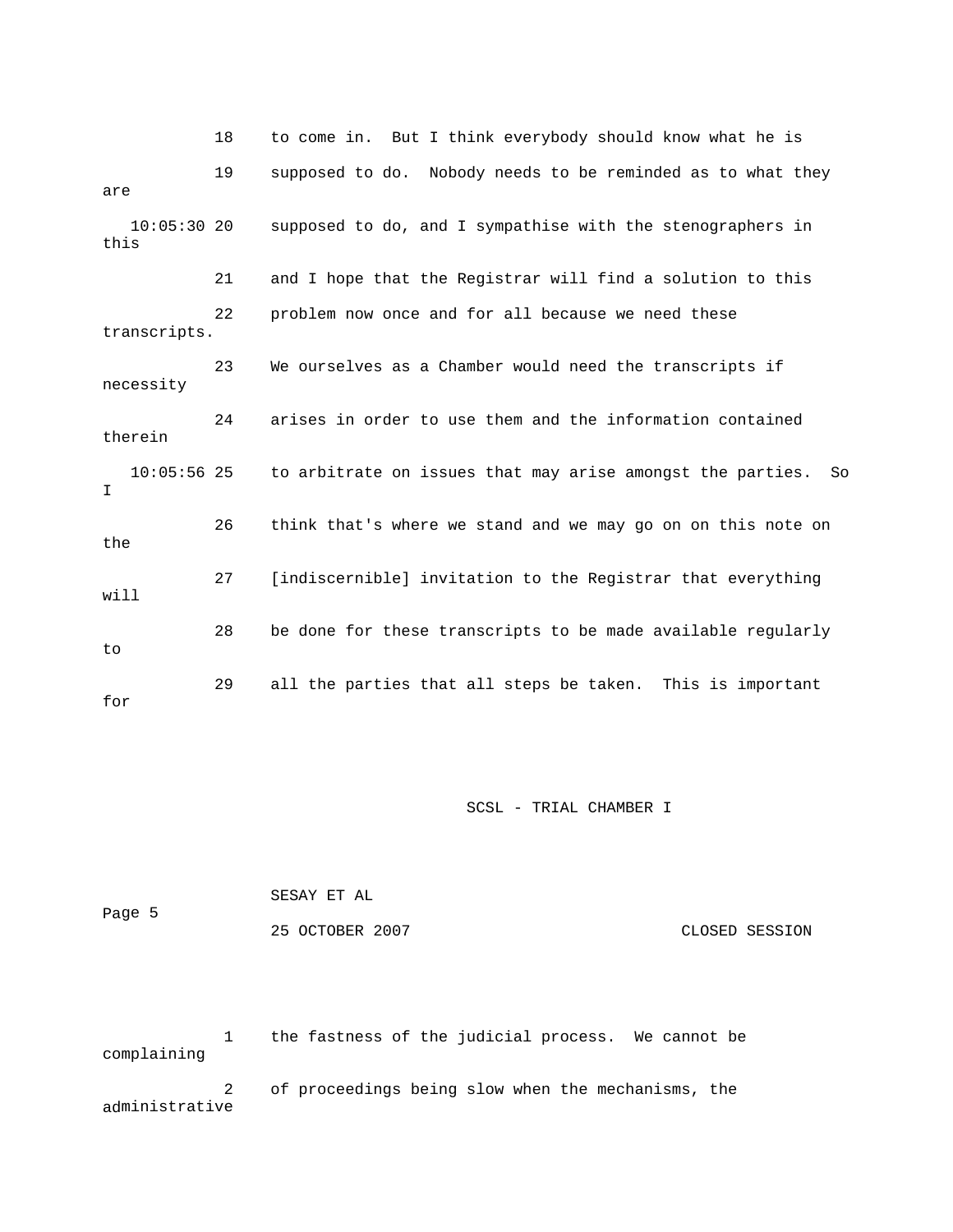3 mechanisms themselves are not properly in place and are slowing 4 down the judicial process. This is what I have to say. ardaway, how do we move this 6 PRESIDING JUDGE: Yes. Mr H 8 MR HARDAWAY: Ready to proceed, Your Honour, with the 9 of the Court. 10:06:53 10 PRESIDING JUDGE: We are here for you. You don't need our 11 leave. MR HARDAWAY: Thank you, Your Honour. 13 PRESIDING JUDGE: We are still in closed session, yes. Honour. I was going to mention that. We're not? Okay. 17 JUDGE BOUTET: Apparently we're not. 18 PRESIDING JUDGE: But I told you that we were going to 21 were going to continue in a closed session, so the Court should 22 have been in closed session at this time. 23 **120 In the Example 1** (At this point in the proceedings, a portion of the separate 10:06:33 5 MR CAMMEGH: I'm grateful. 7 morning? leave 12 MR 14 MR HARDAWAY: Closed session, that is correct, Your 10:07: 16 PRESIDING JUDGE: We are. 19 resume today in closed session. You know, that is what should 10:07:12 20 have been done. We did indicate when we arose on Tuesday that we 24 transcript, pages 6 to 9, was extracted and sealed under 10:07:19 25 cover, as the proceeding was heard in a closed session] 26 27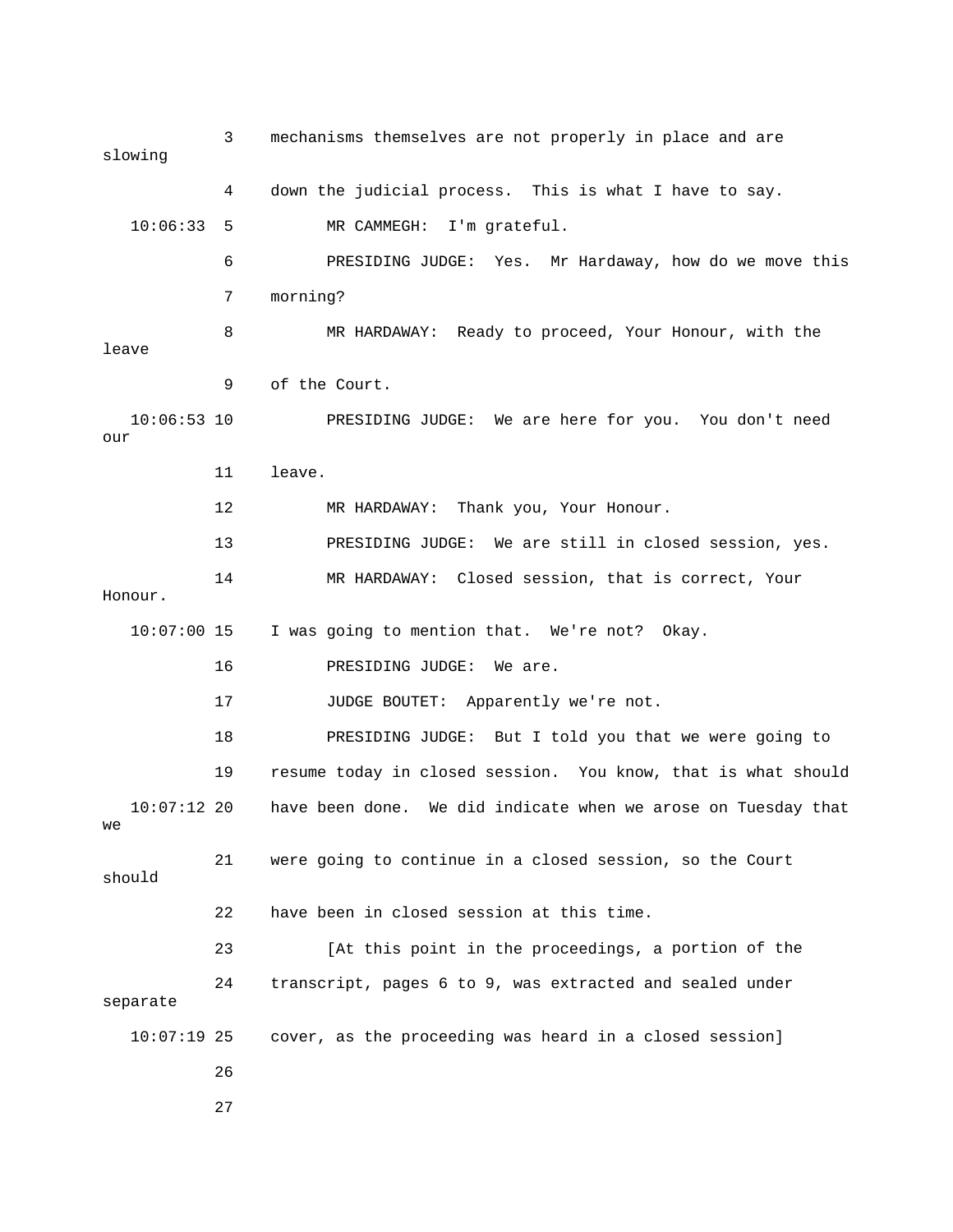|         | SESAY ET AL     |              |
|---------|-----------------|--------------|
| Page 10 |                 |              |
|         | 25 OCTOBER 2007 | OPEN SESSION |

1 [Open session] 2 MR GEORGE: The Court is in open session now. 10:16:21 5 Q. Mr Witness, we are in open session now, so please do not 8 Q. And if there is any question that I ask that you do not 11 PRESIDING JUDGE: I would like to announce that the 12 reads a ruling, you know, that we are now at the open session. 14 PRESIDING JUDGE: When we are in the open session, you 3 PRESIDING JUDGE: Yes. 4 MR HARDAWAY: 6 say anything that would reveal your identity, okay? 7 A. Okay. 9 understand, please ask me to repeat it, okay? 10:16:33 10 A. Okay. Court 13 MR HARDAWAY: I apologise, Your Honour. 10:16:49 15 know, you may proceed. It is a traditional ruling. I wouldn't

16 go through it anymore, you know, so you may proceed. And I am

28

29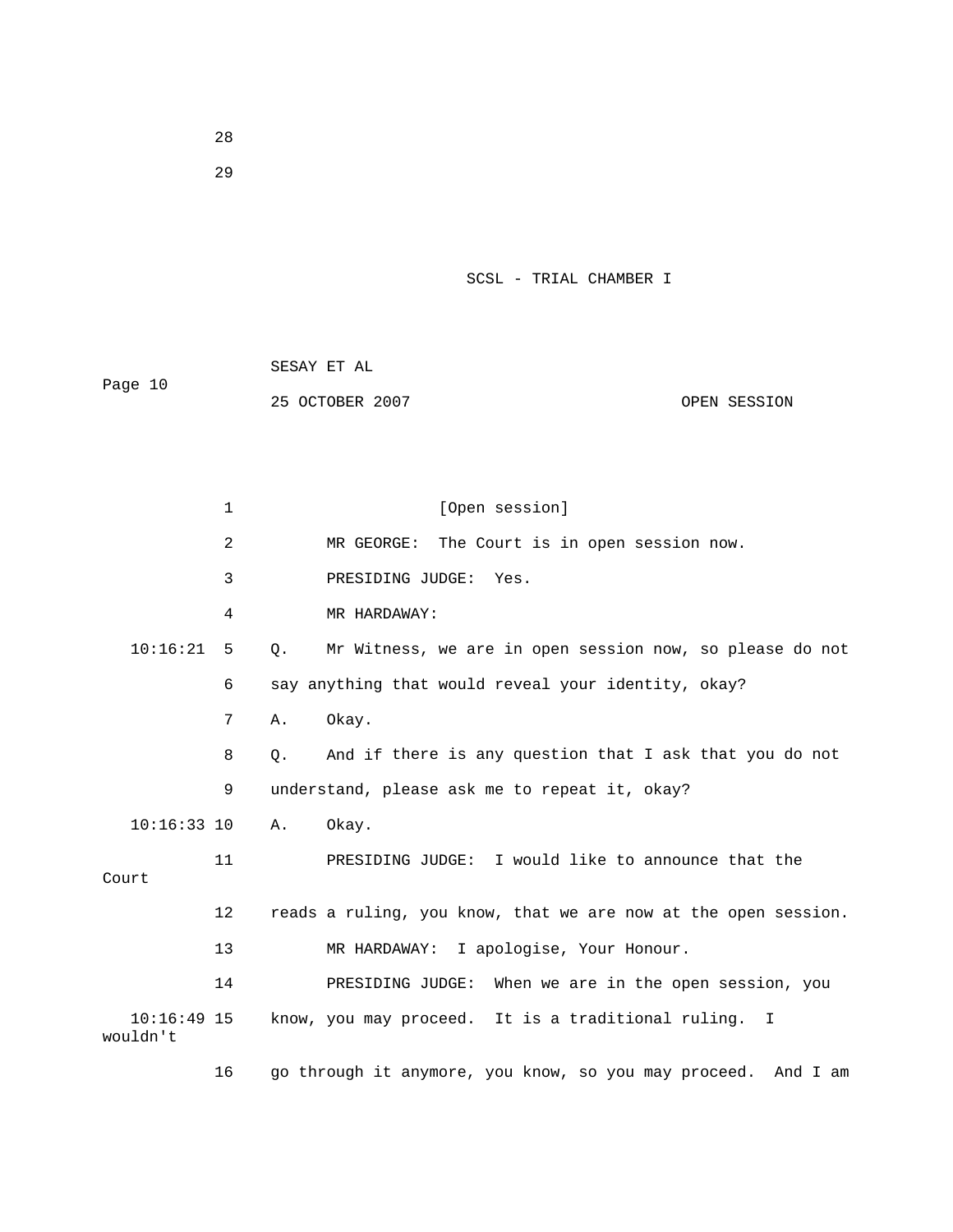| session.              | 17 | making this observation because we are now in the open        |
|-----------------------|----|---------------------------------------------------------------|
|                       | 18 | MR HARDAWAY: Thank you, Your Honours.                         |
| SO                    | 19 | PRESIDING JUDGE: And the ruling is supposed to be made,       |
| $10:17:00$ 20         |    | you may proceed please.                                       |
|                       | 21 | MR HARDAWAY: Thank you, Your Honours.                         |
| after                 | 22 | Now, Mr Witness, you had testified that two weeks<br>0.       |
|                       | 23 | the war had came to you, you were briefed on the ideology and |
|                       | 24 | that you had volunteered for the RUF; is that correct?        |
| $10:17:18$ 25<br>it's |    | PRESIDING JUDGE: Mr Hardaway, please, you will go --          |
|                       | 26 | not a 100 metre sprint.                                       |
|                       | 27 | MR HARDAWAY: I understand, Your Honour.                       |
|                       | 28 | PRESIDING JUDGE: Yes, so take it slow.                        |
| anyway.               | 29 | MR HARDAWAY: I don't think I'm built for a sprint             |

 SESAY ET AL Page 11

25 OCTOBER 2007 CHARLEY CONSIDER SESSION

|                      |           | I take the cue from the Bench.                          |
|----------------------|-----------|---------------------------------------------------------|
|                      | $2 \quad$ | PRESIDING JUDGE: Right.                                 |
|                      | $3 \sim$  | MR HARDAWAY:                                            |
|                      |           | 4 Q. Do you need me to repeat the question, Mr Witness? |
| $10:17:43$ 5 A. Yes. |           |                                                         |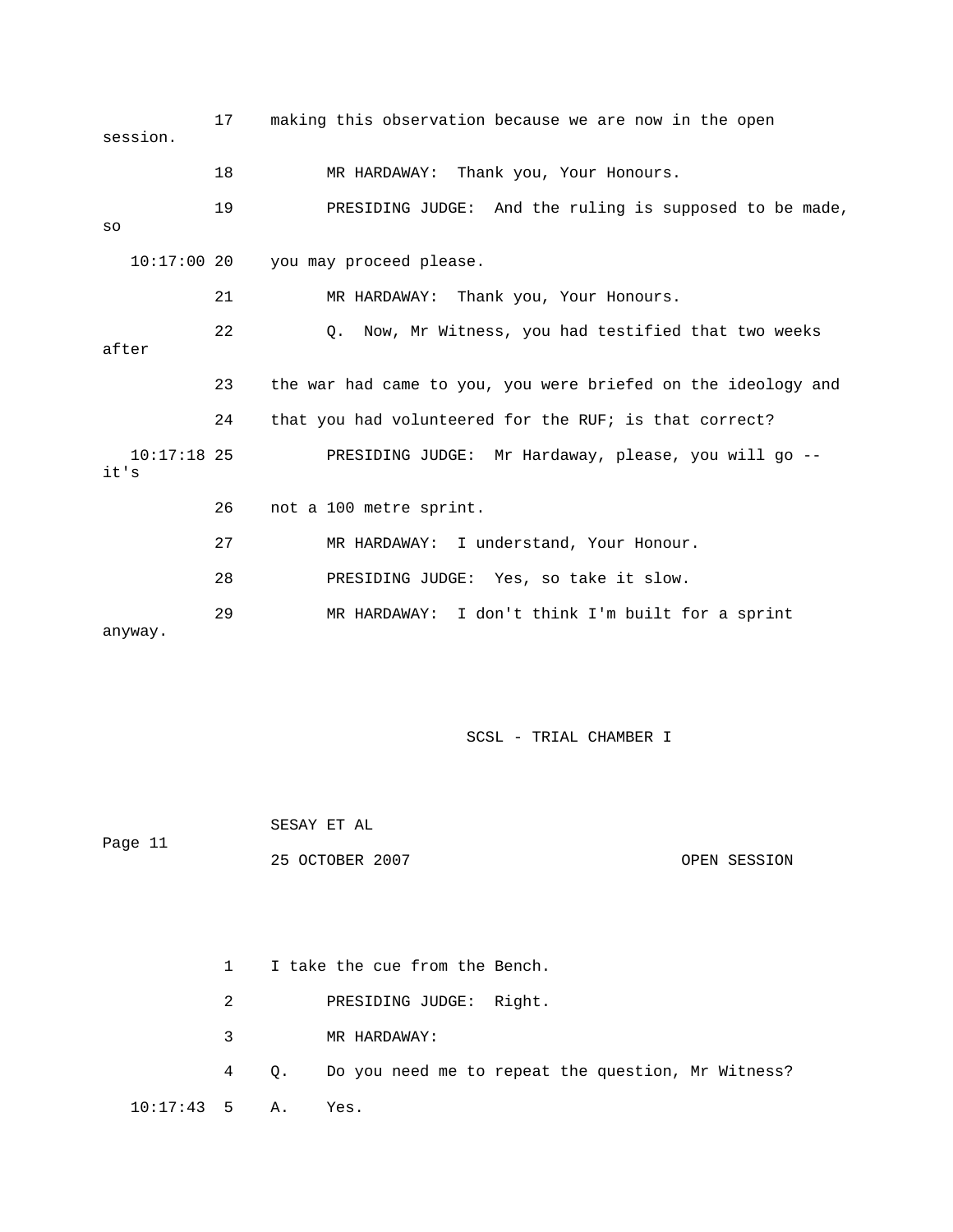|      |               | 6  | Q.        | You had testified that, after the war had came to you,         |
|------|---------------|----|-----------|----------------------------------------------------------------|
| on   |               | 7  |           | about two weeks later you had volunteered and you were briefed |
|      |               | 8  |           | the ideology of the RUF; is that correct?                      |
|      |               | 9  | Α.        | Yes, I volunteered to go to the base when I got the            |
|      | $10:18:08$ 10 |    | ideology. |                                                                |
|      | there         | 11 | Q.        | And it was the training base in Pendembu and you were          |
|      |               | 12 |           | for six months; is that also correct?                          |
|      |               | 13 | Α.        | Exactly.                                                       |
|      |               | 14 | Q.        | Now, you had also testified that most of the training at       |
|      | $10:18:22$ 15 |    |           | the Pendembu base was ideology training; is that also correct? |
|      |               | 16 | Α.        | Yes.                                                           |
|      |               | 17 | Q.        | And you had mentioned that the age of people from the          |
|      |               | 18 |           | training base was from eight years old and up; is that also    |
|      |               | 19 | correct?  |                                                                |
|      | $10:18:41$ 20 |    | Α.        | No.                                                            |
| sir, |               | 21 | Q.        | What were the ages of the people at the training base,         |
|      |               | 22 |           | when you were there?                                           |
|      |               | 23 | Α.        | I said $-$                                                     |
|      |               | 24 |           | I didn't hear him talk of eight years.<br>PRESIDING JUDGE:     |
|      | $10:18:53$ 25 |    |           | MR HARDAWAY: My mistake.                                       |
| my   |               | 26 |           | MR JORDASH: I think he said 18. That's to the best of          |
|      |               | 27 |           | recollection.                                                  |
|      |               | 28 |           | MR HARDAWAY: I actually didn't hear it.                        |

29 Q. What were the ages of the people at the base, sir?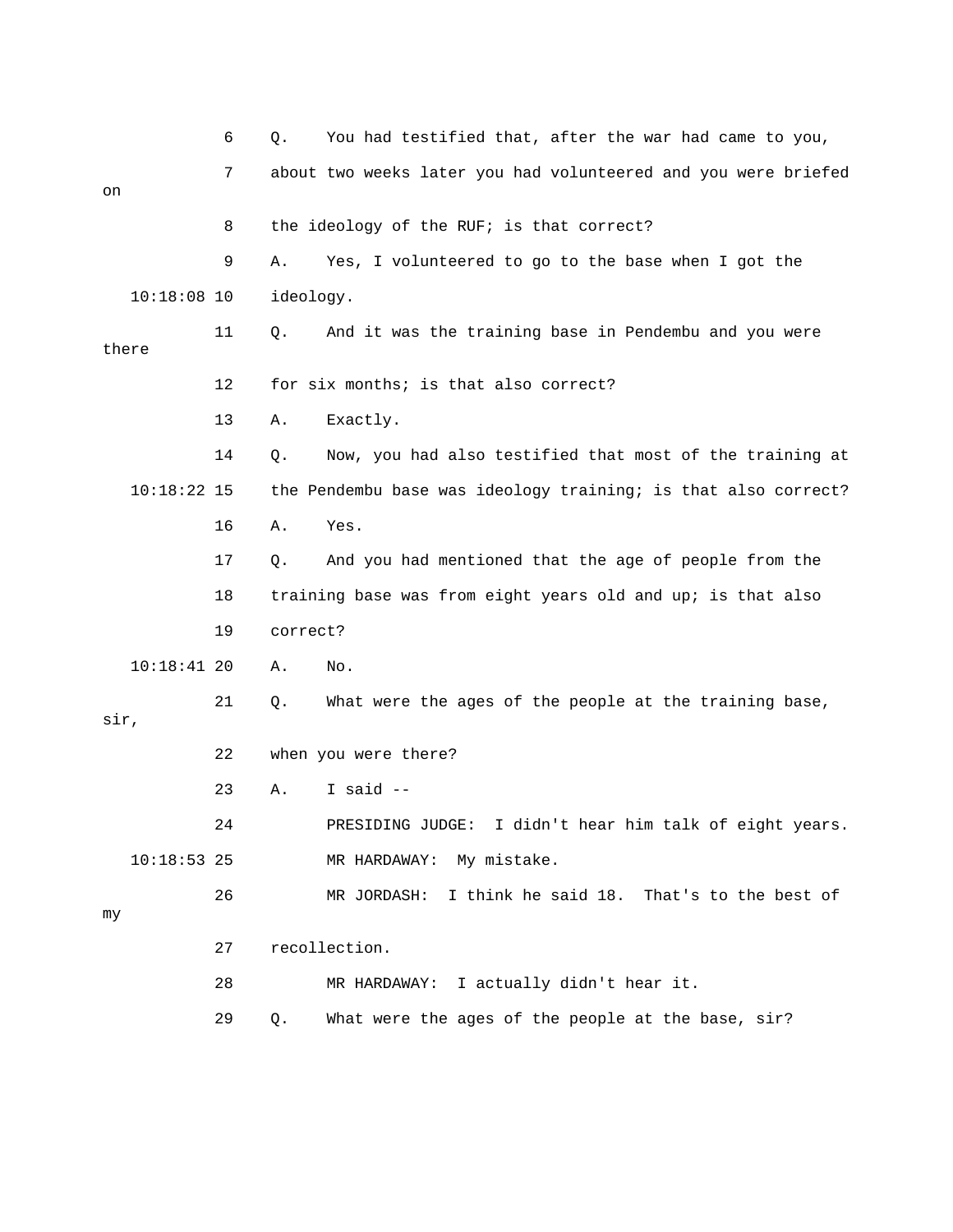|                |    |          | SESAY ET AL                                              |              |
|----------------|----|----------|----------------------------------------------------------|--------------|
| Page 12        |    |          | 25 OCTOBER 2007                                          | OPEN SESSION |
|                |    |          |                                                          |              |
|                |    |          |                                                          |              |
|                | 1  | Α.       | I said starting from 18 upwards.                         |              |
| that           | 2  | Q.       | Okay. And everyone at the base received training; is     |              |
|                | 3  | correct? |                                                          |              |
|                | 4  | Α.       | Yes.                                                     |              |
| 10:19:19<br>as | 5  | Q.       | There was also military training at the base at Pendembu |              |
|                | 6  |          | well, wasn't it?                                         |              |
|                | 7  | Α.       | Yes.                                                     |              |
| base           | 8  | Q.       | And what type of military training was taught at the     |              |
|                | 9  |          | in Pendembu?                                             |              |
|                |    |          |                                                          |              |
| $10:19:37$ 10  |    | Α.       | Well, to train how to fight and defend yourself.         |              |
|                | 11 | Q.       | And were you taught how to use weapons such as           |              |
|                | 12 |          | machine-guns?                                            |              |
|                | 13 | Α.       | Yes, they taught us.                                     |              |
|                | 14 | Q.       | And everyone at the training base in Pendembu received   |              |
| $10:19:56$ 15  |    |          | military training as well, didn't they?                  |              |
|                | 16 | Α.       | Yes.                                                     |              |
| you            | 17 | Q.       | Now, you had also mentioned that at the training base    |              |
|                | 18 |          | were a platoon commander; do you remember?               |              |
|                | 19 | Α.       | I can remember, yes.                                     |              |
| $10:20:14$ 20  |    | Q.       | How did you become a platoon commander?                  |              |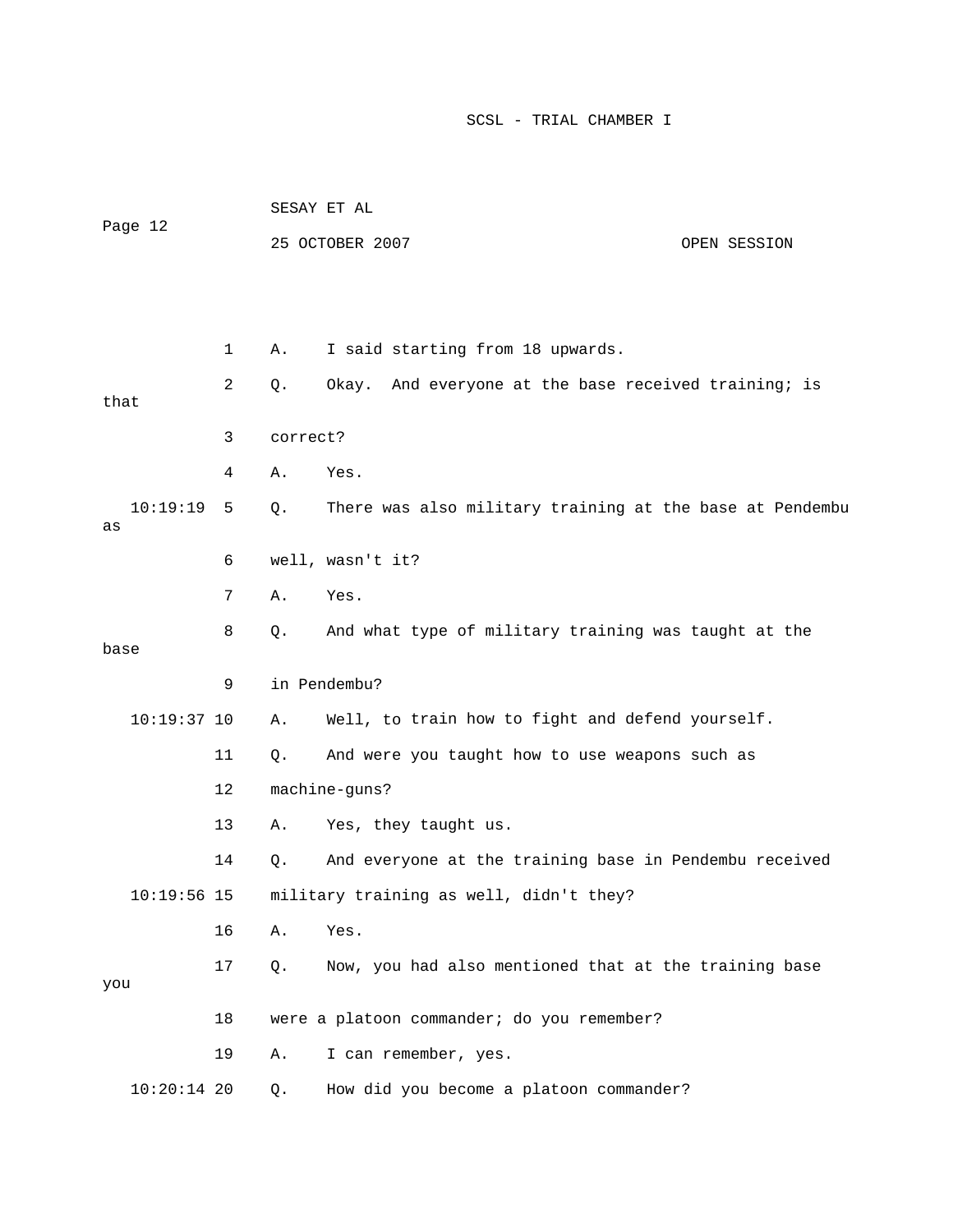| knew          | 21 | Well, among us who went, we were the first platoon. I<br>Α.         |
|---------------|----|---------------------------------------------------------------------|
|               | 22 | how to read and write, but I think it was based on that that I      |
|               | 23 | was made platoon commander.                                         |
|               | 24 | And what were your duties as a platoon commander?<br>Q.             |
| $10:20:50$ 25 |    | To look after the men who were under me, to ensure that<br>Α.       |
|               | 26 | whatever assignment we were given, we did them correctly.           |
| your          | 27 | And did you assist in the training of the people under<br>$\circ$ . |
|               | 28 | command?                                                            |
|               | 29 | No, because I too didn't have the idea.<br>Α.                       |

 SESAY ET AL ge 13 Pa 25 OCTOBER 2007 CONSIDERED AT A SESSION

|               | $\mathbf{1}$ | 0. | How many people were under your command, sir?              |
|---------------|--------------|----|------------------------------------------------------------|
|               | 2            | Α. | There were 64.                                             |
| command,      | 3            | Q. | Now, there were men, women and children under your         |
|               | 4            |    | weren't there?                                             |
| $10:21:41$ 5  |              | А. | I didn't have children under my command.                   |
|               | 6            | Q. | But you had women under your command?                      |
|               | 7            | Α. | At the time that we were training, they were all men.      |
|               | 8            | Q. | Okay. Now, you had testified that civilians were not       |
|               | 9            |    | forced to come to the training base; do you remember that? |
| $10:22:06$ 10 |              | Α. | Yes.                                                       |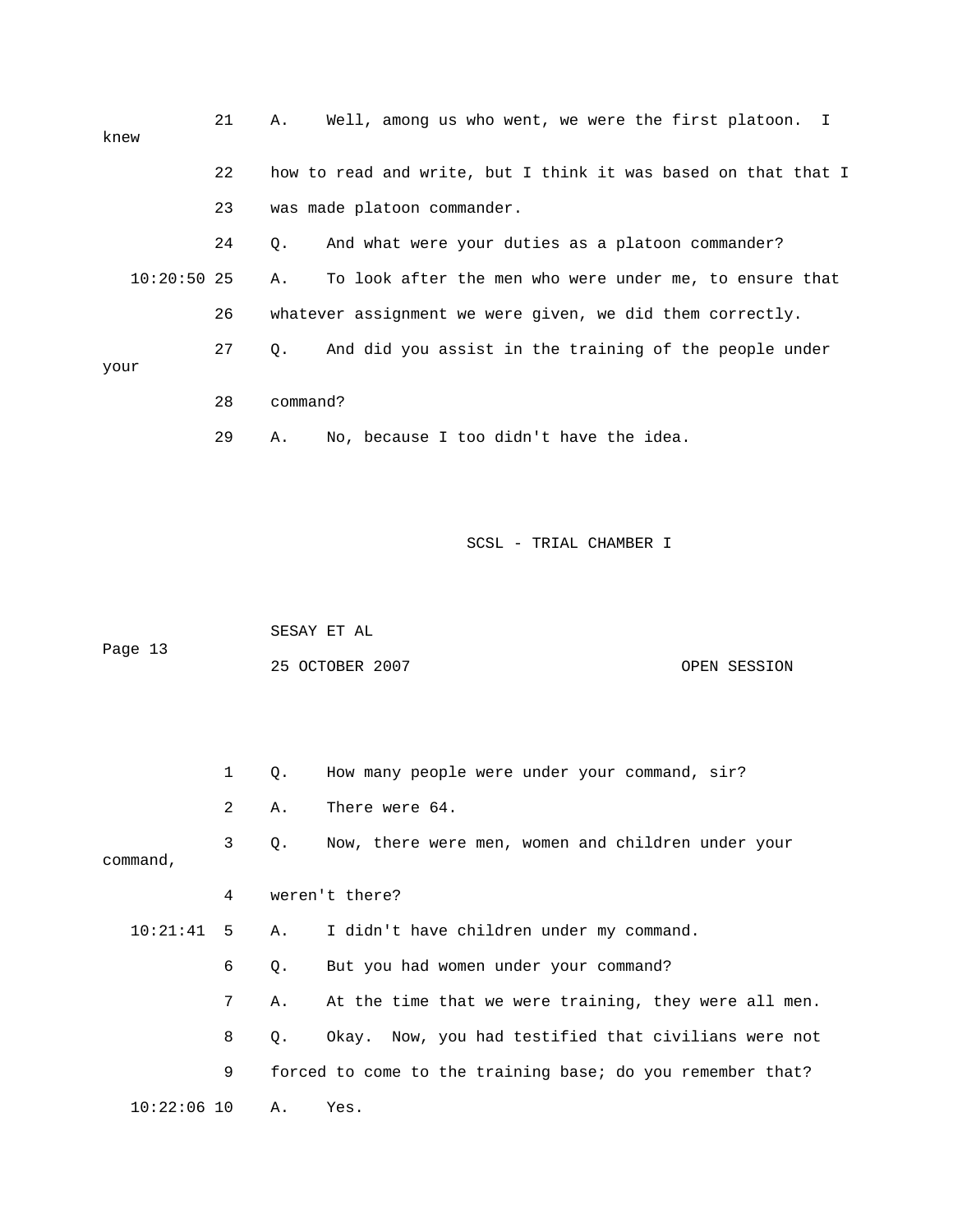|               | 11 | Now, you also said that you had spoken to some of the<br>Q.    |
|---------------|----|----------------------------------------------------------------|
| because       | 12 | people there and those people you spoke to said they came      |
|               | 13 | of the ideology; is that correct?                              |
|               | 14 | Α.<br>Yes.                                                     |
| $10:22:21$ 15 |    | Some of the other people at the training base were there<br>О. |
|               | 16 | because they were forced to be there, weren't they, sir?       |
|               | 17 | I don't have any idea about that.<br>Α.                        |
|               | 18 | I put it to you, sir, that some of the people at the<br>Q.     |
| be            | 19 | Pendembu training base were there because they were forced to  |
| $10:22:39$ 20 |    | there; how do you respond?                                     |
|               | 21 | Well, not to my knowledge.<br>Α.                               |
|               | 22 | Now, you had also testified that on the front lines when<br>Q. |
| that          | 23 | you came across civilians and towns on the front line area,    |
| zones;        | 24 | you would send them back to the safe areas or the safety       |
| $10:23:04$ 25 |    | do you remember that?                                          |
|               | 26 | Yes, sir.<br>Α.                                                |
| come          | 27 | And it would be correct to say that you would usually<br>О.    |
|               | 28 | across these civilians in the course of combat operations?     |
|               | 29 | We would meet them in combat operations.<br>Α.<br>Yes.         |

ge 14 Pa

SESAY ET AL

25 OCTOBER 2007 CPEN SESSION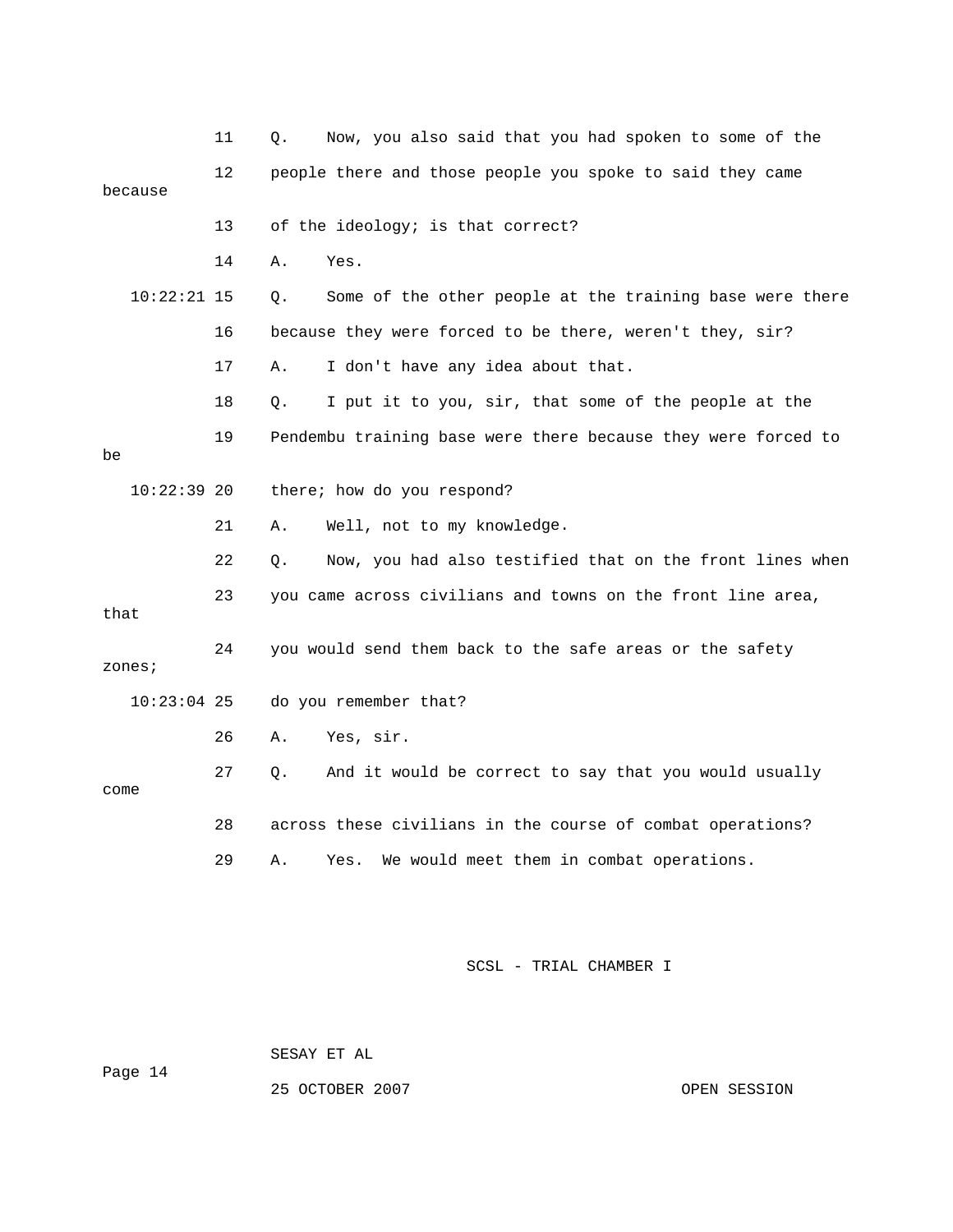|        | safety,       | 1  | And before you sent the civilians to the rear for<br>Q.        |
|--------|---------------|----|----------------------------------------------------------------|
|        |               | 2  | did you instruct them in the ideology of the RUF or did they   |
|        |               | 3  | receive instruction in the RUF ideology?                       |
|        |               | 4  | At the combat zone we hadn't any chance to tell them at<br>Α.  |
|        | 10:23:45      | 5  | that moment.                                                   |
| go     |               | 6  | Could a civilian, at a town on the front line, refuse to<br>Q. |
|        |               | 7  | to the rear if they wanted to?                                 |
| life.  |               | 8  | Α.<br>You wouldn't refuse because you too want to save your    |
|        |               | 9  | You too would want to save your life.                          |
|        | $10:24:09$ 10 |    | Mr Witness, that wasn't the question. The question was:<br>Q.  |
|        |               | 11 | If a civilian wanted to refuse, could they refuse?             |
| be     |               | 12 | If you also refuse, yes, it was up to you. You wouldn't<br>Α.  |
|        |               | 13 | the first to go.                                               |
|        |               | 14 | Now, I want to talk to you about the civilians in the<br>Q.    |
|        | $10:24:33$ 15 |    | safety zones. If a civilian from the rear wanted to go to an   |
| so?    |               | 16 | area outside of the RUF control, would they be allowed to do   |
|        |               | 17 | He wouldn't be allowed to go.<br>Α.                            |
| area;  |               | 18 | So if a civilian in Pendembu -- Pendembu was a safety<br>Q.    |
|        |               | 19 | is that correct?                                               |
|        |               |    |                                                                |
|        | $10:25:05$ 20 |    | Be specific because Pendembu used to fall and --<br>Α.         |
| about? |               | 21 | What period of time are you talking<br><b>JUDGE BOUTET:</b>    |
|        |               | 22 | I was going to rephrase, Your Honour.<br>All<br>MR HARDAWAY:   |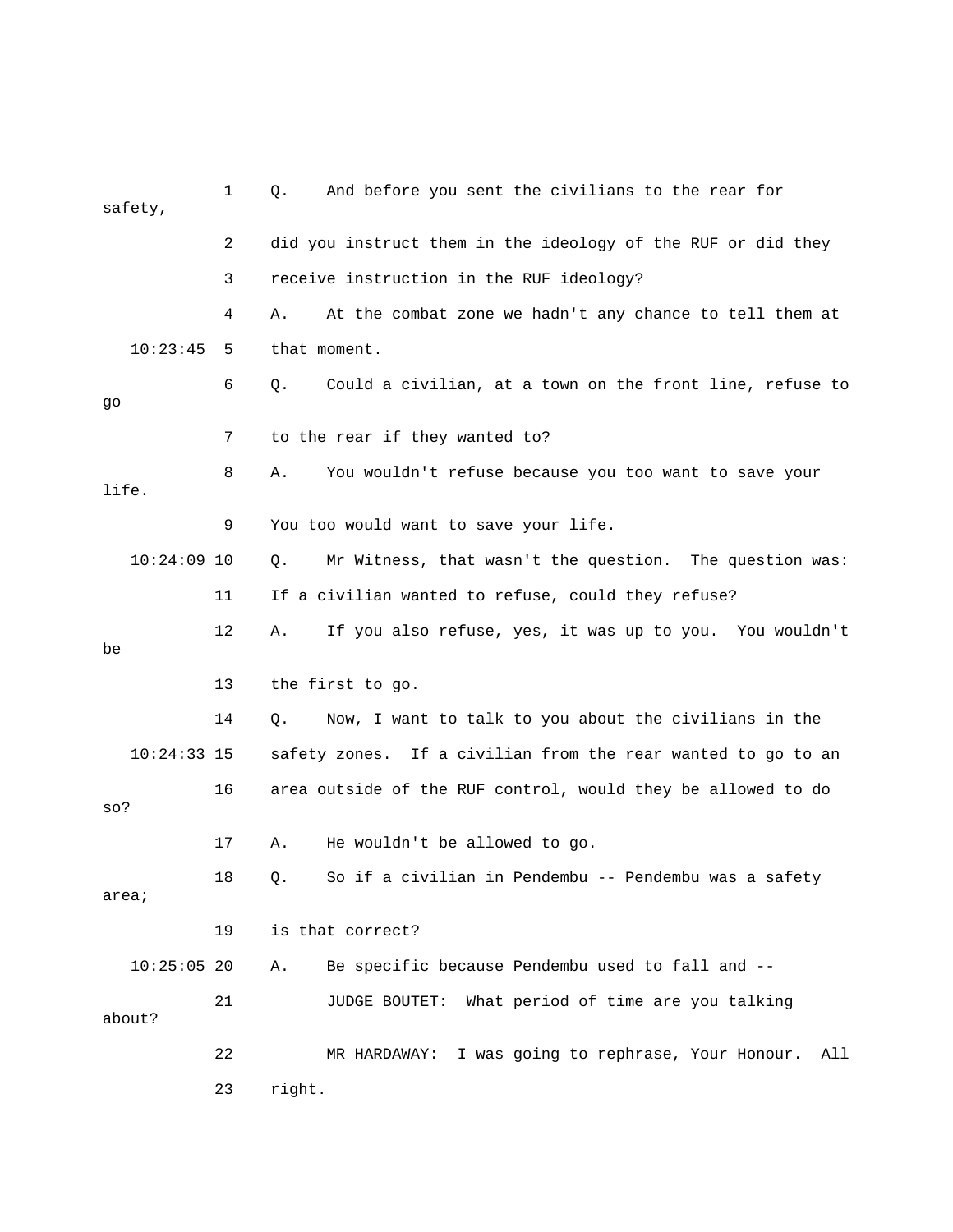24 Q. If a civilian in the safety zone during the war had 27 A. They wouldn't be allowed to go. 28 Q. Now, you had testified that when civilians would be 29 to the rear, they would be then handed over to the G5; is that family 10:25:26 25 in Port Loko and they wanted to go to their family in Port Loko, 26 would they be allowed to go? brought

|         | SESAY ET AL     |              |
|---------|-----------------|--------------|
| Page 15 |                 |              |
|         | 25 OCTOBER 2007 | OPEN SESSION |

|                 | $\mathbf{1}$ | correct?                                                                |
|-----------------|--------------|-------------------------------------------------------------------------|
|                 | 2            | Yes.<br>Α.                                                              |
|                 | 3            | And what would the G5 do to them -- do with them, excuse<br>$Q_{\star}$ |
|                 | 4            | me?                                                                     |
| $10:26:08$ 5    |              | Well, the G5 would take care of them. The G5 would tell<br>A.,          |
| them            | 6            | them about the ideology, encourage them and try to resettle             |
|                 |              |                                                                         |
|                 | 7            | among the other civilians whom they would meet.                         |
|                 | 8            | MR HARDAWAY: If I may have a moment, Your Honour?                       |
|                 | 9            | PRESIDING JUDGE: Yes.                                                   |
| $10:27:01$ $10$ |              | MR HARDAWAY: I thank the Court.                                         |
|                 | 11           | PRESIDING JUDGE: Yes.                                                   |
|                 | 12           | MR HARDAWAY:                                                            |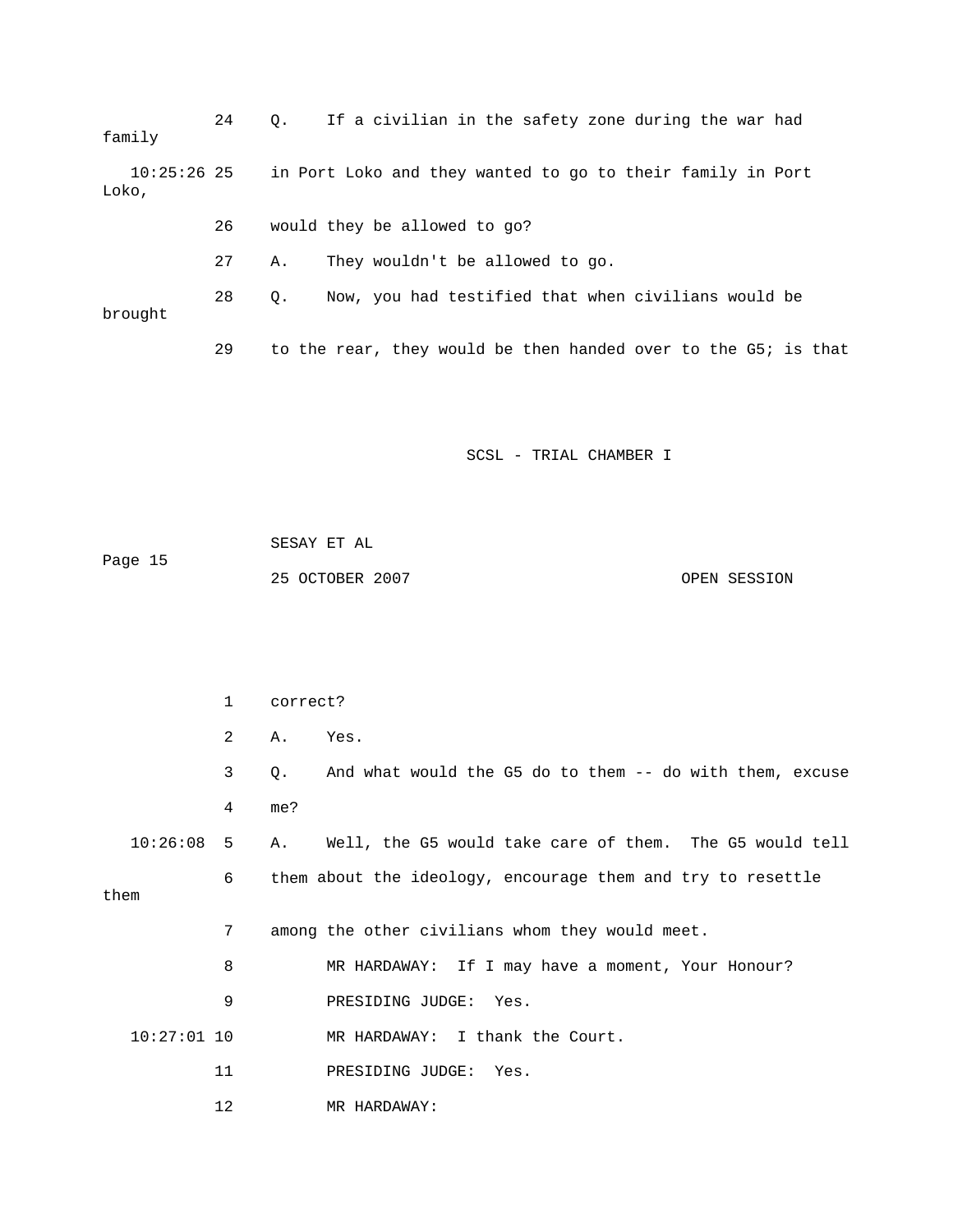|                        | 13 | Mr Witness, you had also testified that you would find<br>Q.   |
|------------------------|----|----------------------------------------------------------------|
|                        | 14 | children at the front line during combat operations; is that   |
| $10:27:15$ 15          |    | correct?                                                       |
|                        | 16 | Yes.<br>Α.                                                     |
|                        | 17 | And these children would have no parents to take care of<br>Q. |
|                        | 18 | them; is that also correct?                                    |
|                        | 19 | Yes.<br>Α.                                                     |
| $10:27:25$ 20<br>their |    | Now, these children were taken back to the rear for<br>Q.      |
|                        | 21 | own safety and then go to the G5; is that also correct?        |
|                        | 22 | Yes.<br>Α.                                                     |
|                        | 23 | Now, do you know if any efforts were made by the G5 or<br>Q.   |
| at                     | 24 | anyone in the RUF to locate family members of children found   |
| $10:27:53$ 25          |    | the front during the course of the war?                        |
|                        | 26 | At that time you wouldn't have had the chance.<br>Α.           |
| back                   | 27 | If a child at the front -- if a child who was brought<br>Q.    |
| RUF                    | 28 | from the front lines said that they had family outside of the  |
| child                  | 29 | zone, would there be any effort made by the RUF to get the     |

| Page 16 | SESAY ET AL     |              |
|---------|-----------------|--------------|
|         | 25 OCTOBER 2007 | OPEN SESSION |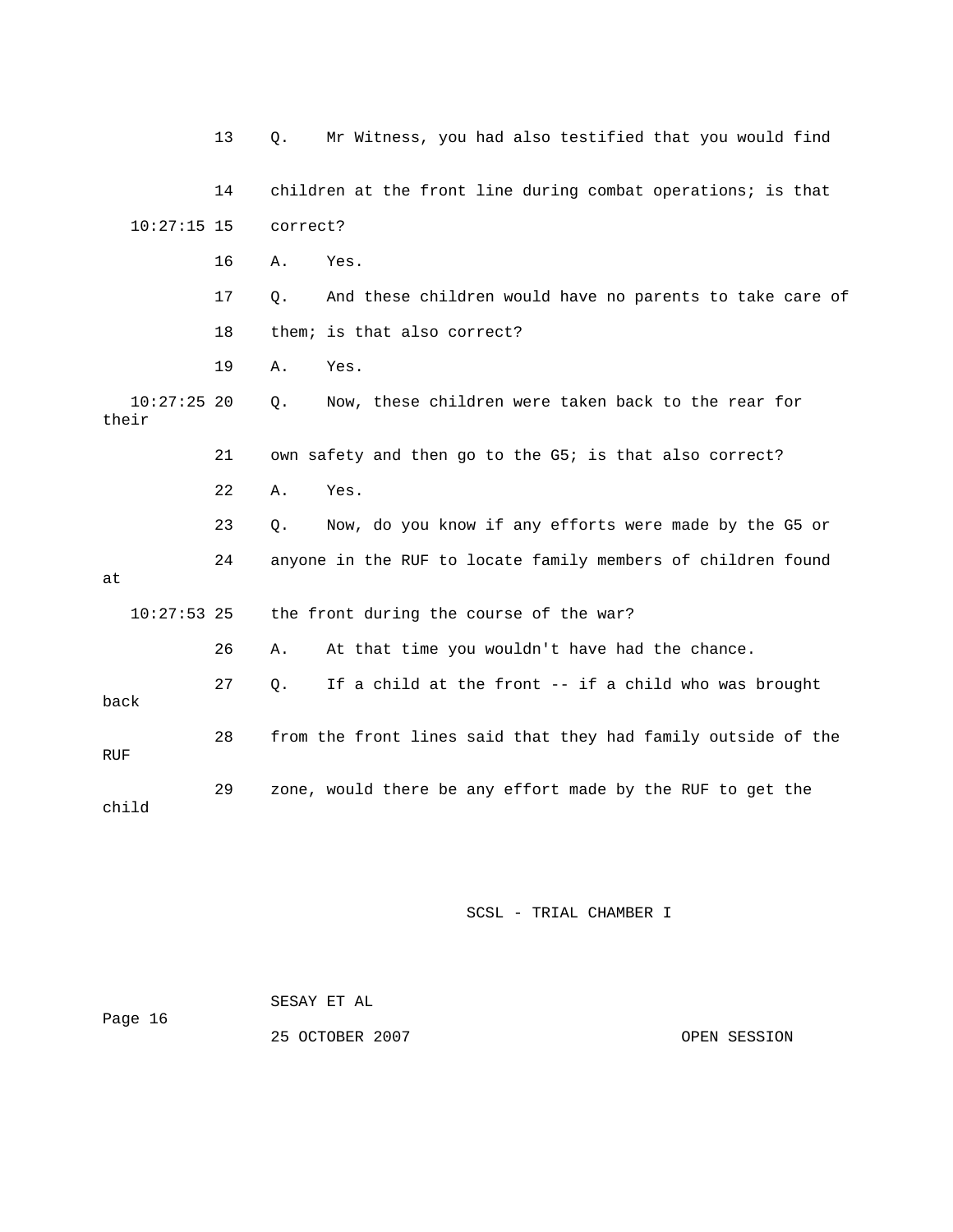1 to that family?

|                      | 2  | At that particular time we had no direct contact with<br>Α.  |  |
|----------------------|----|--------------------------------------------------------------|--|
|                      | 3  | outside area zones, so we didn't have a chance to do that.   |  |
|                      | 4  | Now, when they went back to the safety zones, did the<br>Q.  |  |
| 10:28:39             | 5  | children go to the base also to be trained in the ideology?  |  |
| would                | 6  | Yes, they would train them in the ideology and they<br>Α.    |  |
|                      | 7  | open schools and they would return to the schools.           |  |
|                      | 8  | And this ideology --<br>Q.                                   |  |
|                      | 9  | PRESIDING JUDGE: I don't have the answer yet. You're         |  |
| $10:28:56$ 10        |    | going too fast.                                              |  |
|                      | 11 | MR HARDAWAY: I apologise, Your Honour.                       |  |
| to                   | 12 | PRESIDING JUDGE: Listen to the answers you're receiving      |  |
| base                 | 13 | your questions, Mr Hardaway. Were the children taken to the  |  |
|                      | 14 | to be trained on the ideology?                               |  |
| $10:29:08$ 15        |    | MR HARDAWAY: Yes, sir.                                       |  |
| clear                | 16 | PRESIDING JUDGE: It isn't clear. I haven't got it            |  |
|                      | 17 | here.                                                        |  |
|                      | 18 | MR HARDAWAY:                                                 |  |
|                      | 19 | Mr Witness, were the children taken to the base to be<br>Q.  |  |
| $10:29:15$ 20        |    | trained in ideology?                                         |  |
|                      | 21 | Yes, they would give them the ideology.<br>Α.                |  |
|                      | 22 | PRESIDING JUDGE: After they came to the base?                |  |
|                      | 23 | THE WITNESS:<br>Yes.                                         |  |
|                      | 24 | MR HARDAWAY:                                                 |  |
| $10:29:39$ 25<br>for |    | Now, Mr Witness, the children who would go to the base<br>Q. |  |
|                      | 26 | ideology training, how old were they?                        |  |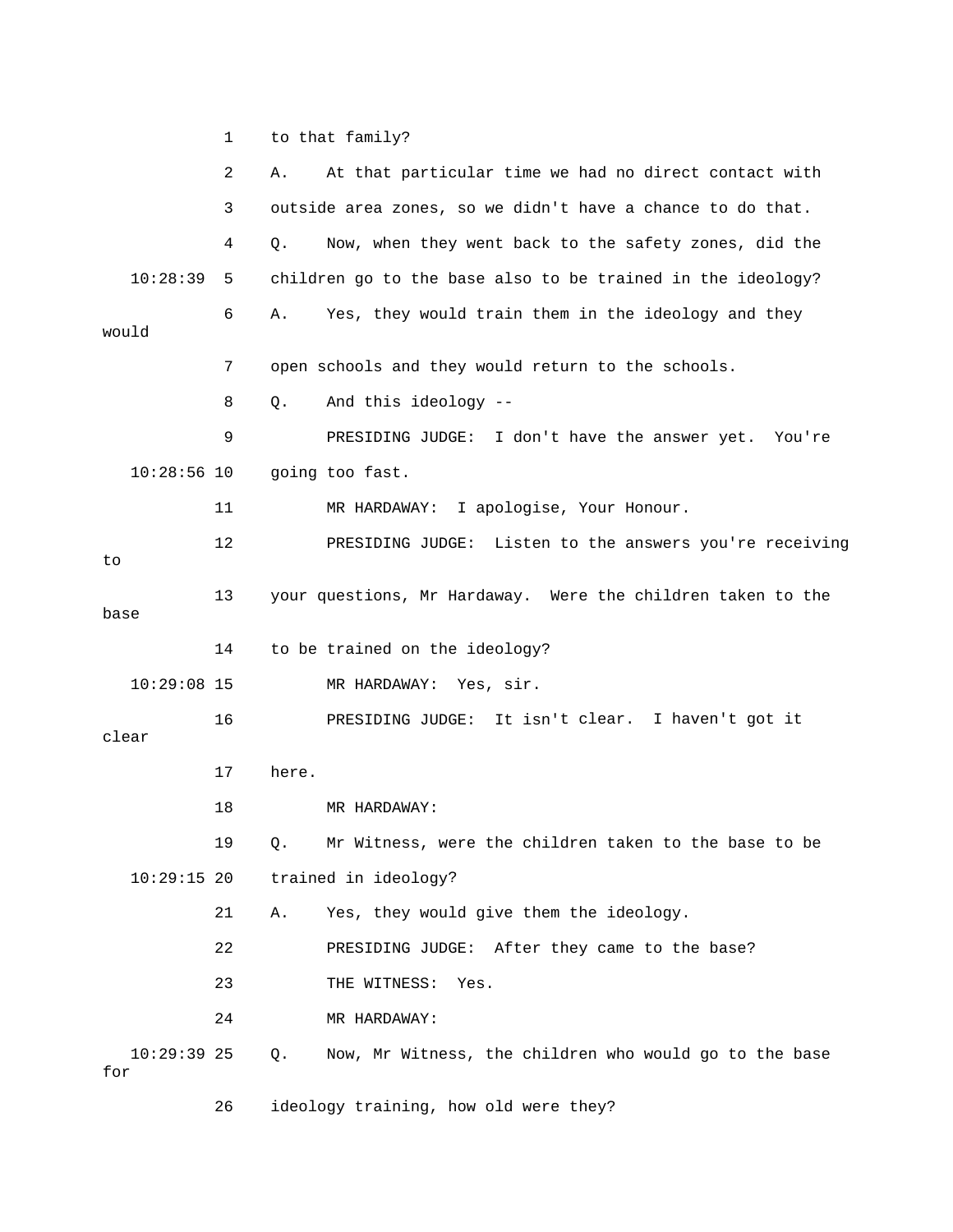27 A. They would be around ten, 12 to 13 years.

28 Q. Now, you had mentioned that during a combat operation 29 found three boys in Koidu Town; is that correct? you

SCSL - TRIAL CHAMBER I

 SESAY ET AL Page 17 25 OCTOBER 2007 OPEN SESSION

 1 A. Exactly. 2 Q. And all three of these boys were under the age of 15; is 3 that also correct? 10:30:19 5 Q. Were any of these boys named Junior or Lamina? 8 BRESIDING JUDGE: The boys were under the age of what? 9 MR HARDAWAY: They were ages between ten and 13, Your 12 JUDGE BOUTET: But your question was under 15. You did not 13 ask the witness if they were ten and 13. 4 A. Yes. 6 A. No. 7 Q. Now, these three boys that you found -- 10:30:39 10 Honour. 11 PRESIDING JUDGE: Thank you. 14 MR HARDAWAY: I asked them their ages and that's the answer 10:30:49 15 he gave, Your Honour. I can clarify.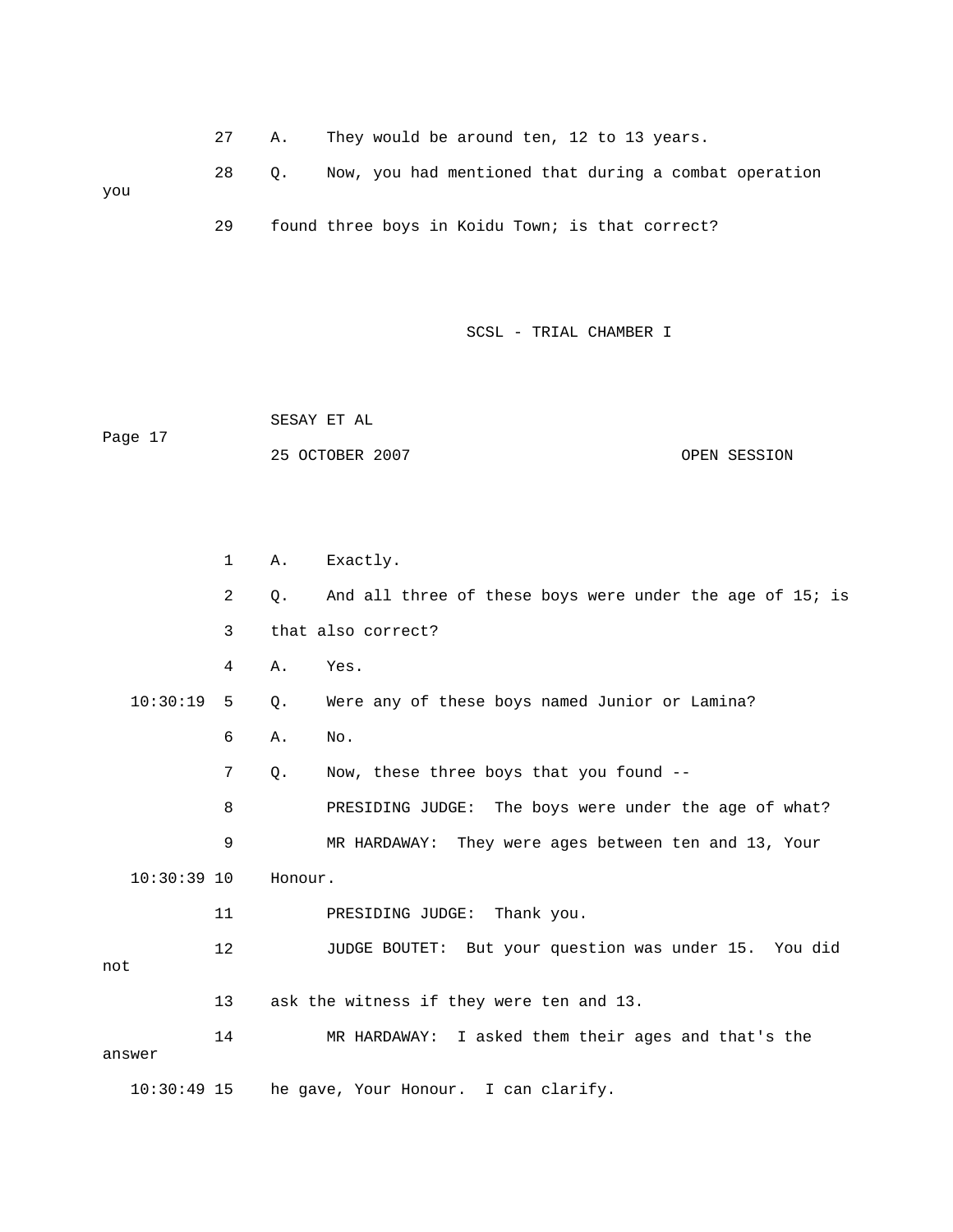|               | 16 |           | JUDGE BOUTET: I thought you had asked him and he said,  |
|---------------|----|-----------|---------------------------------------------------------|
|               | 17 |           | yes, they were under 15.                                |
|               | 18 |           | MR HARDAWAY: I apologise, Your Honour.                  |
|               | 19 |           | JUDGE BOUTET: At least that's what I wrote down in my   |
| $10:30:59$ 20 |    | notes.    |                                                         |
|               | 21 |           | MR HARDAWAY:                                            |
|               | 22 | Ο.        | How old were the boys, Mr Witness?                      |
|               | 23 | Α.        | I said from ten up to 15.                               |
|               | 24 | Q.        | To 15?                                                  |
| $10:31:10$ 25 |    | Α.        | Yeah.                                                   |
|               | 26 | $Q$ .     | And these three boys also went to the training base and |
|               | 27 |           | were taught the ideology; is that correct?              |
|               | 28 | Α.        | Yes, sir.                                               |
| throughout    | 29 | $\circ$ . | And after their training, they stayed with you          |

| Page 18 | SESAY ET AL     |  |              |  |
|---------|-----------------|--|--------------|--|
|         | 25 OCTOBER 2007 |  | OPEN SESSION |  |

1 the course of the war; is that also correct?

2 A. Yes, sir.

 3 Q. And did you also testify that they went on food-finding 4 missions?

10:31:50 5 A. I said we went on food-finding missions. We. We.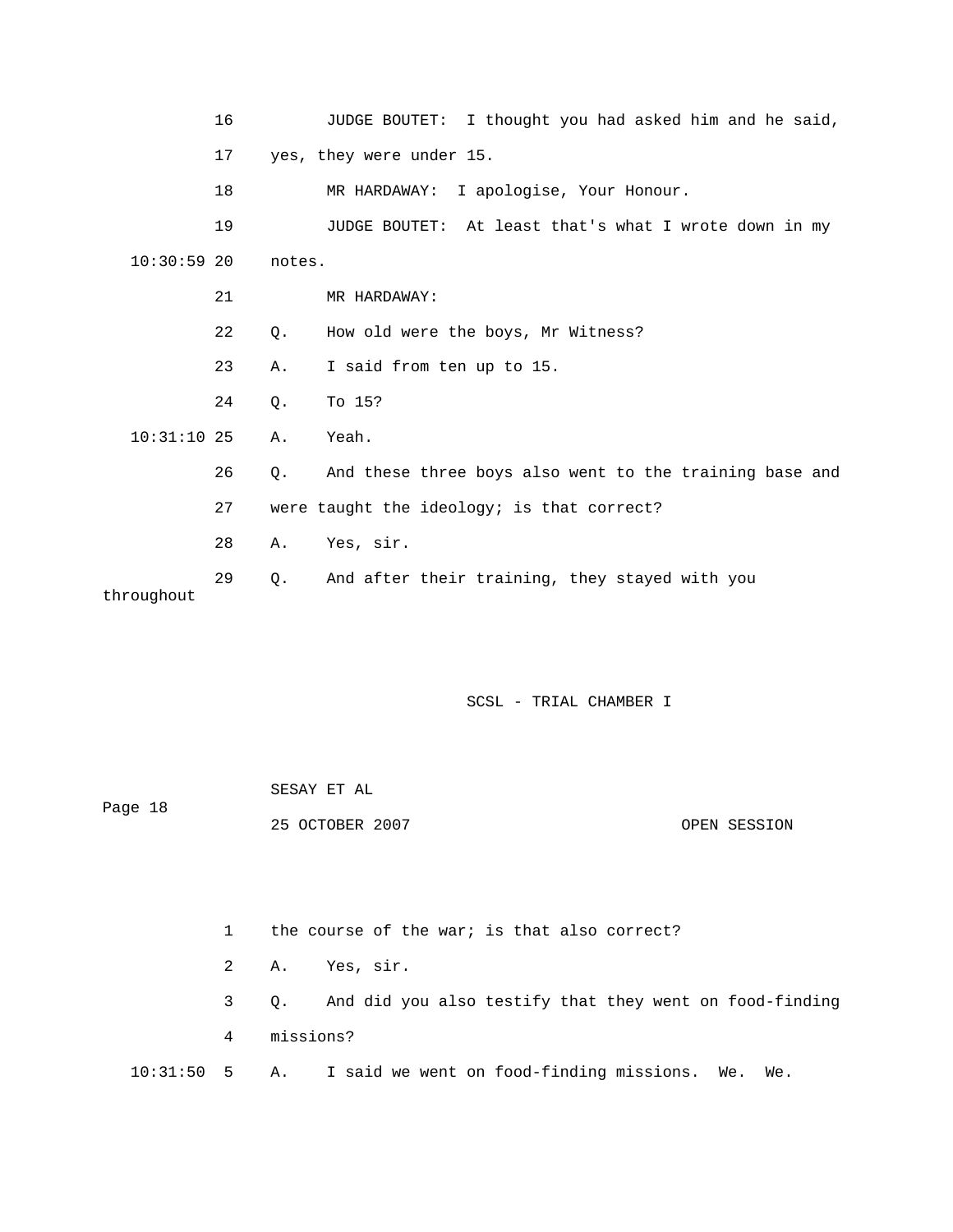6 PRESIDING JUDGE: They said they stayed with him up to 8 what he said? THE WITNESS: What I said, yes,  $\sin$ , until up to -- 13 Q. Mr Witness, those three boys who stayed with you also 14 received military training at the base at Pendembu, didn't 16 They didn't have military training. 18 children, received military training and were then forced to A. It did not happen like that. 21 Q. I put it to you, sir, that the three boys who you 22 to served as your personal bodyguards during the course of the 24 A. No, sir. It did not happen like that. 10:32:59 25 Q. I put it to you, sir, that some of the children who were 26 who received the military training served as bodyguards for 27 leaders of the RUF, including Issa Sesay, Morris Kallon and 29 A. That is not how it happened. what 7 time, from after the training up to the end of the war; is that 9 MR HARDAWAY: That's what I heard.  $10:32:02$  10 until 11 the end of the war. 12 MR HARDAWAY: they? 10:32:26 15 A. No, sir. It was not -- they were not even in Pendembu. 17 Q. I put it to you, sir, that those boys, along with the other 19 fight for the RUF; how do you respond?  $10:32:43$  20 testified 23 war; how do you respond? - other 28 Augustine Gbao; how do you respond?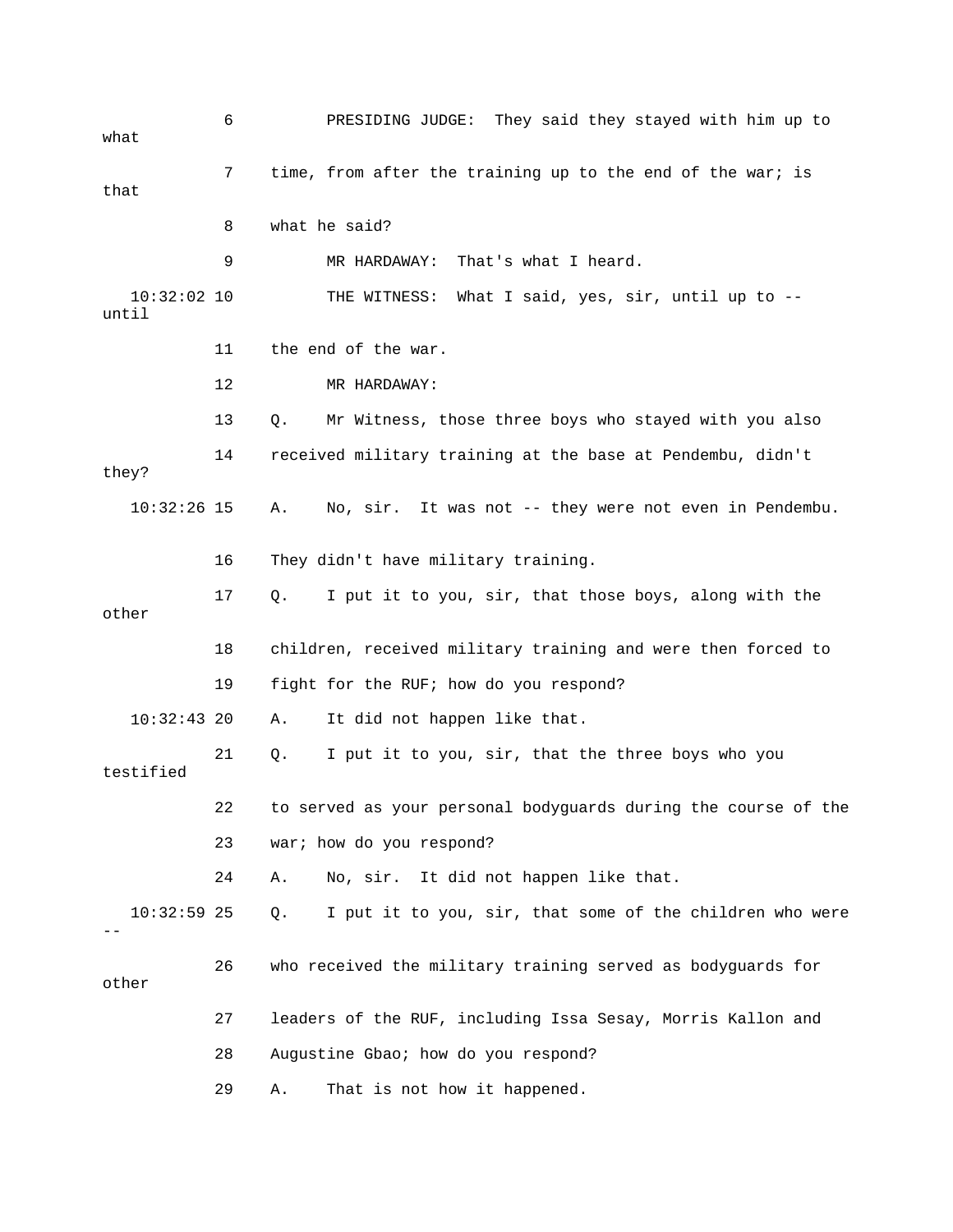| Page 19               |    |       | SESAY ET AL                                                  |              |
|-----------------------|----|-------|--------------------------------------------------------------|--------------|
|                       |    |       | 25 OCTOBER 2007                                              | OPEN SESSION |
|                       |    |       |                                                              |              |
|                       |    |       |                                                              |              |
|                       | 1  | Q.    | Now, what training did the WACs receive?                     |              |
|                       | 2  | Α.    | The same ideology training.                                  |              |
|                       | 3  | Q.    | The WACs were also given military training, weren't          |              |
| they?                 |    |       |                                                              |              |
|                       | 4  | Α.    | I can't tell because I was not trained at the base with      |              |
| 10:33:52              | 5  | WACs. |                                                              |              |
| that                  | 6  | Q.    | Now, Mr Witness, you had mentioned in your testimony         |              |
| and                   | 7  |       | during the disarmament the NGOs wanted to take the children  |              |
|                       | 8  |       | reunite them with their families, correct?                   |              |
|                       | 9  | Α.    | Yes, sir.                                                    |              |
| $10:34:12$ 10         |    | Q.    | You had also mentioned that you had heard that the NGOs      |              |
|                       | 11 |       | were calling some of the children child combatants; do you   |              |
|                       | 12 |       | remember that?                                               |              |
|                       | 13 | Α.    | Yes, sir.                                                    |              |
|                       | 14 | Q.    | Mr Witness, the NGOs were calling some of the children       |              |
| $10:34:33$ 15<br>were |    |       | child combatants because some of the children told them they |              |
|                       | 16 |       | forced to fight for the RUF, weren't they -- was it?         |              |
|                       | 17 | Α.    | That is not to my knowledge. Not to my knowledge, sir.       |              |
|                       | 18 | Q.    | Again, I reiterate, I put it to you that there were          |              |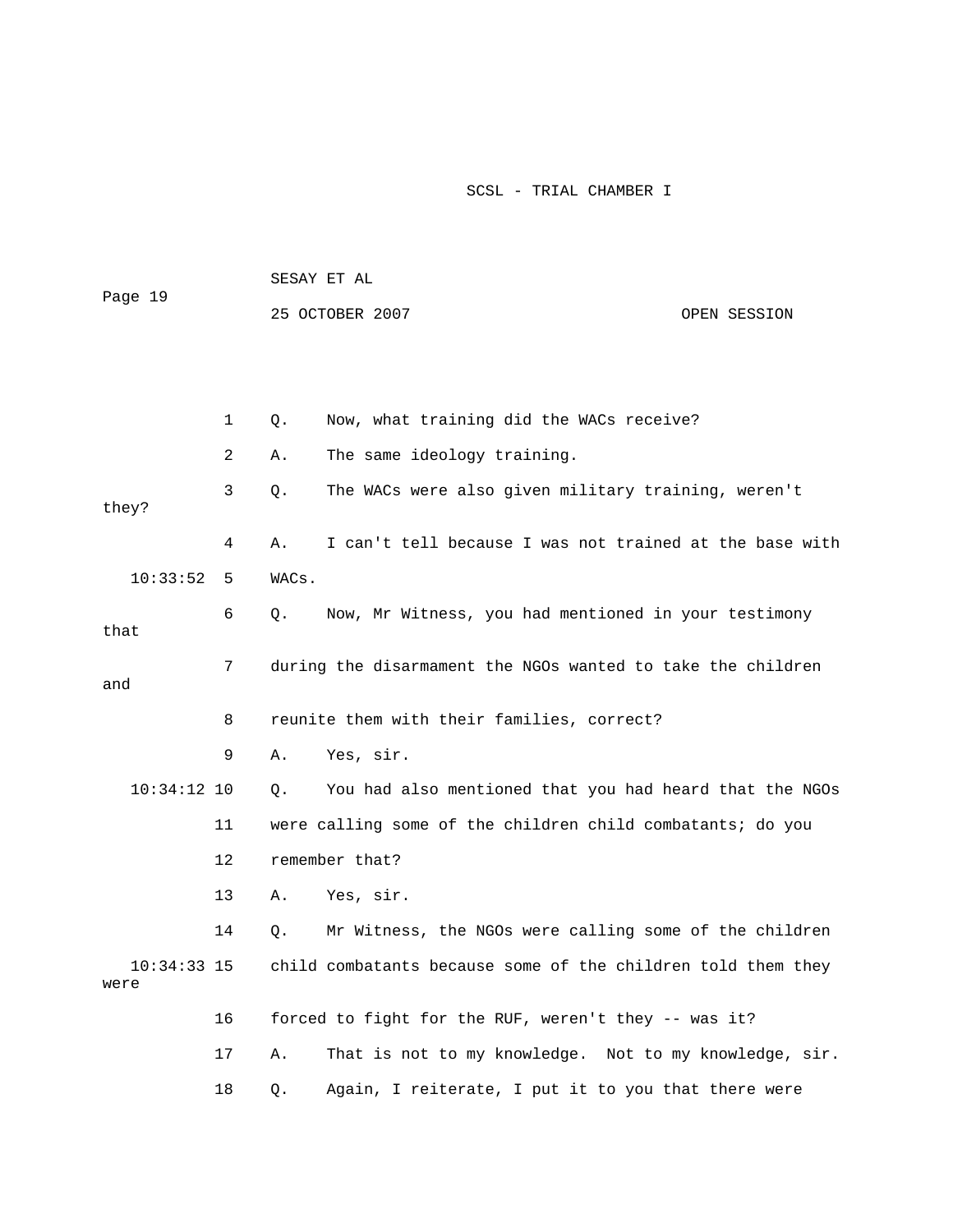|               | 19 | children who were forced to fight for the RUF; how do you   |
|---------------|----|-------------------------------------------------------------|
| $10:35:02$ 20 |    | respond?                                                    |
|               | 21 | No, sir. It did not happen like that.<br>Α.                 |
|               | 22 | Now, I want to move to a different area. You had<br>0.      |
|               | 23 | testified, sir, that there was farming in Kailahun District |
|               | 24 | during the war; is that correct?                            |
| $10:35:15$ 25 |    | Yes, sir.<br>Α.                                             |
| during        | 26 | And that civilians also had their individual farms<br>$Q$ . |
|               | 27 | this time as well?                                          |
|               | 28 | Yes, sir.<br>Α.                                             |
|               | 29 | And during this time did Issa Sesay have a farm?<br>Q.      |
|               |    |                                                             |

| Page 20 | SESAY ET AL     |              |
|---------|-----------------|--------------|
|         | 25 OCTOBER 2007 | OPEN SESSION |

| yes.                         |   |    | A. At the time that we were there, Issa Sesay had a farm, |
|------------------------------|---|----|-----------------------------------------------------------|
|                              | 2 | Q. | And there were civilians working on that farm --          |
|                              | 3 |    | PRESIDING JUDGE: And the time they were where?            |
|                              | 4 |    | MR HARDAWAY:                                              |
| $10:35:43$ 5 Q.<br>District, |   |    | Which time did Issa Sesay have a farm in Kailahun         |
|                              | 6 |    | Mr Witness?                                               |
|                              | 7 | Α. | He had a farm in Kailahun District.                       |
|                              | 8 |    | PRESIDING JUDGE: In Kailahun District?                    |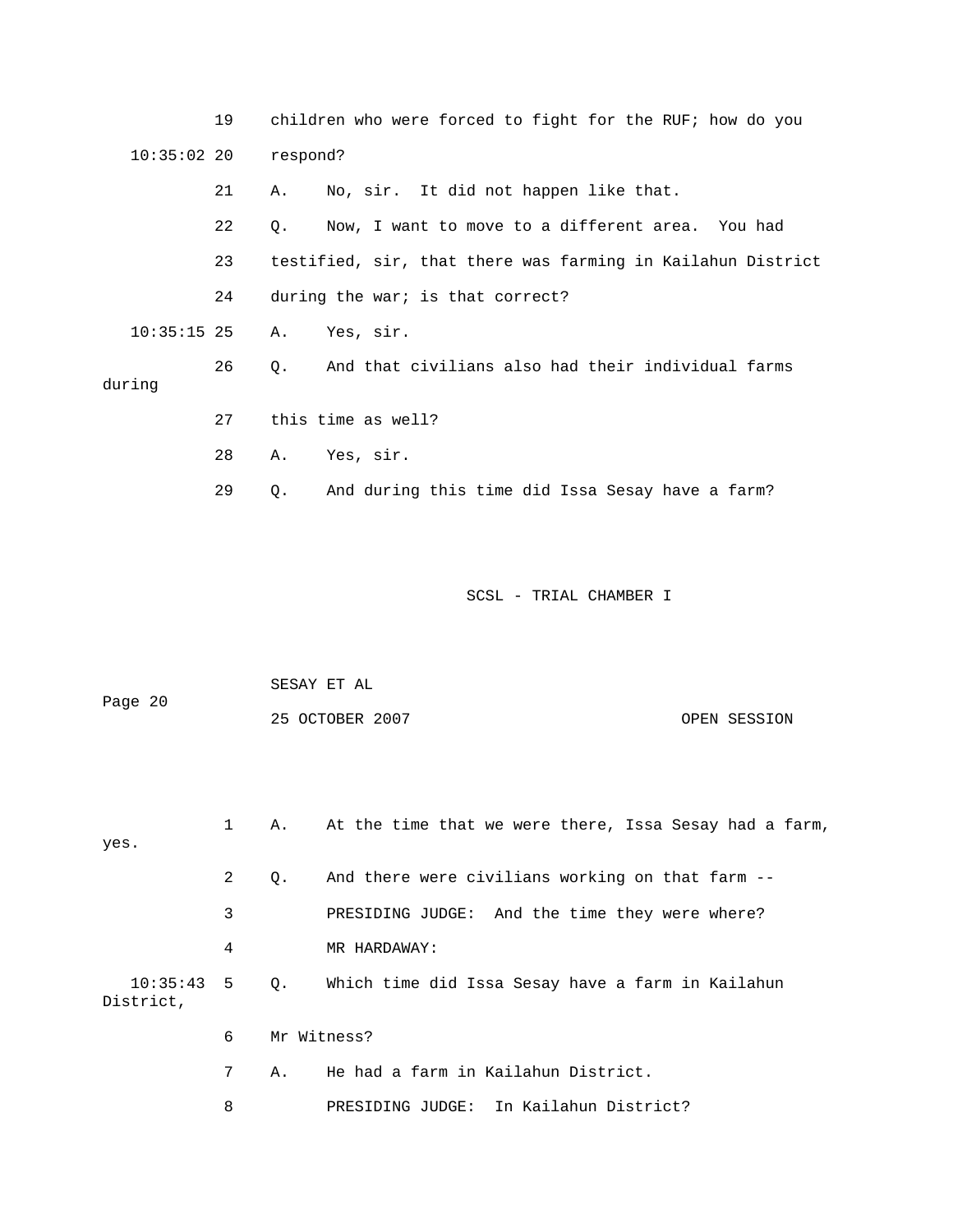|                          | 9  |             | THE WITNESS: I mean Giema, Kailahun District, sir, in       |
|--------------------------|----|-------------|-------------------------------------------------------------|
| $10:36:02$ 10            |    | Giema.      | That was in 1994. Yeah, 1994.                               |
|                          | 11 |             | MR HARDAWAY:                                                |
| at                       | 12 | Q.          | And there were civilians who worked on Issa Sesay's farm    |
|                          | 13 |             | that time, wasn't it -- weren't there?                      |
| him.                     | 14 | Α.          | Those who were with him, yes. 'Those who stayed with        |
| $10:36:28$ 15<br>weren't |    | $Q_{\star}$ | Civilians were forced to work on Issa Sesay's farm,         |
|                          | 16 | they?       |                                                             |
| is                       | 17 |             | PRESIDING JUDGE: How is that material, Mr Hardaway?<br>It   |
| оf                       | 18 |             | 1994. I don't think it concerns us. It's not the time frame |
|                          | 19 |             | the indictment.                                             |
| $10:36:41$ 20            |    |             | MR HARDAWAY: Very well, Your Honour.                        |
|                          | 21 |             | THE WITNESS: Can I say?                                     |
|                          | 22 |             | MR HARDAWAY:                                                |
| anywhere                 | 23 | $Q$ .       | No need, Mr Witness. Did Issa Sesay have a farm             |
| 1996,                    | 24 |             | in Kailahun Distinct from 1996 to 2000; from November 30,   |
| $10:37:05$ 25            |    | to 2000?    |                                                             |
|                          | 26 | Α.          | It was in 1998 that he had a swamp in Jaima.                |
|                          | 27 | Q.          | And were there civilians working on that farm?              |
| there,                   | 28 | Α.          | When I went there I did not find civilians working          |
|                          | 29 | no.         |                                                             |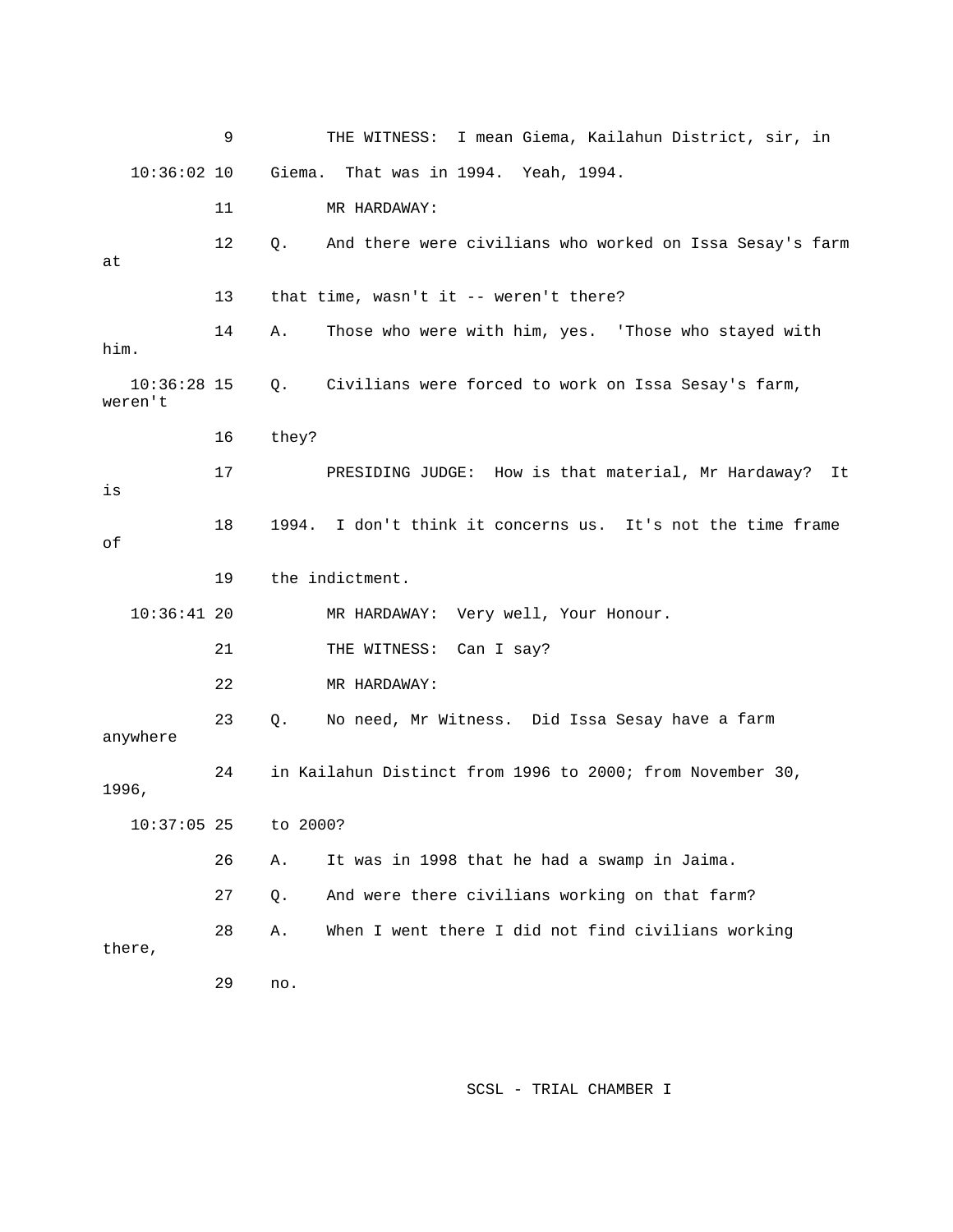| Page 21           |    |          | SESAY ET AL                                                    |              |
|-------------------|----|----------|----------------------------------------------------------------|--------------|
|                   |    |          | 25 OCTOBER 2007                                                | OPEN SESSION |
|                   |    |          |                                                                |              |
|                   |    |          |                                                                |              |
|                   | 1  | Q.       | Did you hear that there were civilians working on that         |              |
|                   | 2  | farm?    |                                                                |              |
|                   | 3  | Α.       | No, sir.                                                       |              |
| the               | 4  | Q.       | I put it to you that civilians were forced to work on          |              |
| 10:37:44          | 5  |          | swamp farm of Issa Sesay at that location; how do you respond? |              |
|                   | 6  |          | PRESIDING JUDGE: How do you put it to him that way? He         |              |
|                   | 7  |          | says he never saw civilians. How would he answer whether they  |              |
| He's              | 8  |          | were forced to work there or not? [Overlapping speakers]       |              |
| How               | 9  |          | refused. He said he had -- he didn't see civilians there.      |              |
| $10:38:05$ 10     |    |          | would he say that they were forced to work there?              |              |
|                   | 11 |          | MR HARDAWAY: Very well, Your Honour. I'll move on.             |              |
|                   | 12 |          | PRESIDING JUDGE: You're making a quantum leap.                 |              |
|                   | 13 |          | MR HARDAWAY:                                                   |              |
| in                | 14 | Q.       | Mr Witness, between 1996 and 2000, did you have a farm         |              |
| $10:38:21$ 15     |    |          | Kailahun District?                                             |              |
|                   | 16 | Α.       | I had a farm in 1996.                                          |              |
|                   | 17 | Q.       | And who worked on your farm?                                   |              |
| had               | 18 | Α.       | I myself worked there, together with my families whom I        |              |
|                   | 19 | with me. |                                                                |              |
| 10:38:422<br>you? |    | Q.       | You also forced civilians to work on your farm, didn't         |              |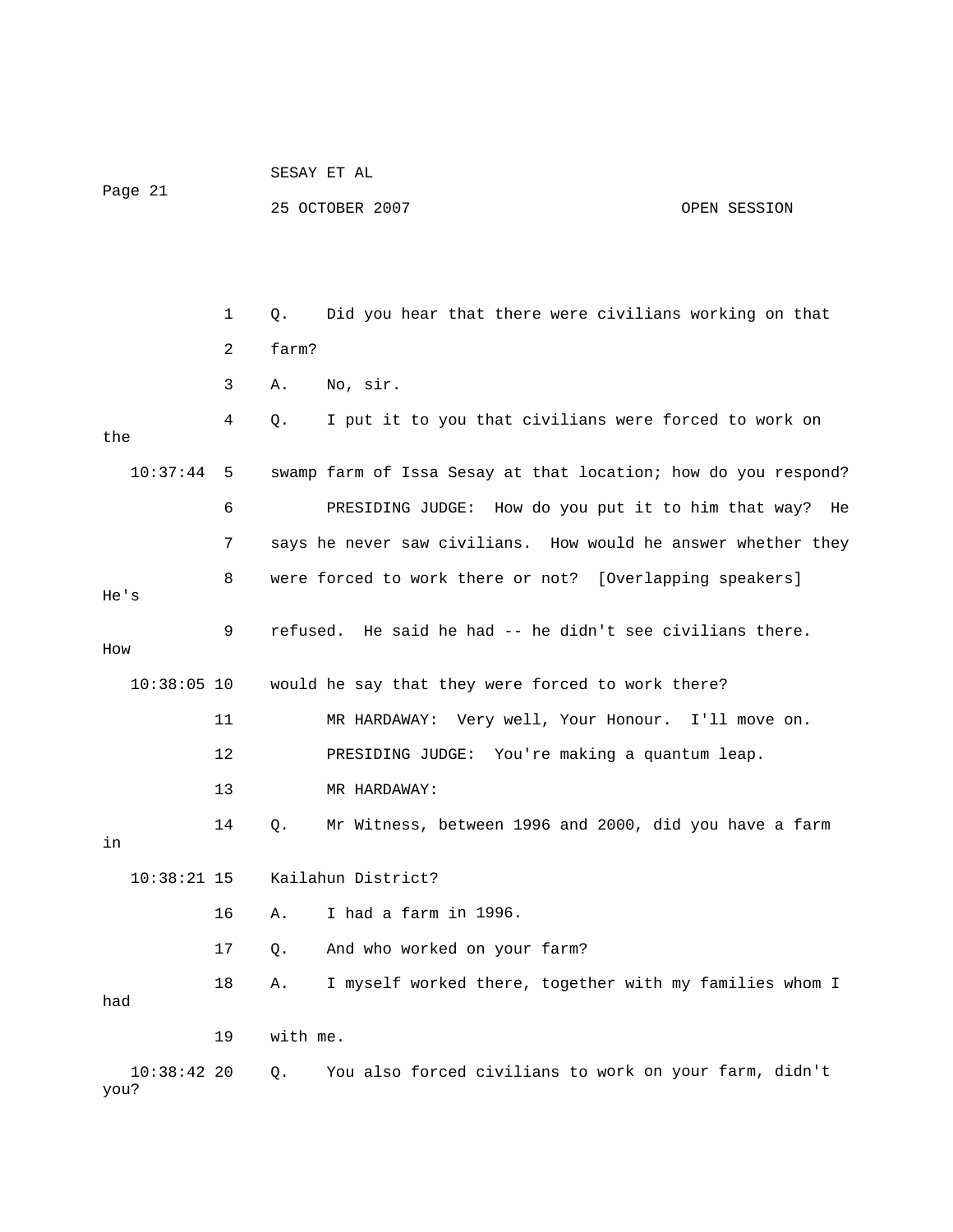|                  | 21 | Α. | That is not how it happened. I myself worked there        |
|------------------|----|----|-----------------------------------------------------------|
|                  | 22 |    | together with my families.                                |
| 23<br>between    |    | Q. | Did Augustine Gbao have a farm in Kailahun District       |
|                  | 24 |    | 1996 and 2000?                                            |
| $10:39:04$ 25 A. |    |    | I can't talk on that.                                     |
|                  | 26 | Q. | Now, were there community farms in Kailahun District      |
|                  | 27 |    | between 1996 and 2000?                                    |
|                  | 28 | Α. | Yes.                                                      |
|                  | 29 |    | Mr Witness, so you're saying that for<br>PRESIDING JUDGE: |

 SESAY ET AL ge 22 25 OCTOBER 2007 OPEN SESSION Pa

| $\mathbf{1}$  | that, your farm, only yourself, yourself and members of your   |
|---------------|----------------------------------------------------------------|
| 2             | family worked on that farm; is that what you're saying?        |
| 3             | THE WITNESS: Yes, sir. That's what I said.                     |
| 4             | PRESIDING JUDGE: But civilians did not?                        |
| $10:39:43$ 5  | THE WITNESS: No, sir.                                          |
| 6             | PRESIDING JUDGE:<br>Yes.                                       |
| 7             | MR HARDAWAY:                                                   |
| 8             | Were there community farms in Kailahun District between<br>0.  |
| 9             | 1996 and 2000?                                                 |
| $10:40:02$ 10 | Yes, sir. They were there, sir.<br>A.                          |
| 11            | And you testified that it was the G5 that worked out the<br>Q. |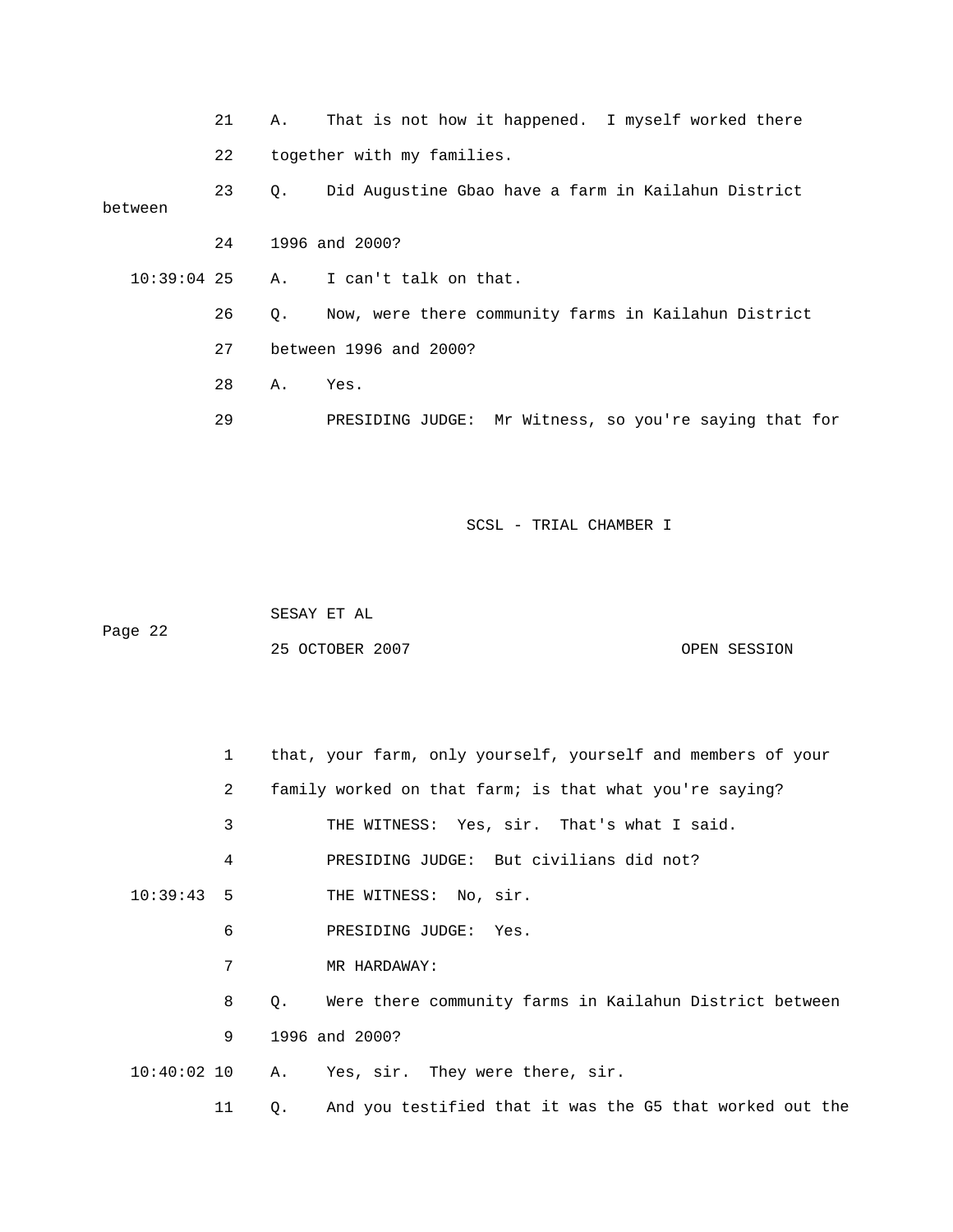|               | 12 |       | details as it related to community farming; is that correct? |
|---------------|----|-------|--------------------------------------------------------------|
|               | 13 | Α.    | Together with the town commanders, sir.                      |
| community     | 14 | Q.    | Do you know how they went about dealing with the             |
| $10:40:20$ 15 |    |       | farms, the G5, along with the town commanders?               |
|               | 16 | Α.    | No, sir. I haven't an idea regarding that, sir.              |
|               | 17 | Q.    | So if I put to you that civilians were forced to work on     |
| you           | 18 |       | community farms in Kailahun District between 1996 and 2000,  |
|               | 19 |       | would have no idea of that; is that correct?                 |
| $10:40:48$ 20 |    | Α.    | Yes, sir. I have no idea about that, sir.                    |
|               | 21 | Q.    | Now $--$                                                     |
|               | 22 |       | PRESIDING JUDGE: And where were you at that time?            |
|               | 23 |       | In 1996 I was in Kailahun, sir.<br>THE WITNESS:              |
| whether       | 24 |       | PRESIDING JUDGE: And you say you had no idea as to           |
| $10:41:06$ 25 |    |       | civilians worked on those farms?                             |
|               | 26 |       | THE WITNESS: Not at all, sir. I hadn't an idea, sir.         |
|               | 27 |       | MR HARDAWAY:                                                 |
| farms         | 28 | $Q$ . | Then did you not testify that rice from the community        |
|               | 29 |       | were kept by civilians?                                      |

|         | SESAY ET AL     |              |
|---------|-----------------|--------------|
| Page 23 |                 |              |
|         | 25 OCTOBER 2007 | OPEN SESSION |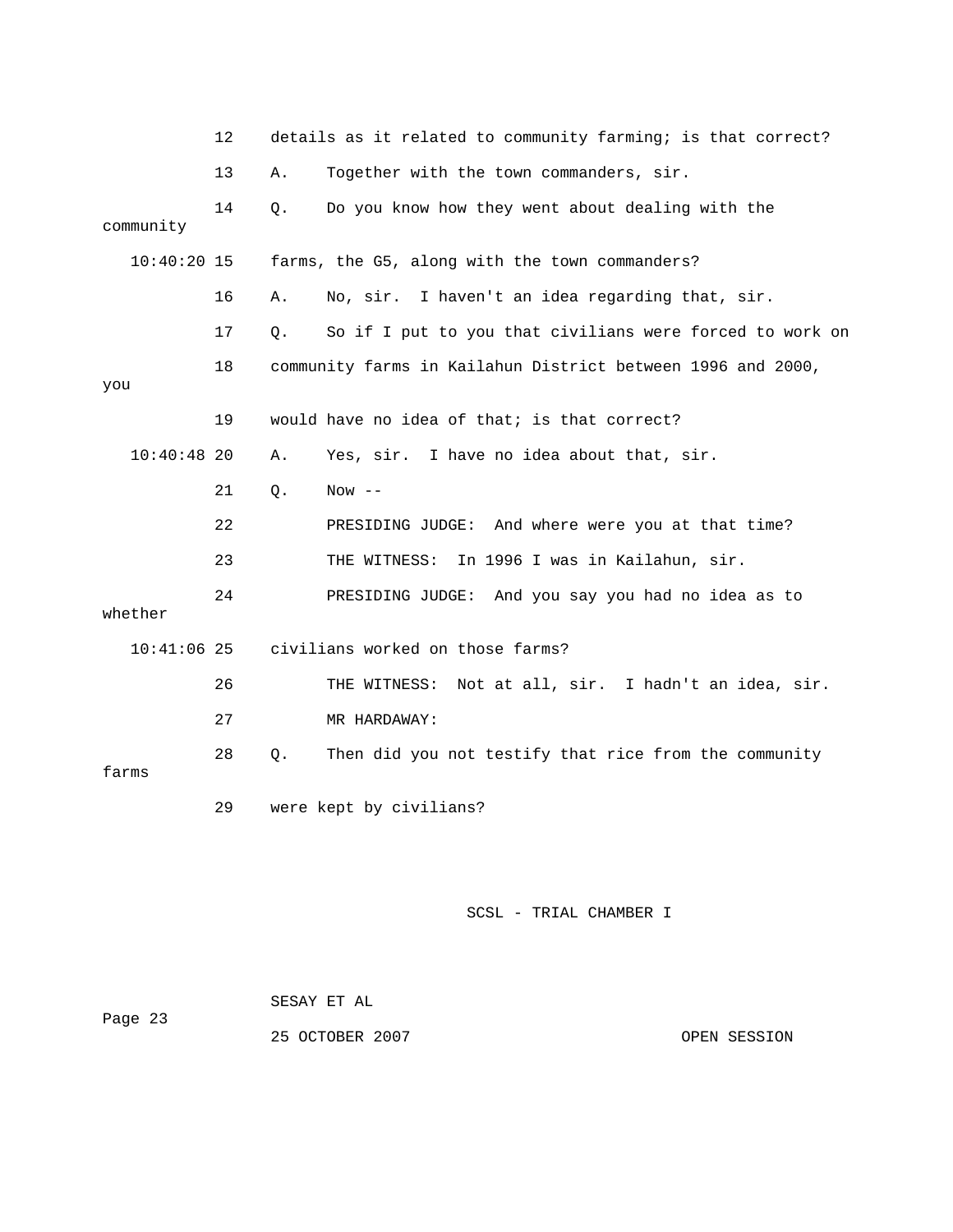1 A. Yes, sir. I said that. 2 Q. But you don't know who worked on the community farms? 3 A. I did not know the people that were working in the 4 community farm because that was my area. Inasmuch as you are  $10:41:44$  5 not -- you did not have links to a unit, you wouldn't

> 6 into it. I only knew that the proceeds of the rice were kept 7 based on the report that we used to receive because we

8 the seed rice and we gave it to the farmers.

9 Q. Maybe I didn't make the question clear, Mr Witness.

 10:42:08 10 PRESIDING JUDGE: Mr Hardaway, let me get this clear. We

> 11 are at what time frame, these community farms you are talking 12 about.

13 MR HARDAWAY: I said between 1996 and 2000, Your Honour.

14 PRESIDING JUDGE: 1996 and 2000?

10:42:25 15 MR HARDAWAY: Yes, sir.

Mr Witness, I'm not asking you if you knew anybody 16 Q. Mr

17 personally who worked on the community farms; I'm asking if

you

interfere

provided

18 knew that civilians worked on the community farm.

19 A. They were the owners of the farm.

 10:42:45 20 PRESIDING JUDGE: Make things easy for us. You understand

 21 the question. Can you answer it. If they owned the farms, it 22 does not mean that they necessarily worked on it. Did the 23 civilians work on those farms? 24 THE WITNESS: In the community farms they were working

10:43:05 25 there, sir.

26 MR HARDAWAY: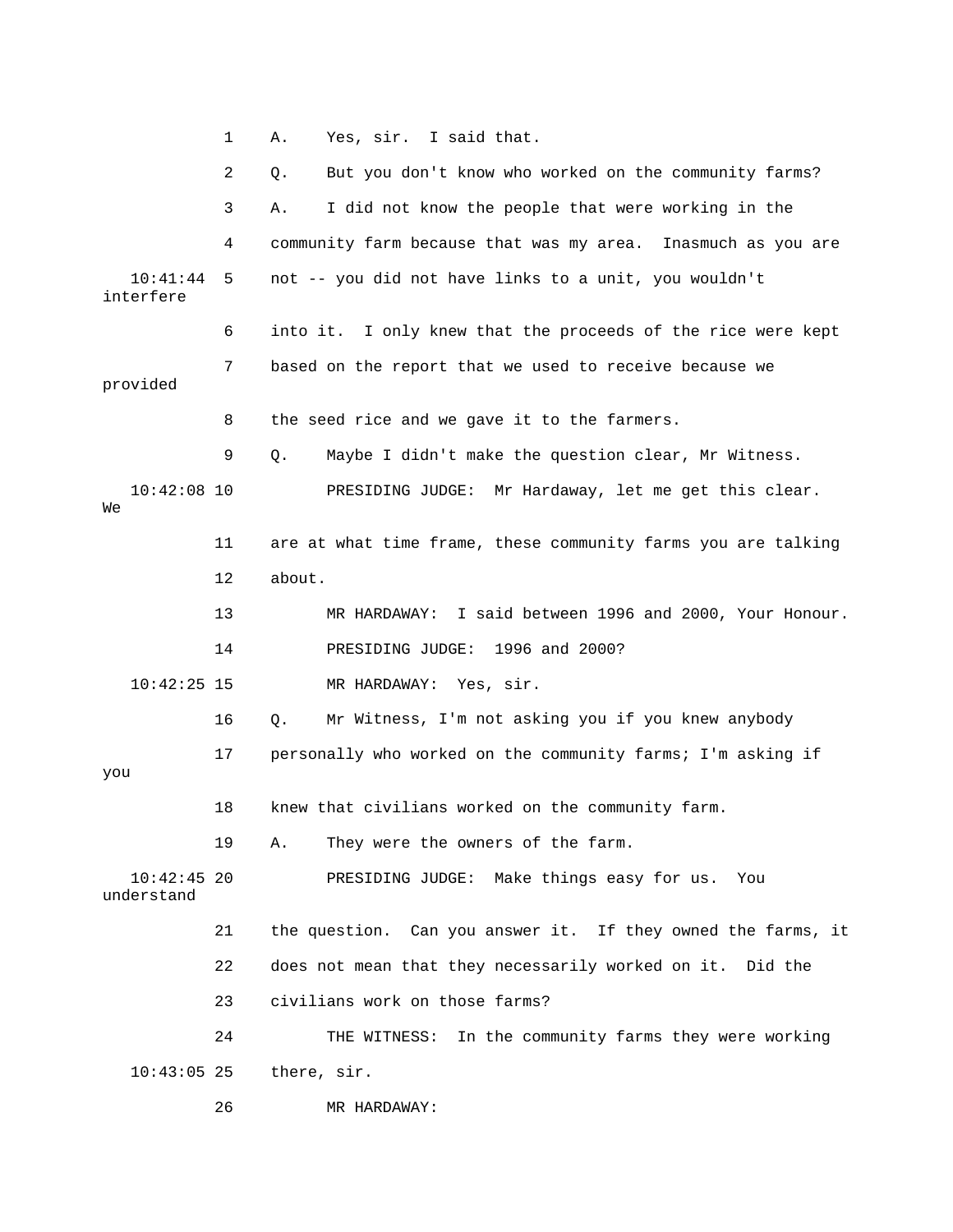27 Q. And by "they" you mean the civilians, correct?

28 A. I did not get the question you've asked.

29 Q. You said that they work on the community farms. By "they,"

SCSL - TRIAL CHAMBER I

 SESAY ET AL Page 24 OPEN SESSION 25 OCTOBER 2007

 3 Q. Do you know if civilians were forced to work on the 4 community farms? 10:43:51 5 A. No, sir. I don't know about that, sir. 6 Q. Now, going back to an earlier question that I had asked kept 8 by the civilians; correct? 9 A. Yes, sir. 10:44:14 10 Q. And this would be on top of the products that the 11 grew on their own personal farms? 12 A. I did not understand what you are trying to say. 13 Q. All right. From 1996 to 2000, you had testified that 14 were community farms in Kailahun District; yes? 10:44:41 15 A. Yes, sir. 1 do you mean civilians? 2 A. Yes, sir. 7 you, you had said that the rice on the community farms were civilians there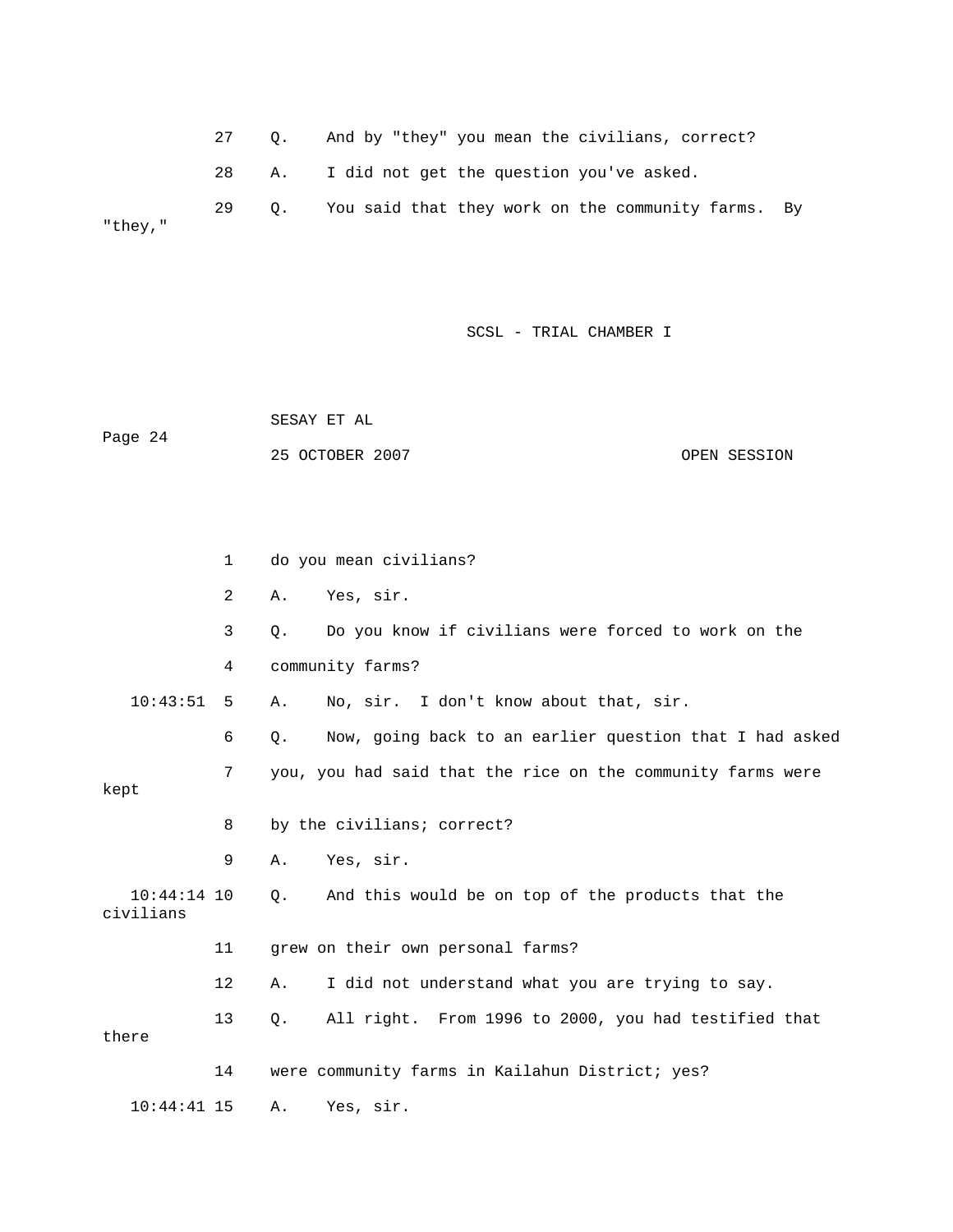|               | 16 | 0. | From 1996 to 2000, did civilians have their own personal       |
|---------------|----|----|----------------------------------------------------------------|
|               | 17 |    | farms in Kailahun District?                                    |
|               | 18 | Α. | Yes, sir; they had their own personal farms.                   |
|               | 19 | Q. | So the rice that they would get from the community farms       |
| $10:45:06$ 20 |    |    | would be in addition to whatever they grew themselves on their |
|               | 21 |    | personal farms; is that correct?                               |
|               | 22 | Α. | That is not correct.                                           |
| please?       | 23 |    | PRESIDING JUDGE: Mr Hardaway, what is not correct,             |
|               | 24 |    | MR HARDAWAY:                                                   |
| $10:45:24$ 25 |    | Q. | What exactly is not -- what is not correct, Mr Witness?        |
| and           | 26 | Α. | Because the community farm, they would harvest the rice        |
| personal      | 27 |    | gather it in one place. It was for themselves.<br>Their        |
|               | 28 |    | farms, they were -- they did individual farming. The proceeds  |
| they          | 29 |    | from the farm, it was owned by the individual himself.<br>So   |

|         | SESAY ET AL     |              |
|---------|-----------------|--------------|
| Page 25 |                 |              |
|         | 25 OCTOBER 2007 | OPEN SESSION |

2 individual farm rice. That was why I said it did not obtain that 1 wouldn't take the community farm rice and add it to the

3 way.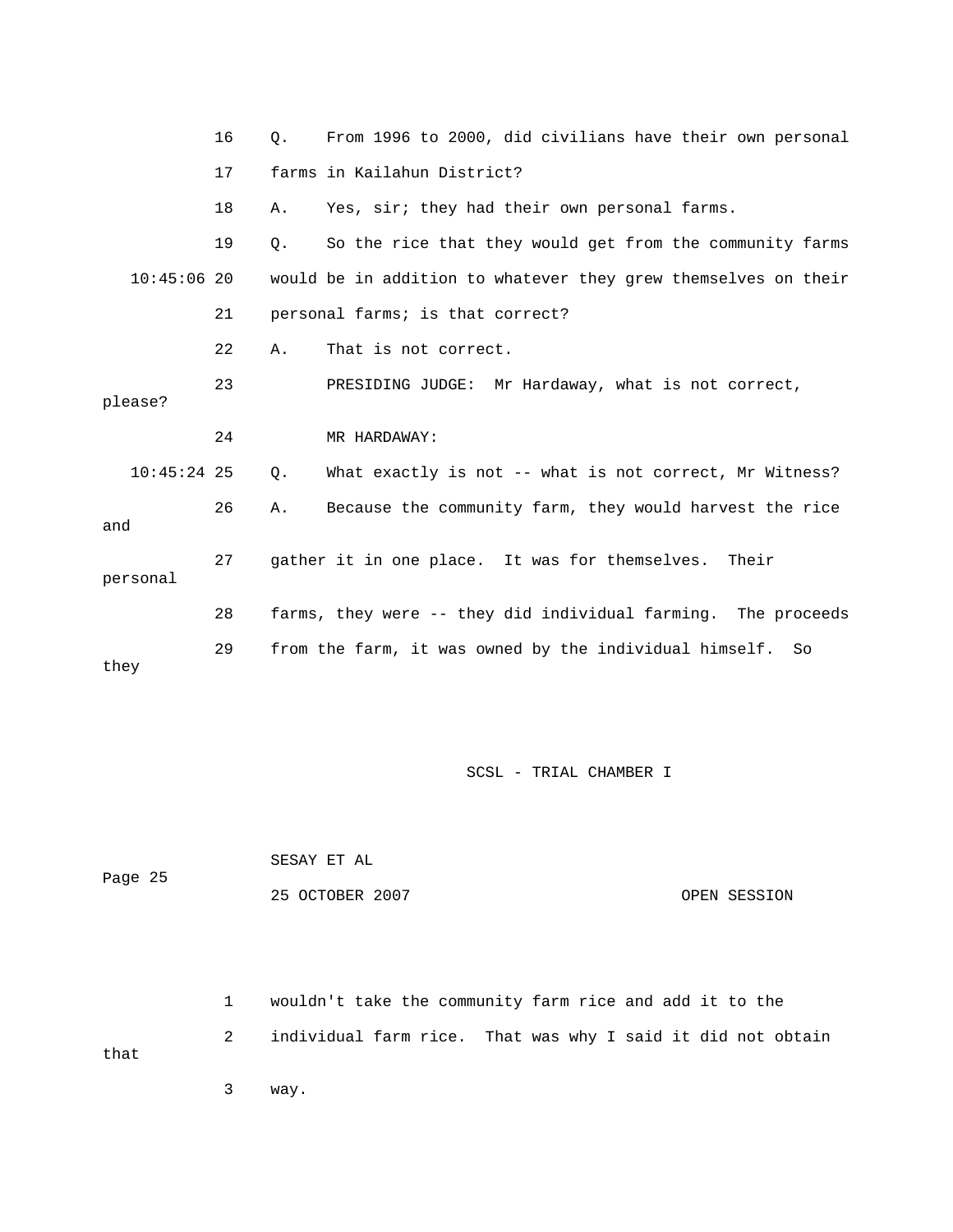| farms                | 4   | So you're saying that the civilians who had their own<br>Q.      |
|----------------------|-----|------------------------------------------------------------------|
| 10:46:22             | - 5 | did not get rice from the community farm; is that what you're    |
|                      | 6   | saying?                                                          |
|                      | 7   | The community farm rice was not meant to be distributed.<br>Α.   |
| were                 | 8   | They cultivated the farm; they had the seed rice.<br>If there    |
| SO                   | 9   | civilians that needed seed rice, that would be given to them     |
| $10:46:56$ 10<br>was |     | that they will make -- cultivate farms the other year.<br>That   |
| were                 | 11  | the purpose of the community farm. That was why all of them      |
|                      | 12  | involved in cultivating the farm.                                |
|                      | 13  | Now, Mr Witness, from 1996 to 2000, civilians -- let me<br>$Q$ . |
| earlier              | 14  | withdraw that question for now. Now, you had testified           |
| $10:47:35$ 15<br>get |     | that, concerning the husk rice and seed rice, that you would     |
| and                  | 16  | the rice for the community farms from the OSM asking the ICRC    |
|                      | 17  | from commissions; do you remember that?                          |
|                      | 18  | That was not what I said.<br>Α.                                  |
| rice                 | 19  | You did not testify earlier that you had gotten husk<br>Q.       |
| $10:48:02$ 20<br>and |     | for the community farms from the commissions that you charged    |
|                      | 21  | for the OSM asking the ICRC for seed rice and tools?             |
| rice                 | 22  | The OSM asked for seed rice from the IRC, seed<br>Fine.<br>Α.    |
|                      | 23  | and tools, and we bought seed rice and gave it to them.          |
|                      | 24  | And you bought the seed rice with commissions; is that<br>Q.     |
| $10:48:41$ 25        |     | correct?                                                         |
|                      | 26  | The commission we had from the trading site.<br>Yes.<br>Α.       |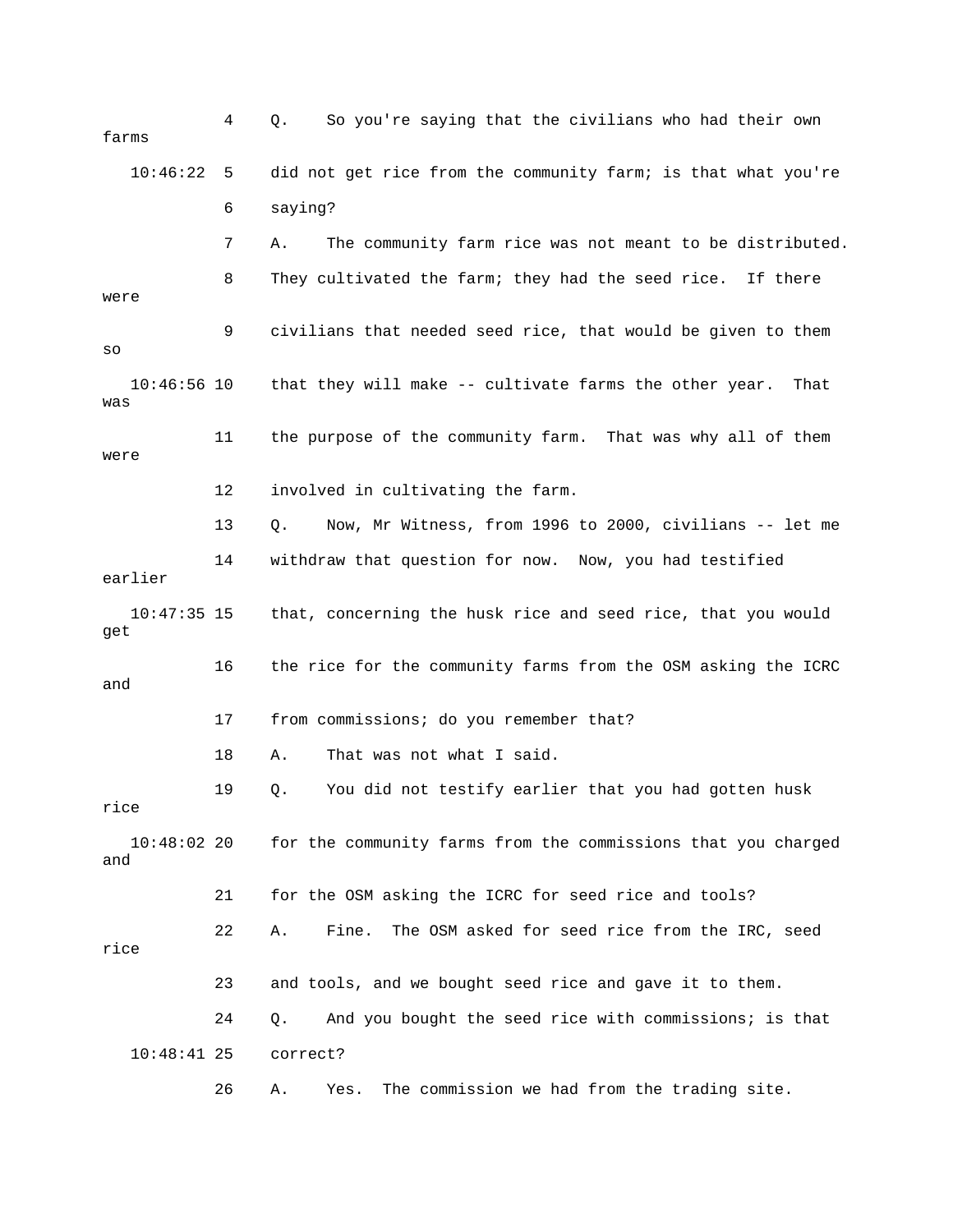27 Q. Now, how did the commission -- what exactly were 28 commissions? What were commissions?

 29 A. Well, when we talked about commissions, like it was a sort

SCSL - TRIAL CHAMBER I

 SESAY ET AL Page 26 25 OCTOBER 2007 OPEN SESSION

 2 the waterside for exchange. 3 Q. And this was for civilians who wanted to trade at the 4 waterside; correct? A. For everybody. Civilians and soldiers. 6 BRESIDING JUDGE: And you said they paid 15 per cent of the 7 proceeds as their tax; is that not what you testified to 8 on? Was it 15 per cent? Am I recollecting your evidence 10:49:53 10 THE WITNESS: Yes, I said it was true, the cacao, 11 we weighed it, the cocoa and the coffee. 12 PRESIDING JUDGE: And you retained what percentage; 14 THE WITNESS: The cocoa and coffee, 15 per cent out of 1 of tax. You pay a minimum amount for the goods that you took to  $10:49:31 5$ earlier 9 properly? because that's 13 what  $I'm$  --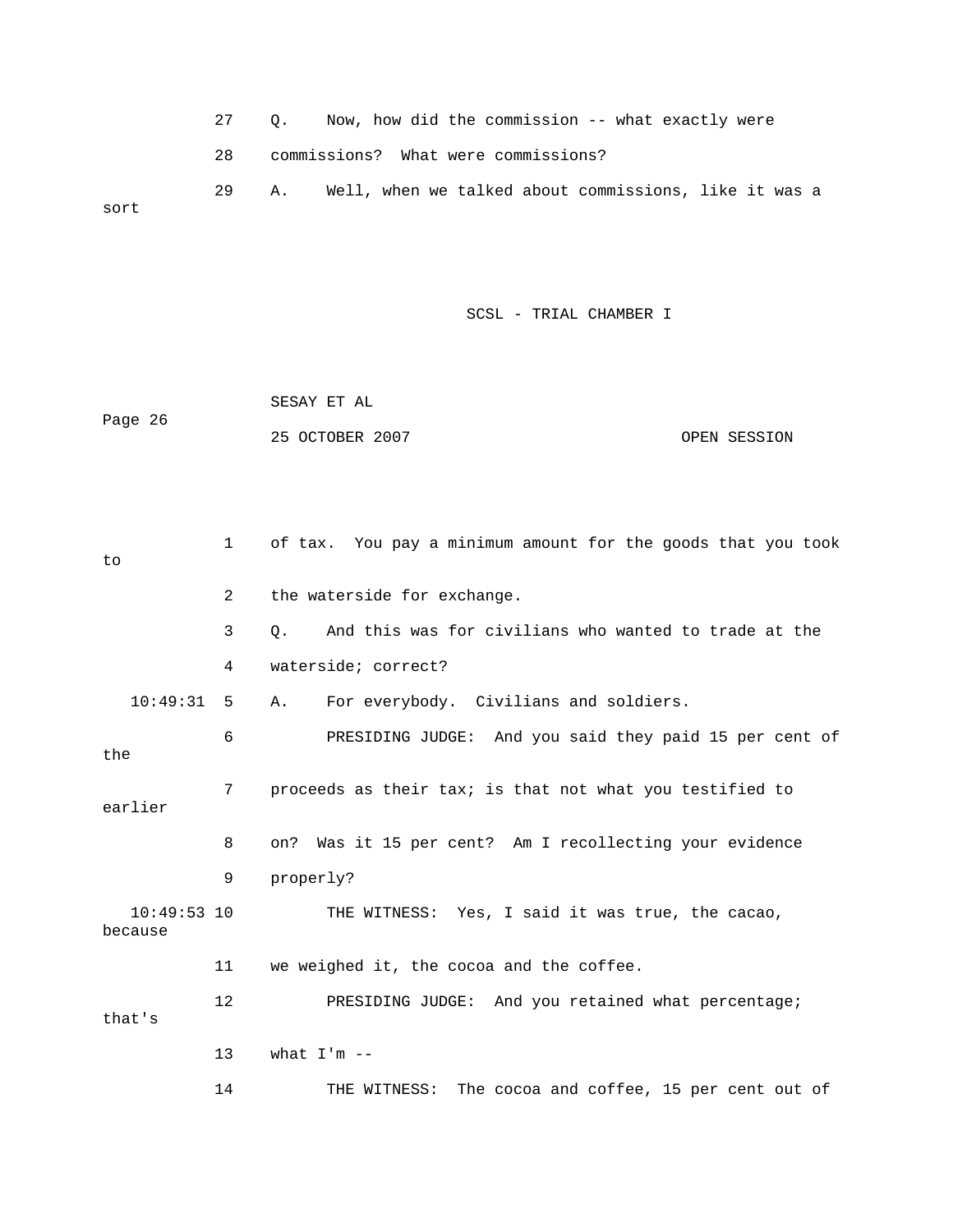10:50:14 15 every 100 kilograms. 16 MR HARDAWAY: May I, Your Honour? 17 PRESIDING JUDGE: Yes, you may proceed. You may continue. 19 Q. Now, would it be right to say that another name for 10:50:35 20 commissions was subscriptions? 21 A. Well, I don't understand what you meant by subscriptions. 22 Q. Right. Now, could anyone refuse to give commissions? 23 THE INTERPRETER: Can the attorney come again, please? 24 MR HARDAWAY: Q. All right. If somebody who wanted to trade did not want 27 A. He wouldn't sell his goods because it was something that 28 all of us sat together and agreed upon, and we stated that 29 was what to be given. 18 MR HARDAWAY: 10:51:07 25 to 26 give a commission, what would happen to them? that

| Page 27   |                | SESAY ET AL |                                                     |  |  |  |
|-----------|----------------|-------------|-----------------------------------------------------|--|--|--|
|           |                |             | 25 OCTOBER 2007<br>OPEN SESSION                     |  |  |  |
|           |                |             |                                                     |  |  |  |
|           | 1              | Q.          | And it was the RUF command that made this decision; |  |  |  |
|           | 2              | correct?    |                                                     |  |  |  |
| decision. | 3 <sup>7</sup> | Α.          | No, it was the agricultural unit that made that     |  |  |  |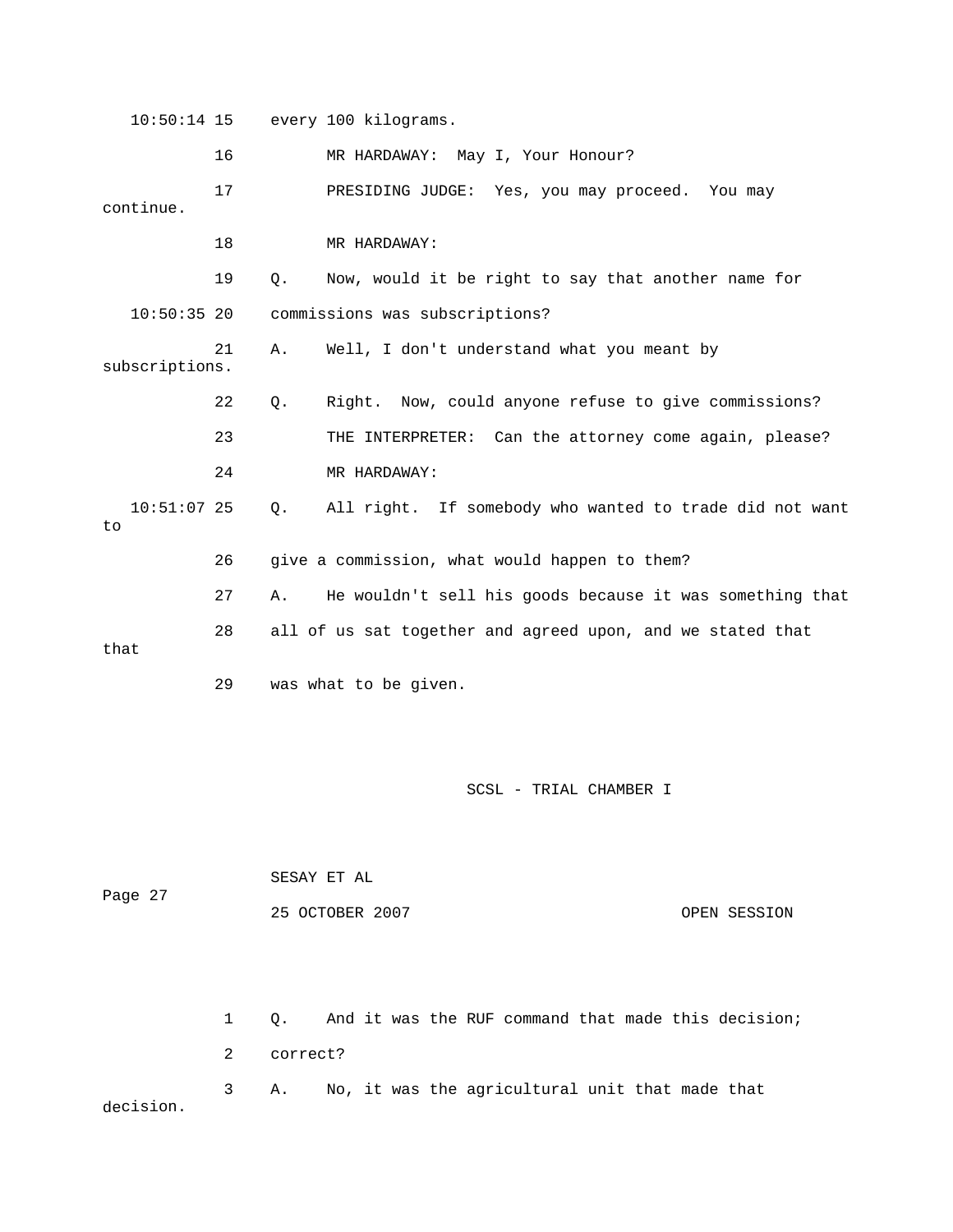|           |               | 4  | Now, is it correct to say that the only way a civilian<br>Q.    |
|-----------|---------------|----|-----------------------------------------------------------------|
|           | 10:51:57      | 5  | would be allowed to trade is through the agricultural unit?     |
|           |               | 6  | There was no barrier.<br>There was no barrier posed on<br>Α.    |
|           | goods,        | 7  | civilians in terms of trading. In as much as you had your       |
|           |               |    |                                                                 |
|           |               | 8  | you would be allowed to carry on with your trading.             |
|           |               | 9  | So they would not be forced to trade at the waterside<br>Q.     |
|           | $10:52:31$ 10 |    | through the agricultural unit; is that what you're saying?      |
|           |               | 11 | Not at all, sir.<br>Α.                                          |
|           | without       | 12 | Do you know how many civilians actually did trade<br>Q.         |
|           |               | 13 | paying commission?                                              |
|           |               | 14 | I cannot say, sir. I don't know.<br>Α.                          |
| not       | $10:53:00$ 15 |    | I put it to you, Mr Witness, the reason that you would<br>Q.    |
|           |               | 16 | know is because civilians were forced to trade through the      |
| 17<br>not |               |    | agricultural unit and forced to pay commission when they did    |
|           |               | 18 | want to; how do you respond?                                    |
|           |               | 19 | That was not the way it was, sir.<br>Α.                         |
|           | $10:53:26$ 20 |    | Going back to farming, civilians were forced to give the<br>Q.  |
|           |               | 21 | RUF products from their personal farms, weren't they?           |
|           |               | 22 | No, sir, that was not the way it was.<br>Α.                     |
| to        |               | 23 | $Q$ .<br>I put it to you, sir, that the RUF did force civilians |
|           |               | 24 | give them products from their own personal farms; how do you    |
|           | $10:53:57$ 25 |    | respond?                                                        |
|           |               | 26 | My answer is no, that was not the way it was.<br>Α.             |
|           |               | 27 | I also put it to you, Mr Witness, that the rice on the<br>Q.    |
| the       |               | 28 | community farms was for the sole benefit of the RUF and not     |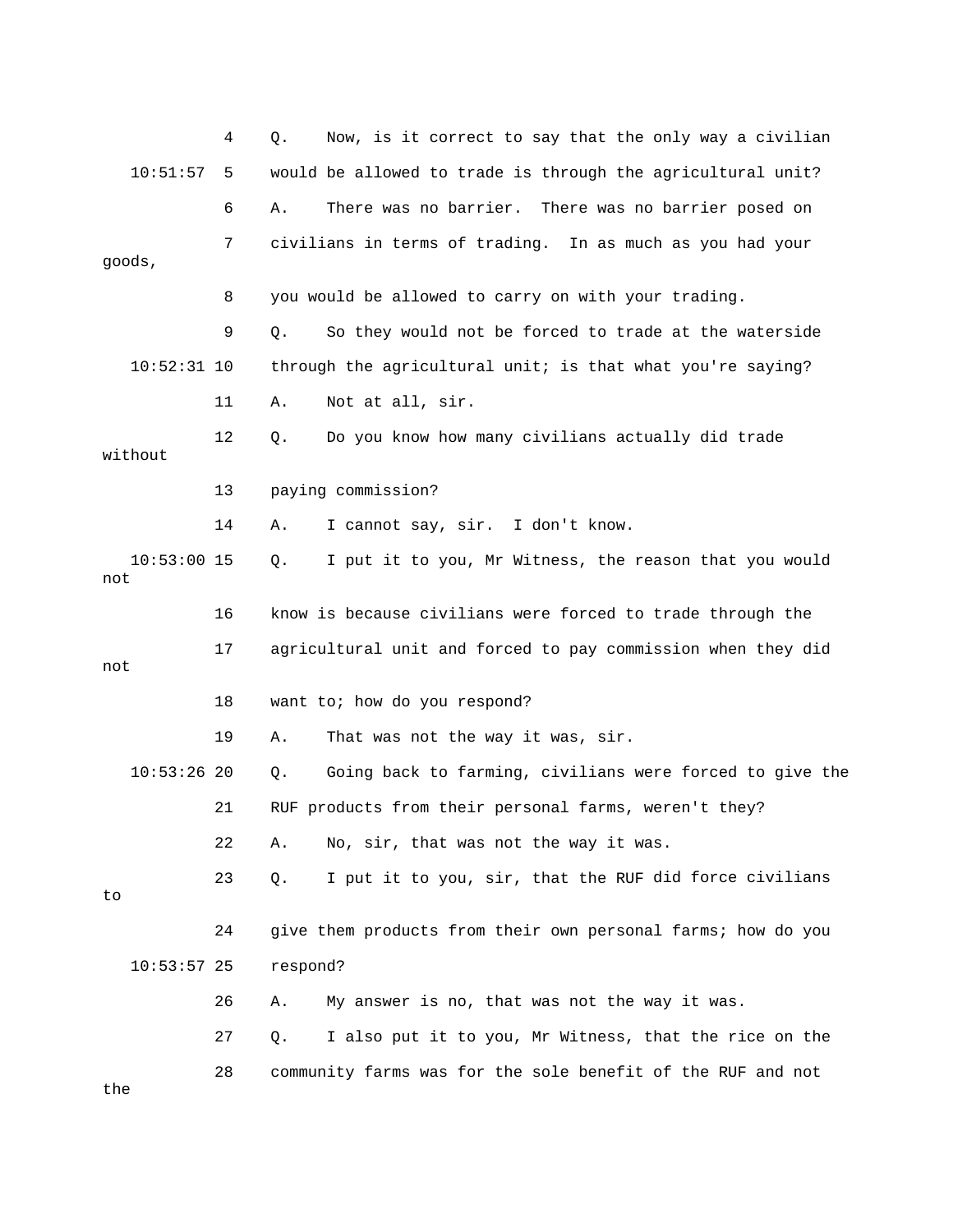29 civilians; how do you respond?

SESAY ET AL

25 OCTOBER 2007

Page 28

SCSL - TRIAL CHAMBER I

OPEN SESSION

2 Q. Now, during -- on the community farms, were there guards 3 there at the community farms? 4 A. I did not see any guards in the community farm. 10:54:55 5 MR HARDAWAY: Let me have a moment, Your Honour, please? Thank you, Your Honours. 7 MR HARDAWAY: Thank you. 8 Q. Now, Mr Witness, going back to the issue of you trading 10:55:44 10 trading there would be an armed escort for protection; do you 13 Q. Those armed escorts were really there to keep civilians That was not the way it was. The armed escort, at the 16 early stage around 1993, when we were in the bush, where we went 18 Q. I'm not asking about 1993, sir. 19 A. -- that was the only time we had an armed escort. 1 A. That was not the way it was, sir. 6 PRESIDING JUDGE: Yes. 9 down by the waterside. You had testified that during some 11 remember that? 12 A. Yes, I can recall. 14 from running away, weren't they?  $10:56:01$  15 A. 17 for --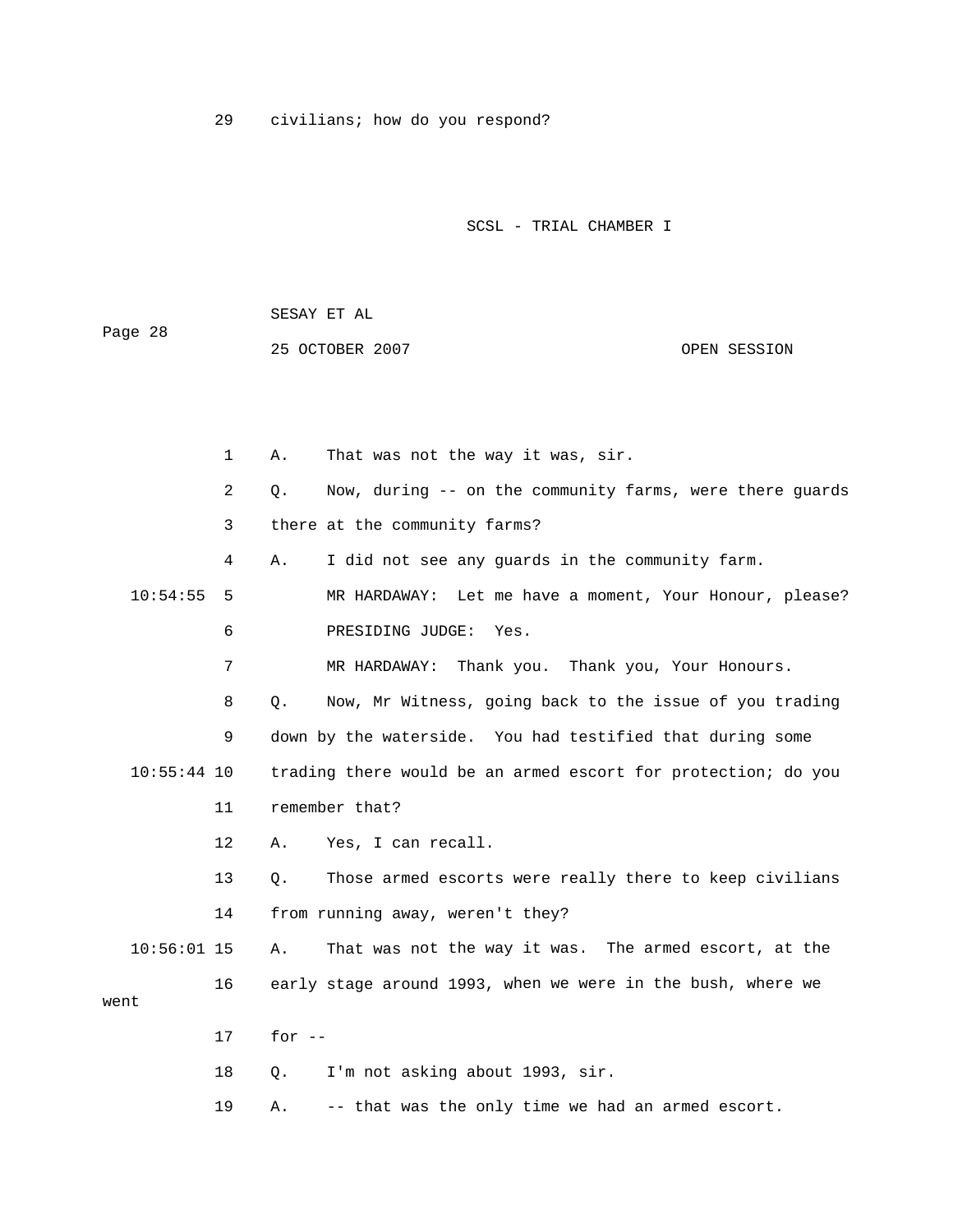| $10:56:27$ 20 |    | I put it to you, sir, that between '96 and 2000 you had<br>Q.          |
|---------------|----|------------------------------------------------------------------------|
| were          | 21 | armed escorts keeping civilians from running away while they           |
|               | 22 | trading; how do you respond?                                           |
|               | 23 | No, sir, we did not have any armed escort.<br>Α.                       |
|               | 24 | PRESIDING JUDGE: Mr Witness, are you saying that the                   |
| only          |    | 10:56:49 25 system of armed escorts for trading at the front years was |
|               | 26 | in 1993? It was only in 1993? Or what did you say? You said            |
|               | 27 | that was the only time that you had armed escorts.                     |
|               | 28 | THE WITNESS: It was late 1993 to 1994, when we were in                 |
| enemy         | 29 | that jungle. When we had the cause to travel through the               |

| Page 29 | SESAY ET AL     |              |
|---------|-----------------|--------------|
|         | 25 OCTOBER 2007 | OPEN SESSION |

|              | $\mathbf{1}$ | territory, that was the time we had armed escort.       |
|--------------|--------------|---------------------------------------------------------|
|              | 2            | PRESIDING JUDGE: After that you never -- civilians were |
|              | 3            | never escorted by any arms for any trading?             |
|              | 4            | THE WITNESS: No, sir, there was.                        |
| $10:57:50$ 5 |              | PRESIDING JUDGE: Up to the end of the war; is that what |
|              | 6            | you're saying?                                          |
| the          | 7            | THE WITNESS: Yes, sir, that's what I'm saying. Until    |
|              | 8            | end of the war there was no more armed escort.          |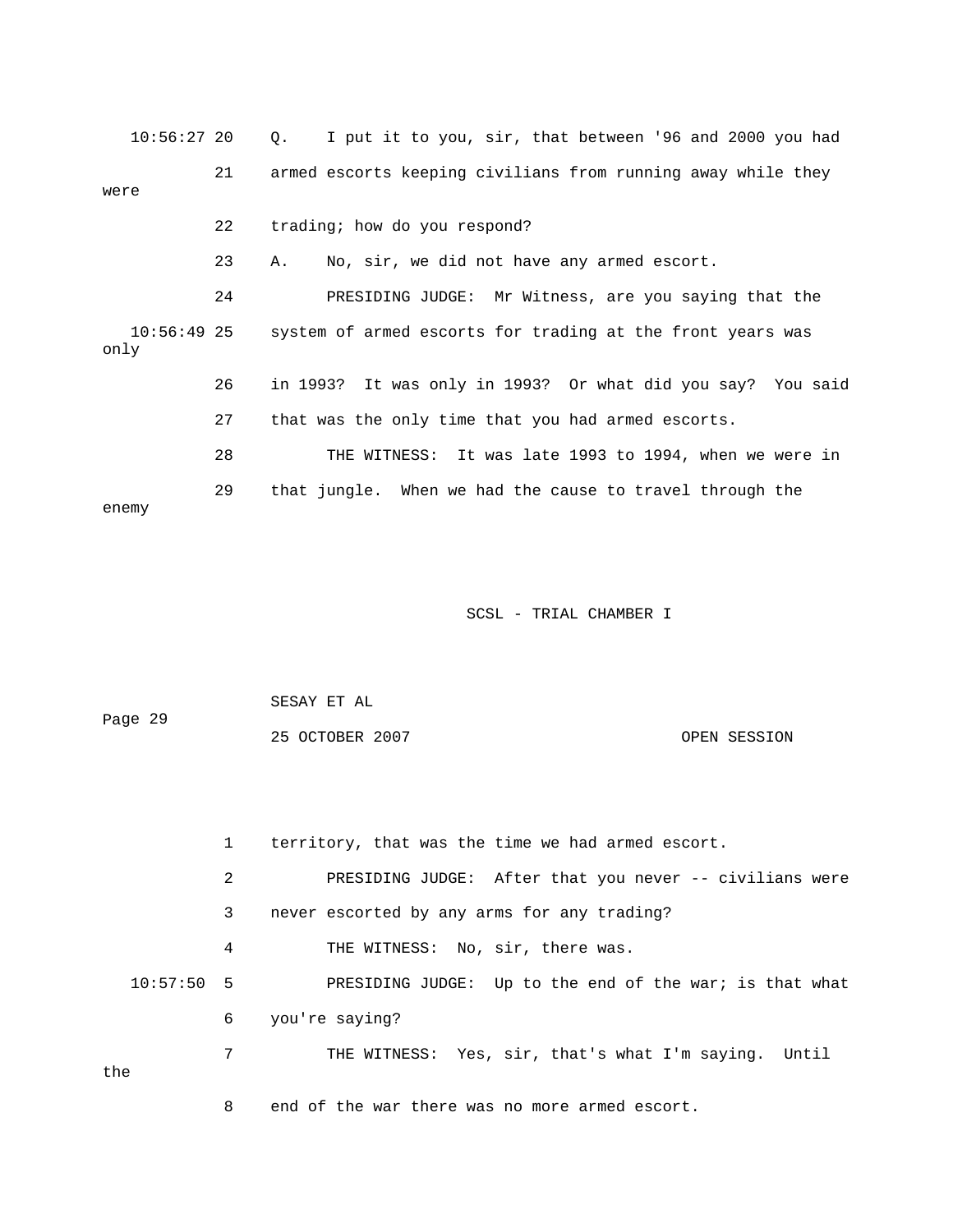|      |               | 9  |       | MR HARDAWAY:<br>May I, Your Honour?                         |
|------|---------------|----|-------|-------------------------------------------------------------|
|      | $10:58:14$ 10 |    |       | PRESIDING JUDGE: Yes, please. Continue.                     |
|      |               | 11 |       | MR HARDAWAY:                                                |
|      |               | 12 | Q.    | Now, you testified also that you had bought ammunition      |
|      |               | 13 |       | while you were trading as well; is that correct?            |
|      | $10:58:27$ 15 | 14 | Α.    | Yes.                                                        |
|      |               |    | Q.    | And this was also between 1996 and 2000?                    |
|      |               | 16 | Α.    | We did it briefly in '96. We stopped -- it was only in      |
|      |               | 17 | 1996. | In '97 we stopped.                                          |
|      |               | 18 | Q.    | Now, you had mentioned that part of the money that was      |
| used |               |    |       |                                                             |
|      |               | 19 |       | to buy the ammunition came from civilians; is that correct? |
|      | 10:59:0020    |    | Α.    | No.                                                         |
|      |               | 21 | Q.    | So civilians were not forced to give money to the RUF to    |
|      |               | 22 |       | buy ammunition?                                             |
|      |               | 23 | Α.    | Yeah, no, sir.                                              |
|      | $10:59:21$ 25 | 24 | Q.    | Now, you had mentioned that the targets would be trading    |
|      |               |    |       | palm oil for ammunition as well, correct?                   |
|      |               | 26 | Α.    | They used to give help with palm oil.                       |
|      |               | 27 | Q.    | And you had testified that it was the soldiers that were    |
|      |               | 28 |       | harvesting the palm oil, correct?                           |
|      |               | 29 | Α.    | Yes, sir.                                                   |
|      |               |    |       |                                                             |

ge 30 Pa

SESAY ET AL

25 OCTOBER 2007 CONSIDERED AT A SESSION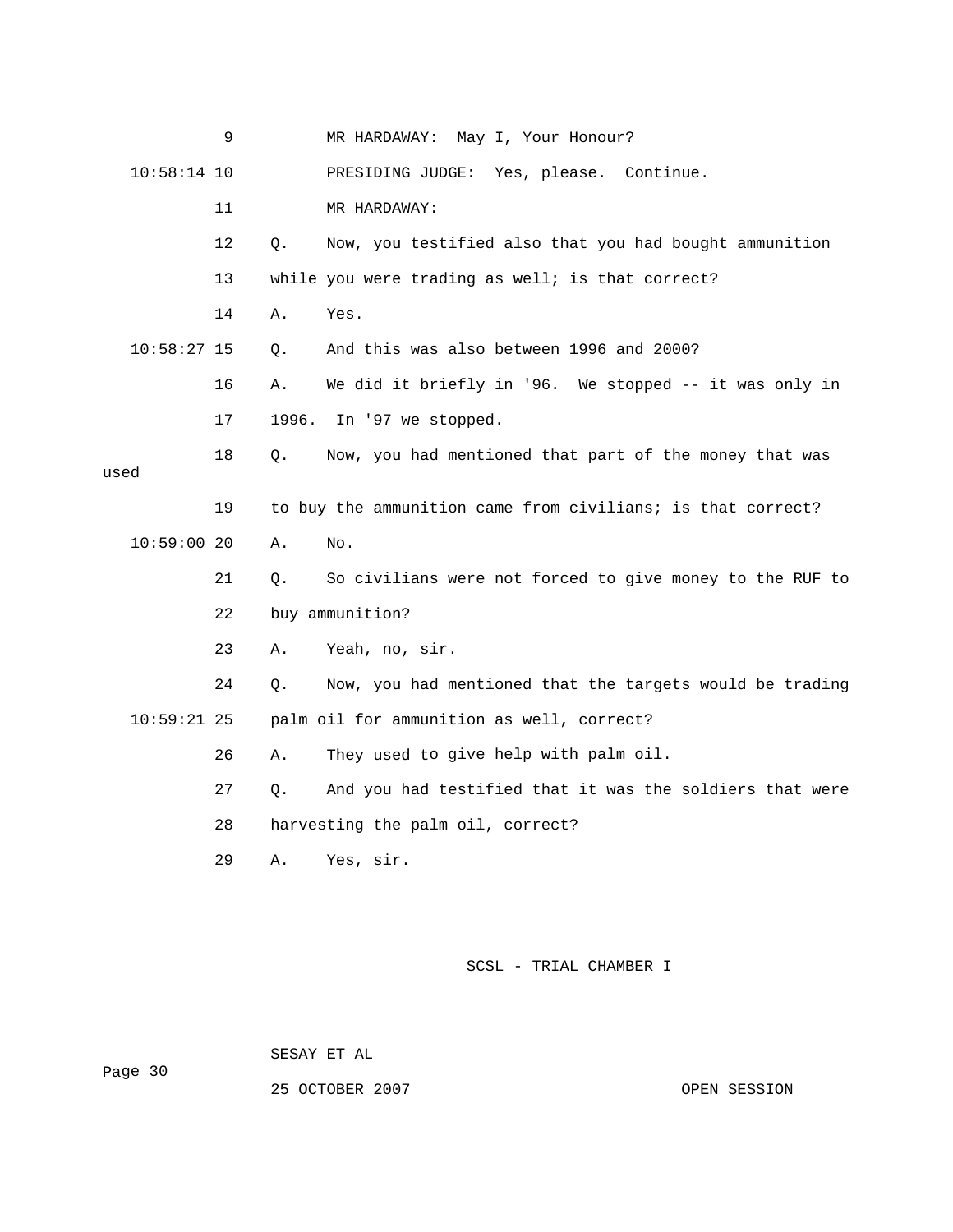|                     | 1  | Q. | In reality, it was the civilians that were forced to           |
|---------------------|----|----|----------------------------------------------------------------|
|                     | 2  |    | harvest the palm oil for the soldiers to trade, wasn't it?     |
|                     | 3  | Α. | That was not the way it was.                                   |
| that                | 4  | Q. | I put it to you, sir, that that's exactly how it was;          |
| 11:00:08<br>for     | 5  |    | it was the civilians who were forced to harvest the palm oil   |
|                     | 6  |    | the soldiers to trade for ammunition; how do you respond?      |
|                     | 7  | Α. | That was not the way it was, sir.<br>No, sir.                  |
| everybody           | 8  | Q. | Now, you had also stated that in terms of trading              |
| correct?            | 9  |    | carried their own goods down to the waterside; is that         |
| $11:00:38$ 10       |    | Α. | Yes, sir.                                                      |
|                     | 11 | Q. | In truth, Mr Witness, the civilians were forced to carry       |
|                     | 12 |    | all of the trading goods down to the waterside, weren't they?  |
|                     | 13 | Α. | No, sir, that was not the way it was.                          |
|                     | 14 | Q. | I put it to you, sir, that the civilians were forced to        |
| $11:00:59$ 15<br>do |    |    | carry goods for the RUF for trading down to the waterside; how |
|                     | 16 |    | you respond?                                                   |
|                     | 17 | Α. | No, sir, that was not the way it was.                          |
| junta               | 18 | О. | I want to fast-forward a bit now, Mr Witness, to the           |
|                     | 19 |    | period, okay?                                                  |
| $11:01:19$ 20       |    | Α. | Okay.                                                          |
| Kallon              | 21 | Q. | You had testified earlier that you had seen Morris             |
|                     | 22 |    | in Bo some time in July/August of 1997; is that correct?       |
|                     | 23 | Α. | Yes, sir.                                                      |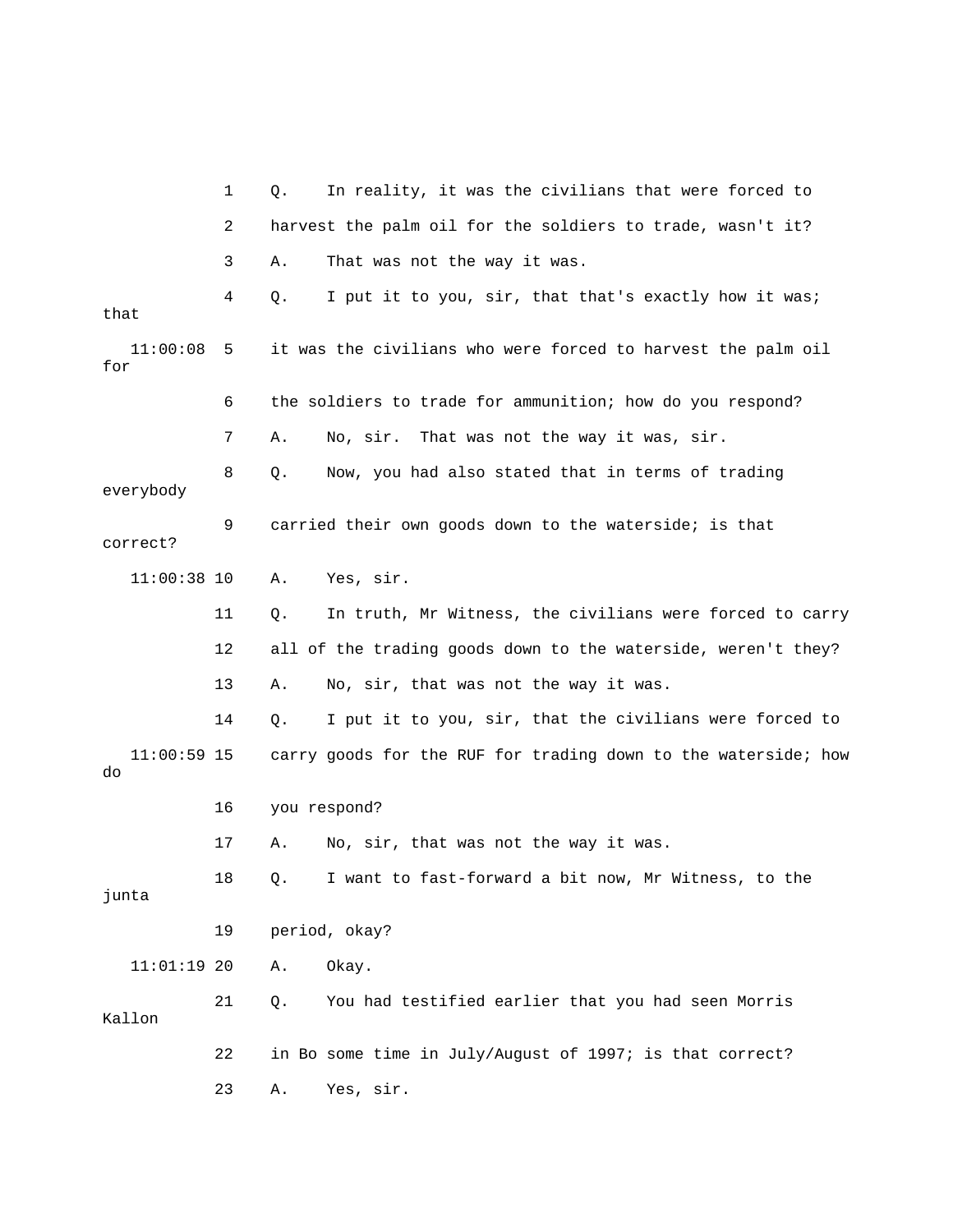| Kallon |               | 24 | 0.                                                           | And you also stated that by the time you saw Morris      |
|--------|---------------|----|--------------------------------------------------------------|----------------------------------------------------------|
|        | $11:01:37$ 25 |    |                                                              | in Bo, the RUF were already there; is that also correct? |
|        |               | 26 | Α.                                                           | That was not what I said.                                |
| time   | 27            | 0. | So what did you say, Mr Witness?                             |                                                          |
|        | 28            | Α. | I said I saw -- the time I saw Morris Kallon, that the       |                                                          |
|        | 29            |    | when Morris Kallon went there, that was the time the RUF was |                                                          |

 SESAY ET AL ge 31 OPEN SESSION Pa 25 OCTOBER 2007

|                          | 1  |          | based there.                                              |
|--------------------------|----|----------|-----------------------------------------------------------|
| were                     | 2  | $Q$ .    | Okay. So it would be then correct to say that the RUF     |
|                          | 3  |          | based in Bo in July/August 1997; is that correct?         |
|                          | 4  | Α.       | Yes, sir. Yes, sir.                                       |
| 11:02:25                 | 5  | Q.       | Thank you?                                                |
|                          | 6  | Α.       | Yes, sir.                                                 |
|                          | 7  | Q.       | It was during the junta period that you had also started  |
|                          | 8  |          | mining in Cyborg pit; is that correct?                    |
|                          | 9  | Α.       | Yes, sir.                                                 |
| $11:02:39$ 10<br>working |    | Q.       | And it's your evidence that the RUF and AFRC were         |
|                          | 11 |          | together as related to mining in Cyborg pit; is that also |
|                          | 12 | correct? |                                                           |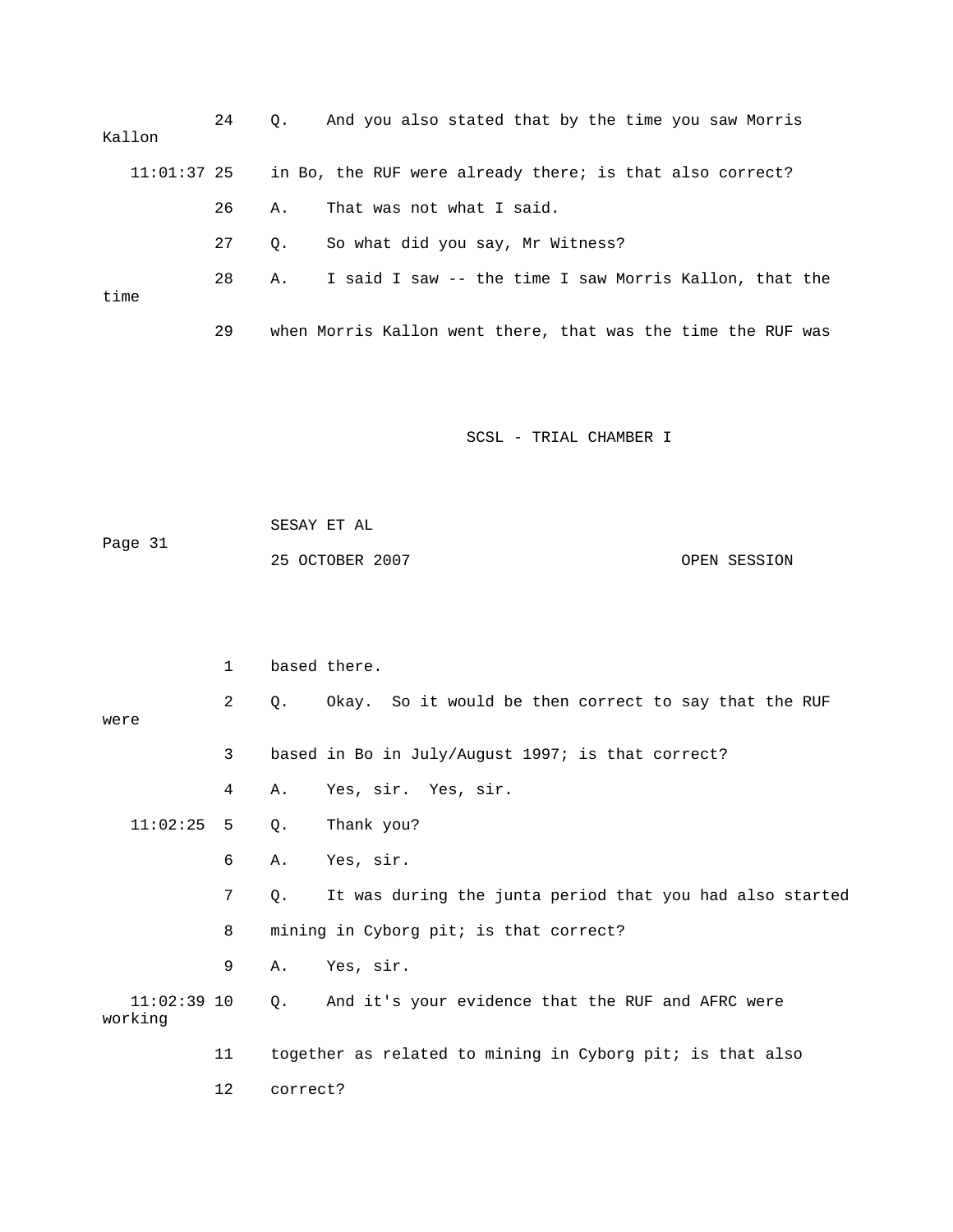13 A. Yes, sir. 14 Q. Now, you have given evidence concerning the three-pile 16 A. Yes, sir. 17 Q. And please correct me if I am wrong, you said that one pile 18 were for the people who funded the mining, one was for the 19 workers, and one was for the RUF; is that correct? 11:03:22 20 A. RUF/AFRC. 21 Q. Now, it was the RUF that was funding the mining; is that 24 Q. Who was funding the mining? 26 Q. I put it to you, Mr Witness, that, in fact, it was the 27 that funded the mining at Cyborg pit; how do you respond? 28 A. That was not the way it was, sir. 29 Q. Now, this may be a silly question and I apologise but I 11:02:58 15 system as it related to the diamonds; do you remember that? 22 correct? 23 A. No. It was not the RUF funding the mining. 11:03:50 25 A. You had private miners. They were funding. RUF

SCSL - TRIAL CHAMBER I

 SESAY ET AL Page 32 25 OCTOBER 2007 OPEN SESSION

> 1 have to ask it. It was civilians that did the work at Cyborg 2 pit; is that correct?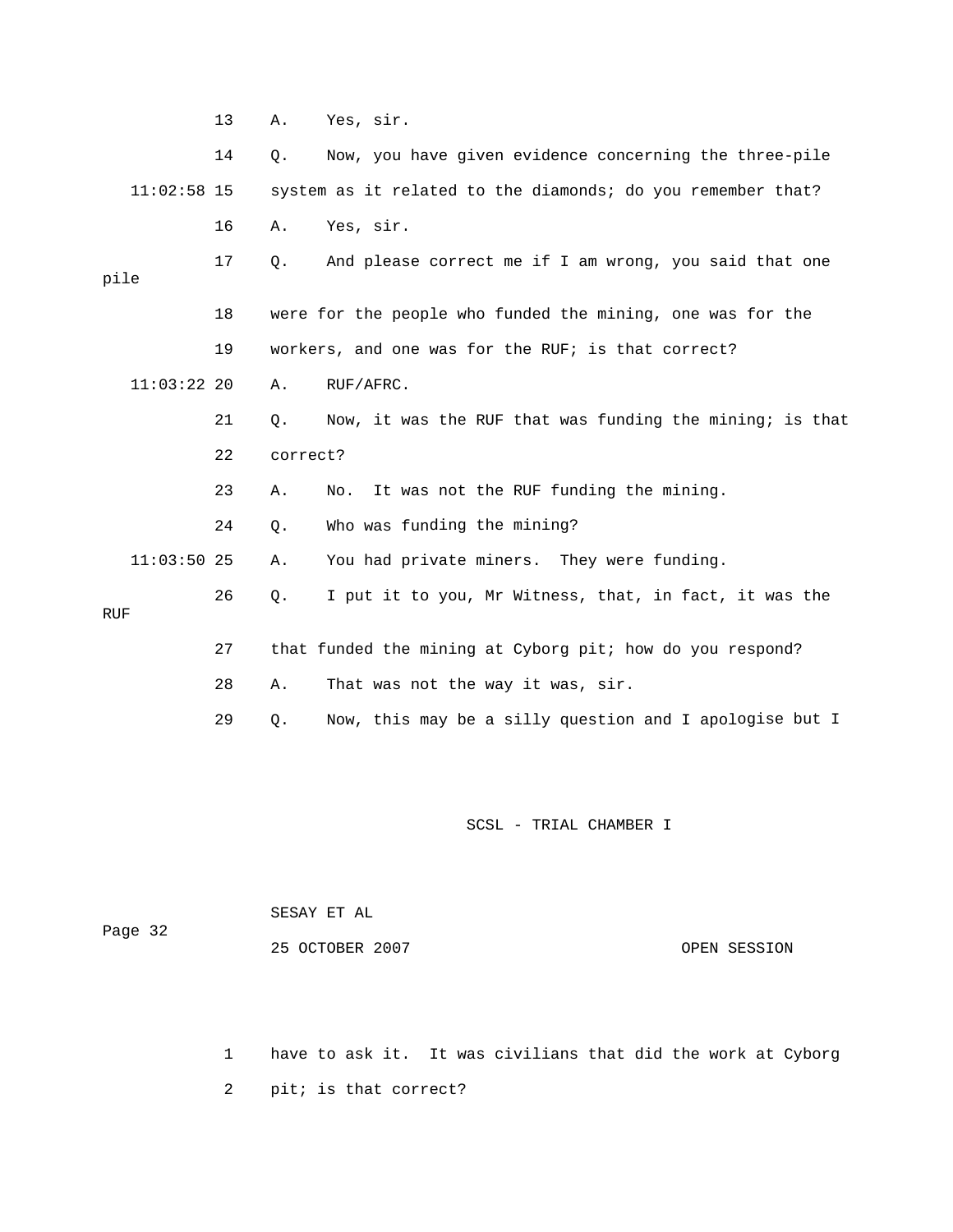3 A. It is correct. 4 Q. Please slow down a little bit, Mr Witness. The translator 11:04:41 5 still has to interpret. 7 Q. Could you please go over your answer a little more 8 please. 9 A. I said the civilians were working there and even the 11 PRESIDING JUDGE: It was the civilians that did the 12 THE WITNESS: Yes. Yes, sir. 13 PRESIDING JUDGE: Yes. PRESIDING JUDGE: You mean those who were down in the 16 in Cyborg, they were the ones also who were mining and funding 17 the mining at the same time? 18 THE WITNESS: No, sir. You had a civilian man who used 19 spend his money. 11:05:42 20 MR HARDAWAY: 21 Q. Now, I admit I'm a bit confused, Mr Witness. Civilians 23 A. They were mainly funding the mining. me civilians were forced to work at Cyborg 24 Q. Okay. Now, so 26 A. I don't know anything about that. I'm not aware of 27 Q. So if I put it to you that civilians were forced to work 6 A. Okay. slowly, 11:04:53 10 civilians - mining? 14 THE WITNESS: They even funded the mining.  $11:05:15$  15 pit to 22 were funding the mining or they were not? 11:06:09 25 pit, weren't they? that. at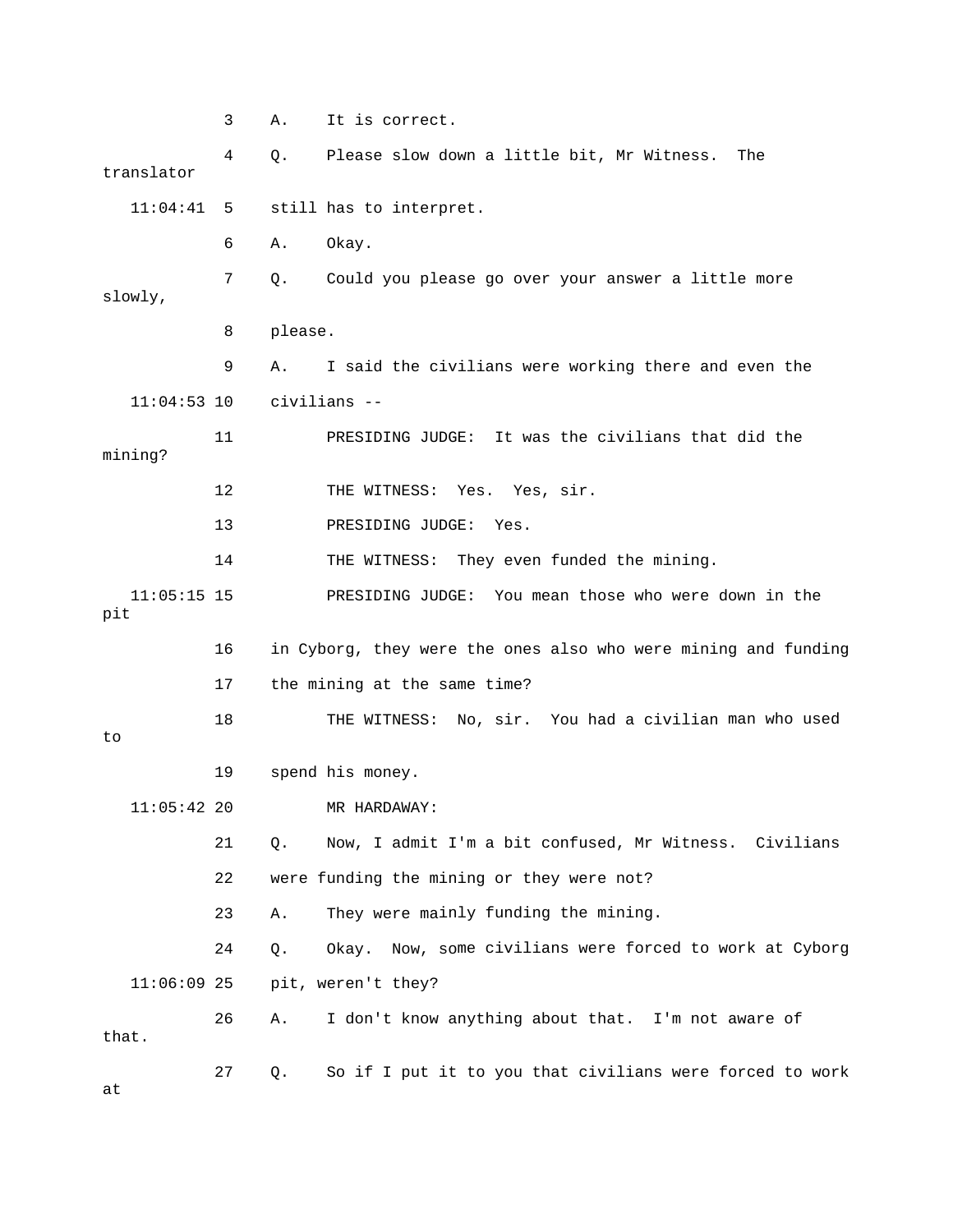28 Cyborg pit, you would know nothing -- you know nothing about 29 that, correct? You have no response to that?

SCSL - TRIAL CHAMBER I

| Page 33 | SESAY ET AL     |              |
|---------|-----------------|--------------|
|         | 25 OCTOBER 2007 | OPEN SESSION |

|    |               | $\mathbf{1}$   | Α.    | Yes, sir.                                                    |
|----|---------------|----------------|-------|--------------------------------------------------------------|
|    |               | $\overline{2}$ | Q.    | Okay. Now, you had testified earlier that you had not        |
|    |               | 3              |       | heard of Morris Kallon ordering the killing of civilians at  |
|    |               | 4              |       | Cyborg pit; correct?                                         |
|    | 11:06:48      | 5              | Α.    | Yes, sir.                                                    |
|    |               | 6              | Q.    | So if I put it to you that Morris Kallon did, in fact,       |
| no |               | 7              |       | order the killing of civilians at Cyborg pit, you would have |
|    |               | 8              |       | response; is that correct?                                   |
|    |               | 9              | Α.    | Yes, sir. Yes, sir.                                          |
|    | $11:07:05$ 10 |                | $Q$ . | Now, were there guards at Cyborg pit?                        |
|    |               | 11             | Α.    | There were no guards there. It was free for everybody.       |
|    |               | 12             | Q.    | I put it to you, sir, that there were armed guards at        |
|    |               | 13             |       | Cyborg pit forcing civilians to work?                        |
|    | didn't        | 14             |       | PRESIDING JUDGE: He said there were no guards.<br>He         |
|    | $11:07:31$ 15 |                |       | say there were no armed guards.                              |
|    |               | 16             |       | MR HARDAWAY: Okay. I'll rephrase, Your Honour.               |
|    |               |                |       |                                                              |

17 Q. Were there armed guards at Cyborg pit?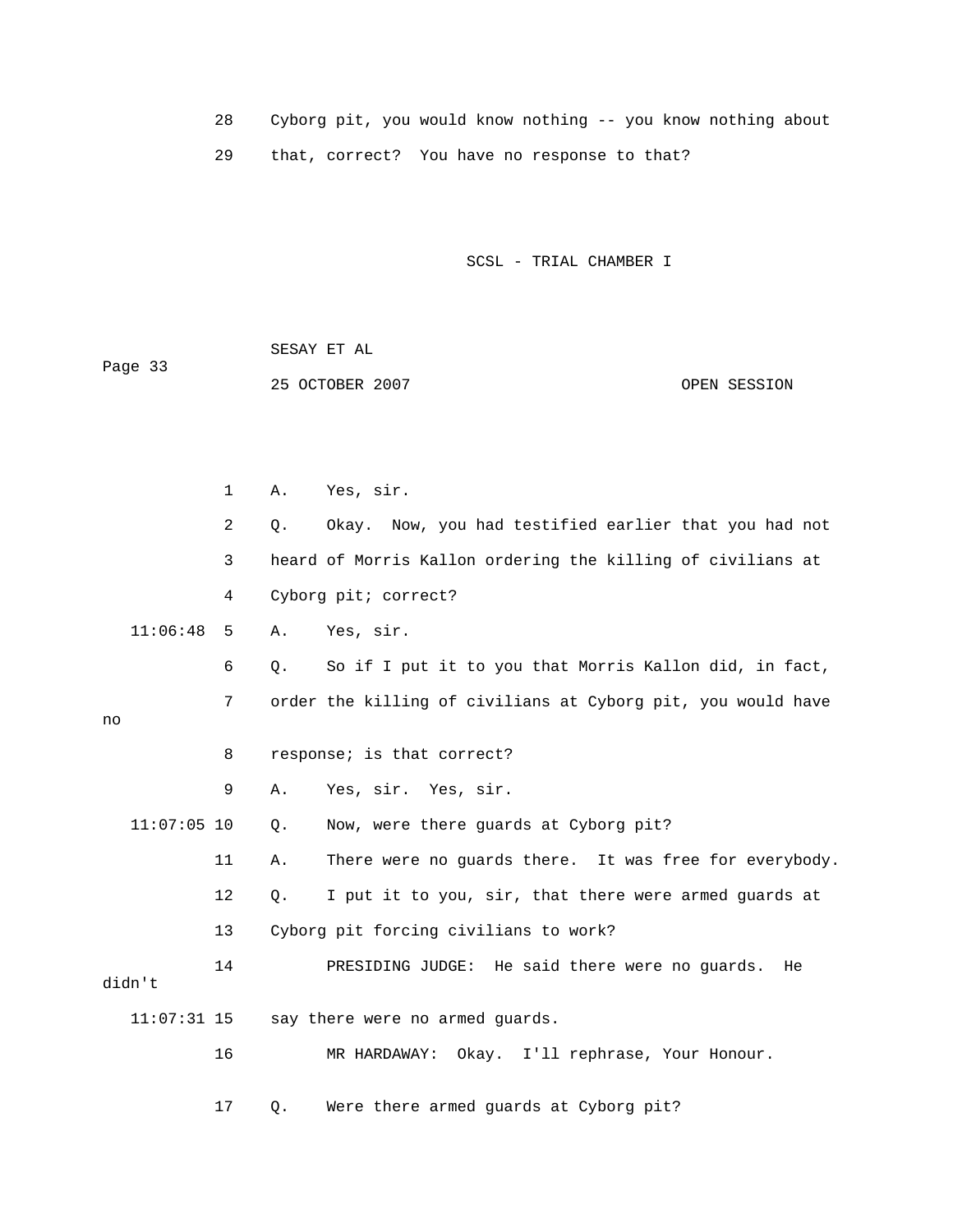|                      | 18 | No, sir. There were no armed guards there.<br>Α.               |
|----------------------|----|----------------------------------------------------------------|
|                      | 19 | I put it to you, sir, that there were, in fact, armed<br>Q.    |
| $11:07:45$ 20<br>how |    | guards at Cyborg pit who were forcing the civilians to work;   |
|                      | 21 | would you respond?                                             |
|                      | 22 | That was not the way it was, sir.<br>Α.                        |
| Cyborg               | 23 | So, if I put to you that some of the armed guards at<br>Q.     |
| is                   | 24 | pit were children, you would have a negative response to that; |
| $11:08:14$ 25        |    | that correct?                                                  |
|                      | 26 | No, sir. I did not see anything concerning that, sir.<br>Α.    |
| I                    | 27 | Now, and please help me with -- moving to another area,<br>Q.  |
| be                   | 28 | need your help with the time, just -- the time period just to  |
|                      | 29 | sure.                                                          |
|                      |    |                                                                |
|                      |    |                                                                |
|                      |    | SCSL - TRIAL CHAMBER I                                         |
|                      |    |                                                                |
|                      |    | SESAY ET AL                                                    |
| Page 34              |    | 25 OCTOBER 2007<br>OPEN SESSION                                |
|                      |    |                                                                |
|                      |    |                                                                |
| a11                  | 1  | JUDGE BOUTET: Before you move to that area, is this,           |
|                      | 2  | your questioning about mining related to Cyborg pit?           |
|                      | 3  | Cyborg pit, Your Honour, yes.<br>MR HARDAWAY:                  |
|                      | 4  | JUDGE BOUTET:<br>Only?                                         |
| 11:08:38             | 5  | Only relating to Cyborg pit, yes, Your<br>MR HARDAWAY:         |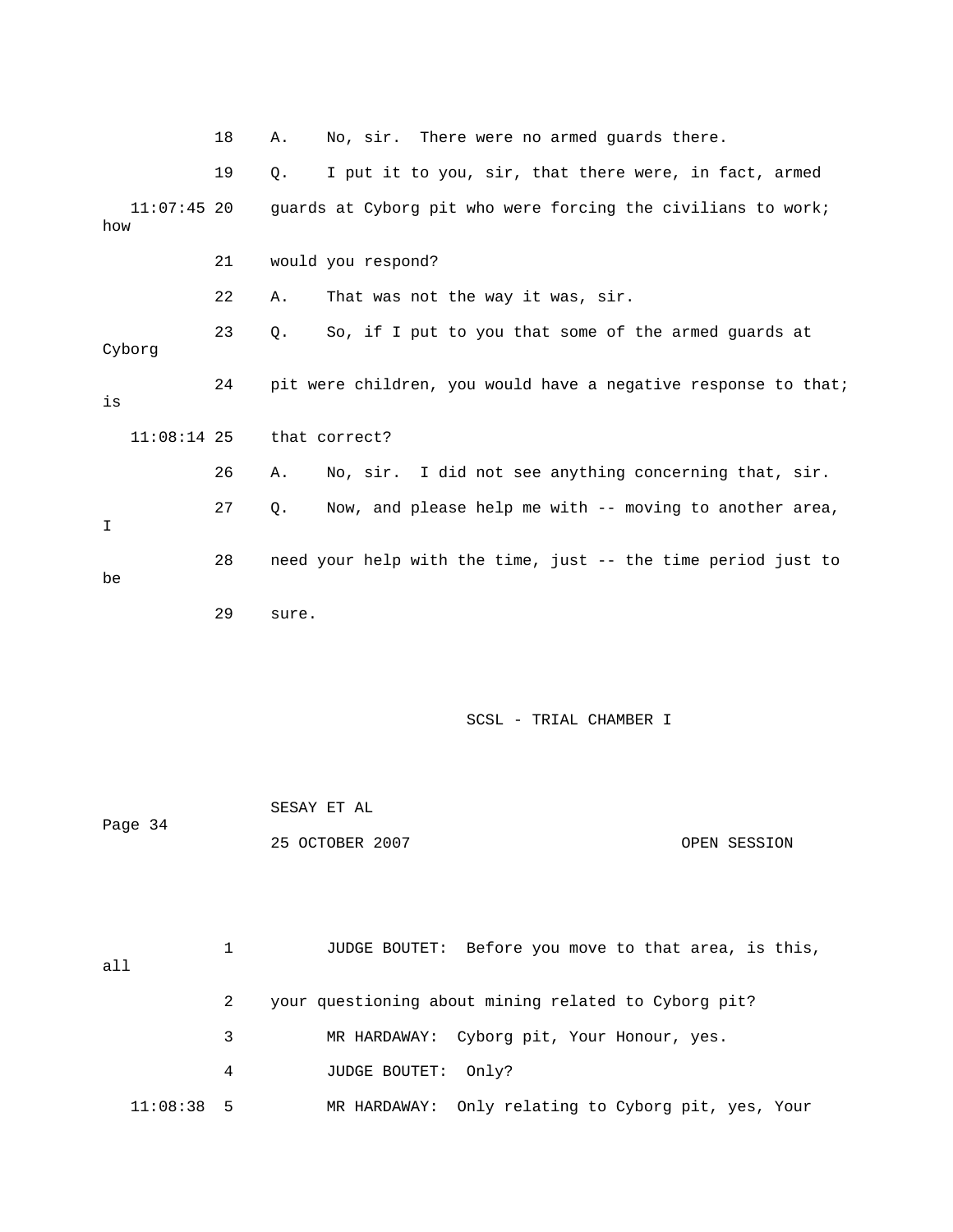6 Honour.

 7 JUDGE BOUTET: Because I thought the evidence of this 8 witness was not necessarily to Cyborg pit but to Tongo. 9 MR HARDAWAY: I can also ask -- 11:08:47 10 JUDGE BOUTET: I don't know if -- this is you 11 cross-examining. 13 Q. Was there other mining going on in Tongo other than . 11:09:04 15 A. Yes, sir. There was mining all over Tongo, sir 16 Q. And, to your knowledge, did those mines have armed guards? 18 Q. So if I put to you that there were armed guards at 19 pits in Tongo to keep civilians -- to force them to work, you 11:09:32 20 would respond negatively; is that correct? 22 PRESIDING JUDGE: But if they were mining -- if there 23 mining outside Cyborg and elsewhere in Tongo, who was responsible 24 for that mining, before we get into the issue of armed guards? 11:09:55 25 THE WITNESS: It was the civilians who were there. They 27 MR HARDAWAY: 29 A. Yes, sir. 12 MR HARDAWAY: I understand, Your Honour. Cyborg 14 pit during the junta period? 17 A. No, sir. They did not have any armed guards. mining 21 A. Yes, sir, that was not how it was, sir. was 26 had the places. They were mining there. 28 Q. Mr Witness --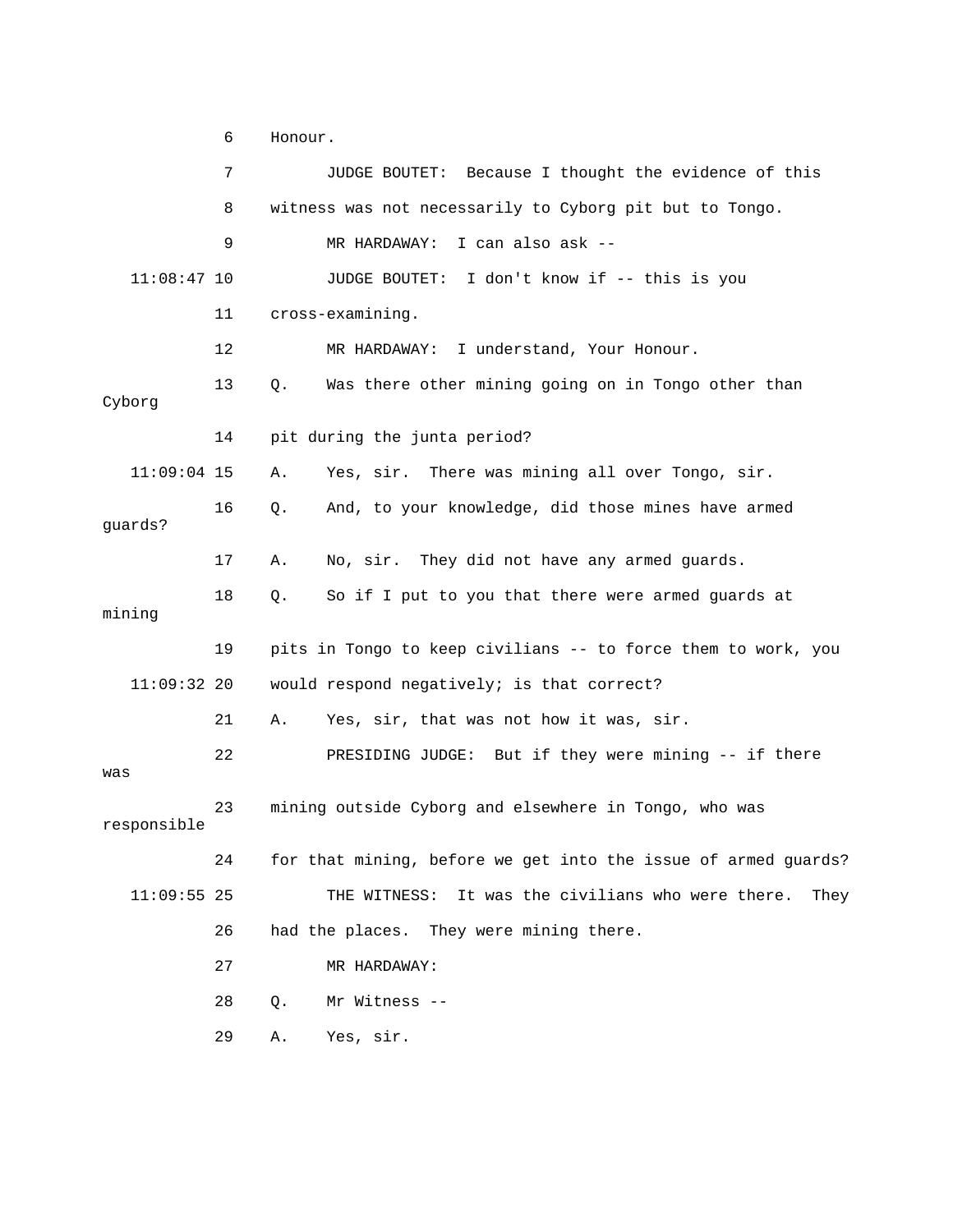| Page 35         |    | SESAY ET AL                                                     |  |  |  |  |
|-----------------|----|-----------------------------------------------------------------|--|--|--|--|
|                 |    | 25 OCTOBER 2007<br>OPEN SESSION                                 |  |  |  |  |
|                 |    |                                                                 |  |  |  |  |
|                 |    |                                                                 |  |  |  |  |
| joint           | 1  | -- were those other mines, were they also under the<br>$Q$ .    |  |  |  |  |
|                 | 2  | control of the RUF and AFRC?                                    |  |  |  |  |
| civilians,      | 3  | They were under the committee, the committee of<br>Α.           |  |  |  |  |
|                 | 4  | which was responsible for the mining.                           |  |  |  |  |
| 11:10:42<br>and | 5  | And did that committee report to a joint command of RUF<br>Q.   |  |  |  |  |
|                 | 6  | AFRC -- well, not command, supervisors, shall we say?           |  |  |  |  |
|                 | 7  | Yes, they reported to the supervisors.<br>Α.                    |  |  |  |  |
| AFRC;           | 8  | And those supervisors were a combination of RUF and<br>Q.       |  |  |  |  |
|                 | 9  | is that correct?                                                |  |  |  |  |
| $11:11:11$ 10   |    | The committee reported directly to Sam Bockarie.<br>Α.          |  |  |  |  |
| with            | 11 | Now, you're saying there is only one committee dealing<br>Q.    |  |  |  |  |
|                 | 12 | all of the mining in Tongo; is that your evidence?              |  |  |  |  |
| that            | 13 | Was Sam Bockarie the only member of<br>PRESIDING JUDGE:         |  |  |  |  |
|                 | 14 | commission to whom they reported?                               |  |  |  |  |
| $11:11:34$ 15   |    | Sam Bockarie was the immediate<br>THE WITNESS:<br>Yes.          |  |  |  |  |
| а               | 16 | high-ranking officer who was based in Kenema.<br>There was even |  |  |  |  |
| us              | 17 | way, he even made the way for us to clear Tongo in order for    |  |  |  |  |
|                 | 18 | to capture there, so it was he who opened the mining there, so  |  |  |  |  |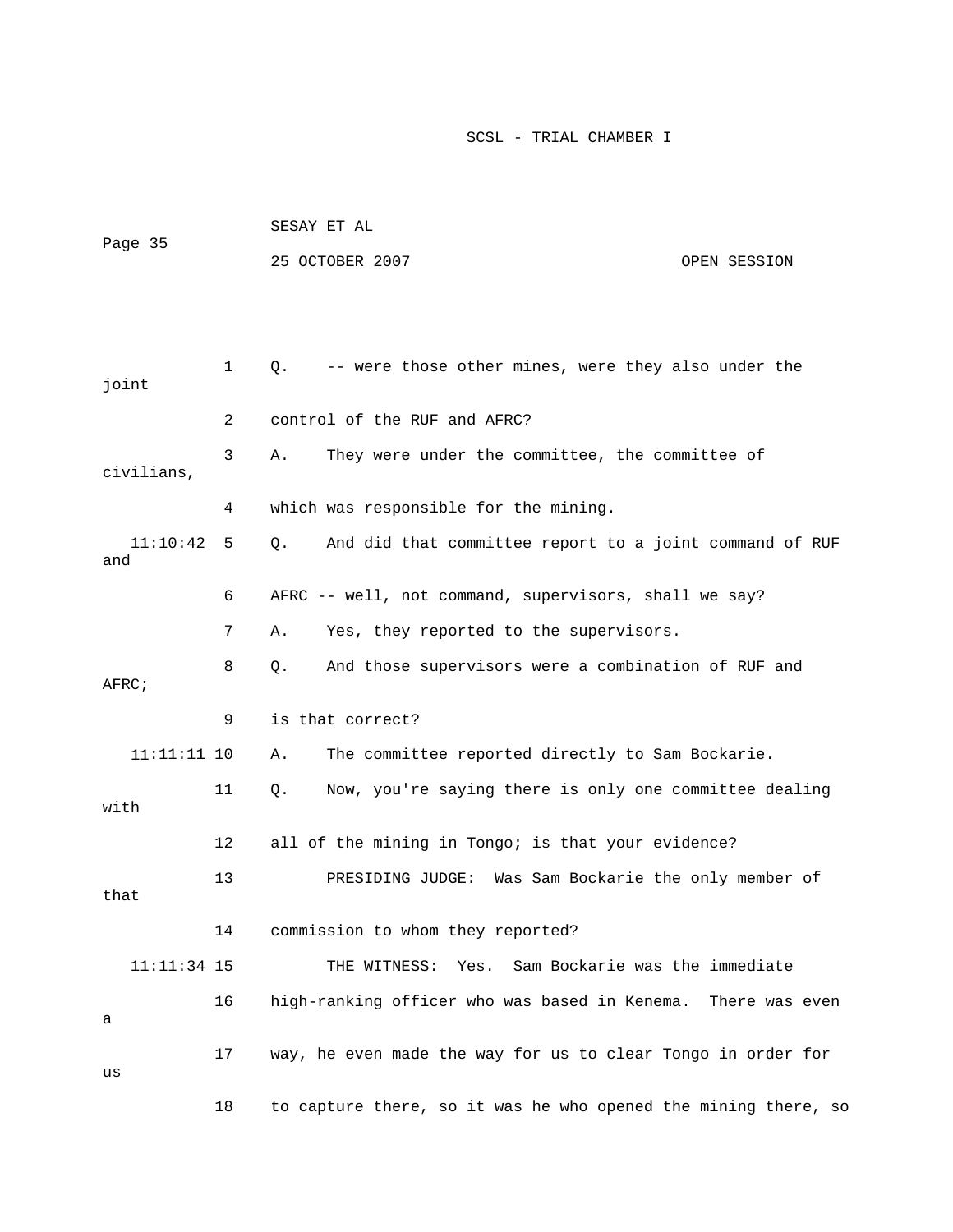19 all the proceeds were guarded by the civilians, the minin g 11:12:16 20 committee.

 21 PRESIDING JUDGE: All what? All -- 11:12:47 25 the way it went. It was the procedure. 26 MR HARDAWAY: 27 Q. So on the committee, just the committee now, it was 29 A. Yes, sir. 22 THE WITNESS: All the proceeds, what they gathered from the 23 different mining areas within Tongo, they kept it. When Sam 24 Bockarie came, they would hand over everything to him. That was 28 strictly civilians; is that correct?

SCSL - TRIAL CHAMBER I

Page 36 25 OCTOBER 2007 OPEN SESSION SESAY ET AL

 1 Q. And then they reported solely and only to Sam Bockarie; 4 Q. Okay. Now, moving forward. You had mentioned that there is 2 that also correct? 3 A. Yes, sir. 11:13:22 5 was a training base in Kailahun; is that correct? 6 A. You're talking of Kailahun. Do you mean the town?

Let's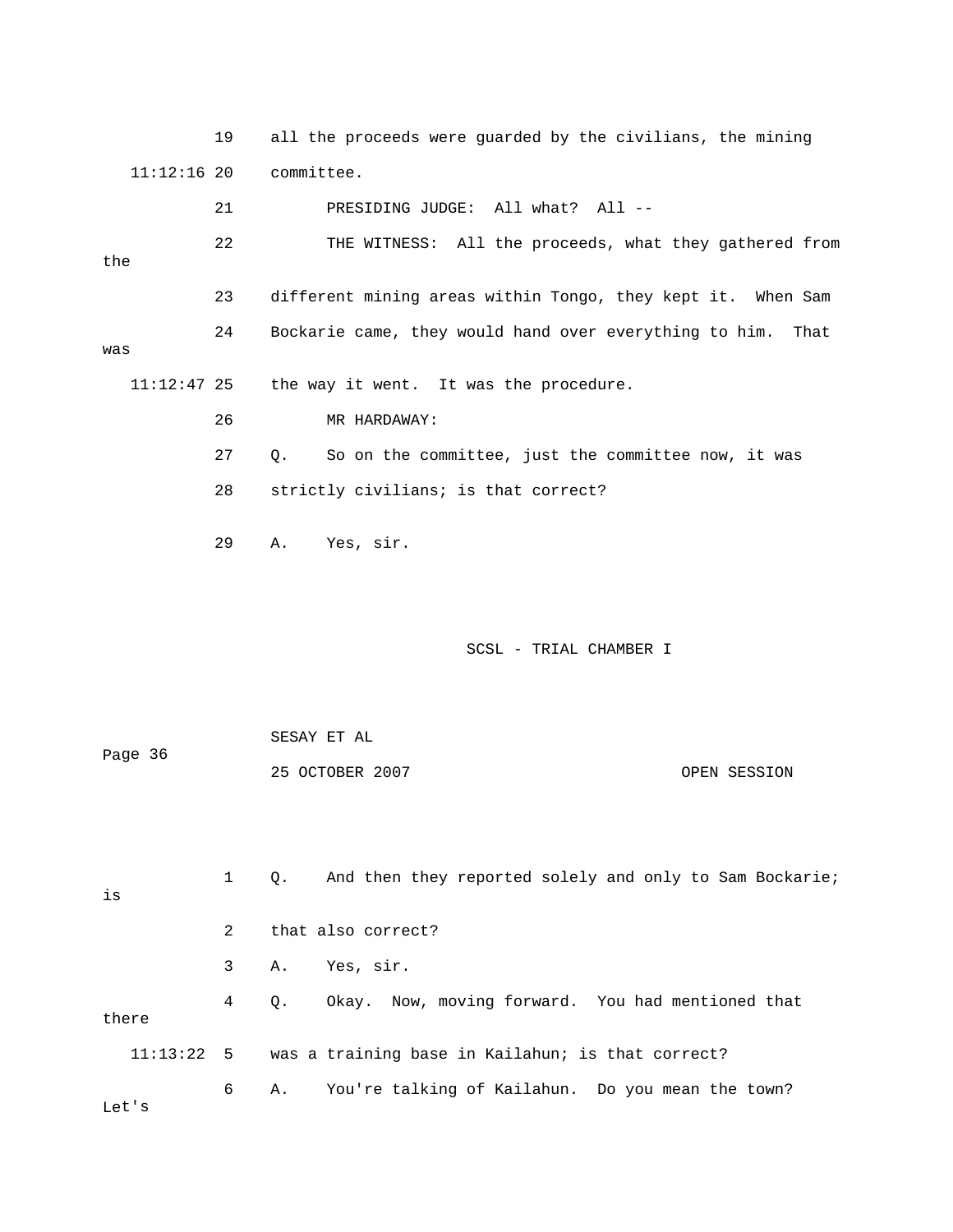7 be specific.

| which                | 8  | All right. There was a training base in Kailahun in<br>Q.     |
|----------------------|----|---------------------------------------------------------------|
|                      | 9  | Monica Pearson was in command; was that correct?              |
| $11:13:44$ 10<br>the |    | PRESIDING JUDGE: You mentioned the town, you mentioned        |
| She                  | 11 | place. The place is in the evidence there in the records.     |
| It's                 | 12 | was not the commandant of the base in Kailahun, you know.     |
| where                | 13 | not what we have in the evidence. There's a specific place    |
|                      | 14 | she was a commandant.                                         |
| $11:14:06$ 15        |    | MR HARDAWAY:                                                  |
|                      | 16 | Where was Monica Pearson a commander?<br>Q.                   |
|                      | 17 | Monica Pearson was a commandant at the training base in<br>Α. |
|                      | 18 | Bunumbu, in Kailahun District.                                |
|                      | 19 | PRESIDING JUDGE: Precisely. That is where she was a           |
| $11:14:23$ 20        |    | commander.                                                    |
|                      | 21 | THE WITNESS: Yes, sir.                                        |
|                      | 22 | MR HARDAWAY:                                                  |
|                      | 23 | And was this during the junta period?<br>Q.                   |
|                      | 24 | After we had retreated from Freetown and gone.<br>Α.          |
| $11:14:35$ 25        |    | But -- so it was after the Freetown retreat but before<br>Q.  |
|                      | 26 | 2000; correct?                                                |
|                      | 27 | Yes, yes, before 2000.<br>Α.                                  |
| base,                | 28 | Now, there was military training taking place at this<br>Q.   |
|                      | 29 | wasn't there?                                                 |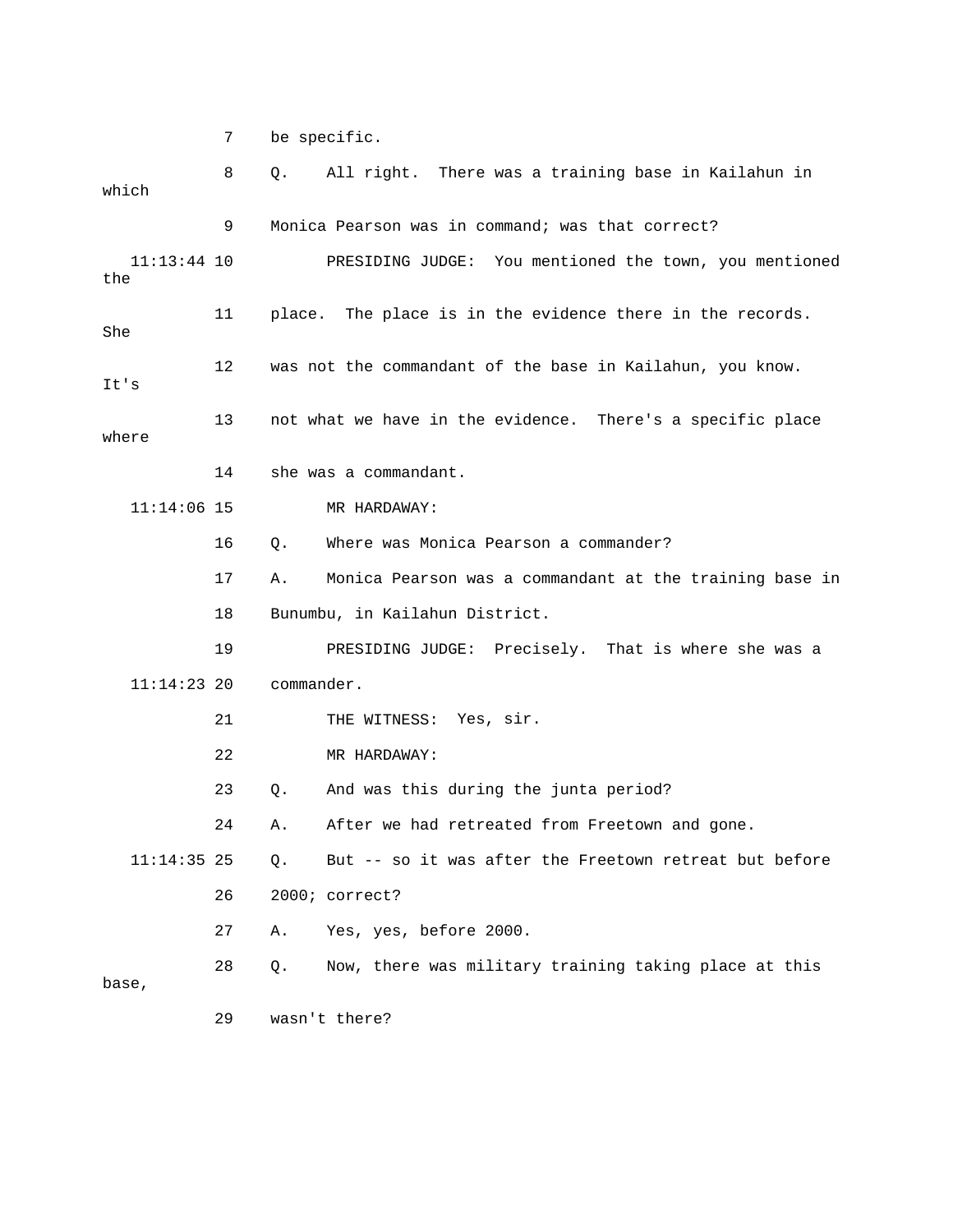SESAY ET AL 25 OCTOBER 2007 OPEN SESSION 1 A. I did not visit there. I can't tell. 2 PRESIDING JUDGE: But did you hear that there was 3 training going there -- going on there? 4 THE WITNESS: Yes, sir, whichever base the training was 11:15:11 5 going on, or that the open, military training must take place 6 there. But I never visited there, so I can't tell physically. 7 PRESIDING JUDGE: Mr Witness, try and assist us and 8 the questions. 11:15:25 10 Q. So you heard that there was military training taking 13 Q. Did you also hear that there were children receiving 14 military training at the base commanded by Monica Pearson? 11:15:46 15 A. I did not hear that. 16 Q. So if I put it to you that there were children under the 17 age of 15, receiving military training at Monica Pearson's 18 you would have no response; is that correct? Sesay, Page 37 military answer 9 MR HARDAWAY: place 11 at Monica Pearson's base; yes? 12 A. Yes, sir. base, 19 A. Yes, sir. 11:16:03 20 Q. Now, Monica Pearson was reporting directly to Issa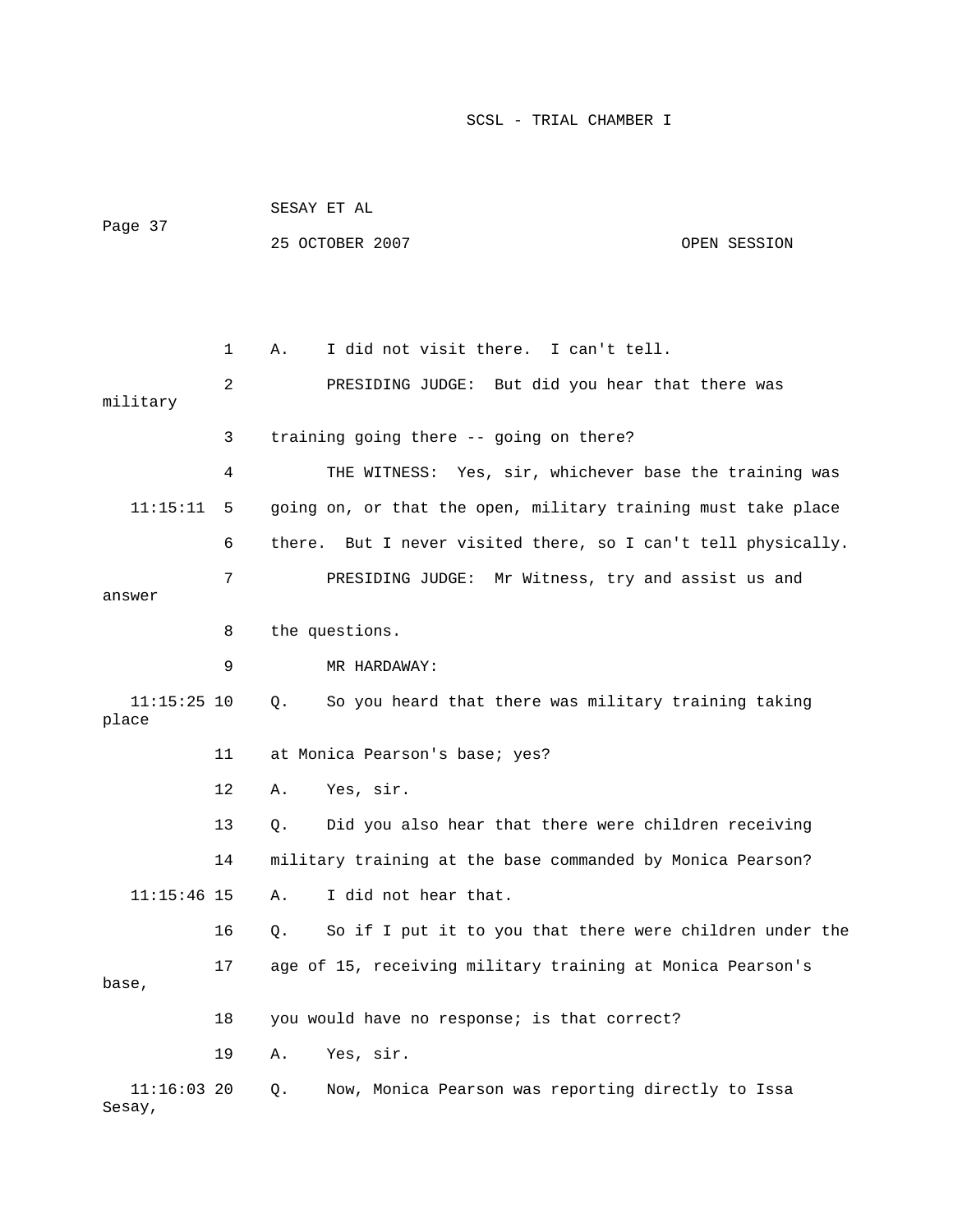21 wasn't she?

22 A. No, sir.

 23 Q. I put it to you that, in fact, Monica Pearson was reporting 24 directly to Issa Sesay; how do you respond? 26 Q. All right. Now, I want to move on to Pendembu; okay? 27 A. Okay, sir. 28 Q. Now, you were in Pendembu between -- you spent time in 11:16:25 25 A. That was not how it happened, sir. 29 Pendembu from between 1996 and 2000; is that correct?

SCSL - TRIAL CHAMBER I

 SESAY ET AL Page 38 25 OCTOBER 2007 OPEN SESSION

 1 A. No, I did not spend any time in Pendembu between those 2 times. 3 PRESIDING JUDGE: If Monica Pearson was not reporting to 11:16:59 5 directly, to your knowledge? She was not reporting directly - 6 she was not reporting to Sesay; to who was she reporting, as the 8 THE WITNESS: She was reporting to the G1, G1 Kosia, 4 Sesay, I want to get my records right. She was reporting to who - 7 commandant of the Bunumbu military training base?

sir,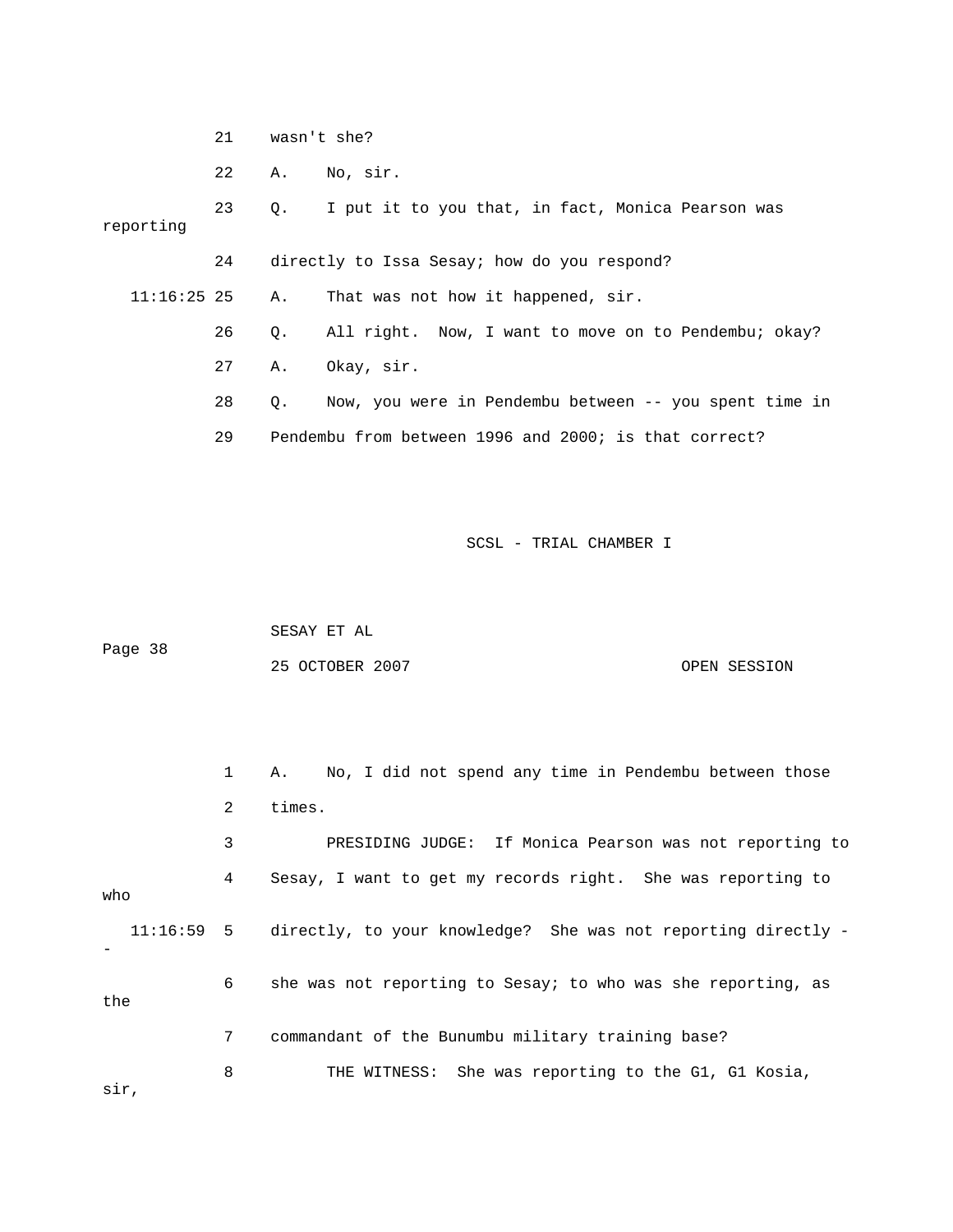|               | 9  | who was in charge of the base.                                |
|---------------|----|---------------------------------------------------------------|
| $11:17:28$ 10 |    | MR HARDAWAY:                                                  |
|               | 11 | Now, Mr Witness --<br>Q.                                      |
|               | 12 | PRESIDING JUDGE: You say his name was what?                   |
|               | 13 | THE WITNESS: Kosia, K-O-S-I-A.                                |
|               | 14 | PRESIDING JUDGE: You say he was?                              |
| $11:17:42$ 15 |    | THE WITNESS: G1. G1.                                          |
|               | 16 | PRESIDING JUDGE:<br>G1.                                       |
|               | 17 | THE WITNESS: Yes, sir.                                        |
| that          | 18 | PRESIDING JUDGE: And who was the next in hierarchy in         |
|               | 19 | area? Who was the next in hierarchy? To who did Kosia report  |
| $11:17:52$ 20 |    | to?                                                           |
|               | 21 | THE WITNESS: To Sam Bockarie.                                 |
| about         | 22 | JUDGE BOUTET: So which period of time are we talking          |
| was           | 23 | here? I'm talking to you, Mr Witness. You say that Pearson    |
| What          | 24 | reporting to G1 Kosia, who was reporting to Sam Bockarie.     |
| 11:18:20 25   |    | in your -- according to you, what time frame are we talking   |
|               | 26 | about, '93, '96, '98, 2000? Which period of time?             |
|               | 27 | THE WITNESS: '98, sir. '98 to '99. After we had               |
| we            | 28 | retreated from Freetown, when we went, that was the base that |
|               | 29 | established.                                                  |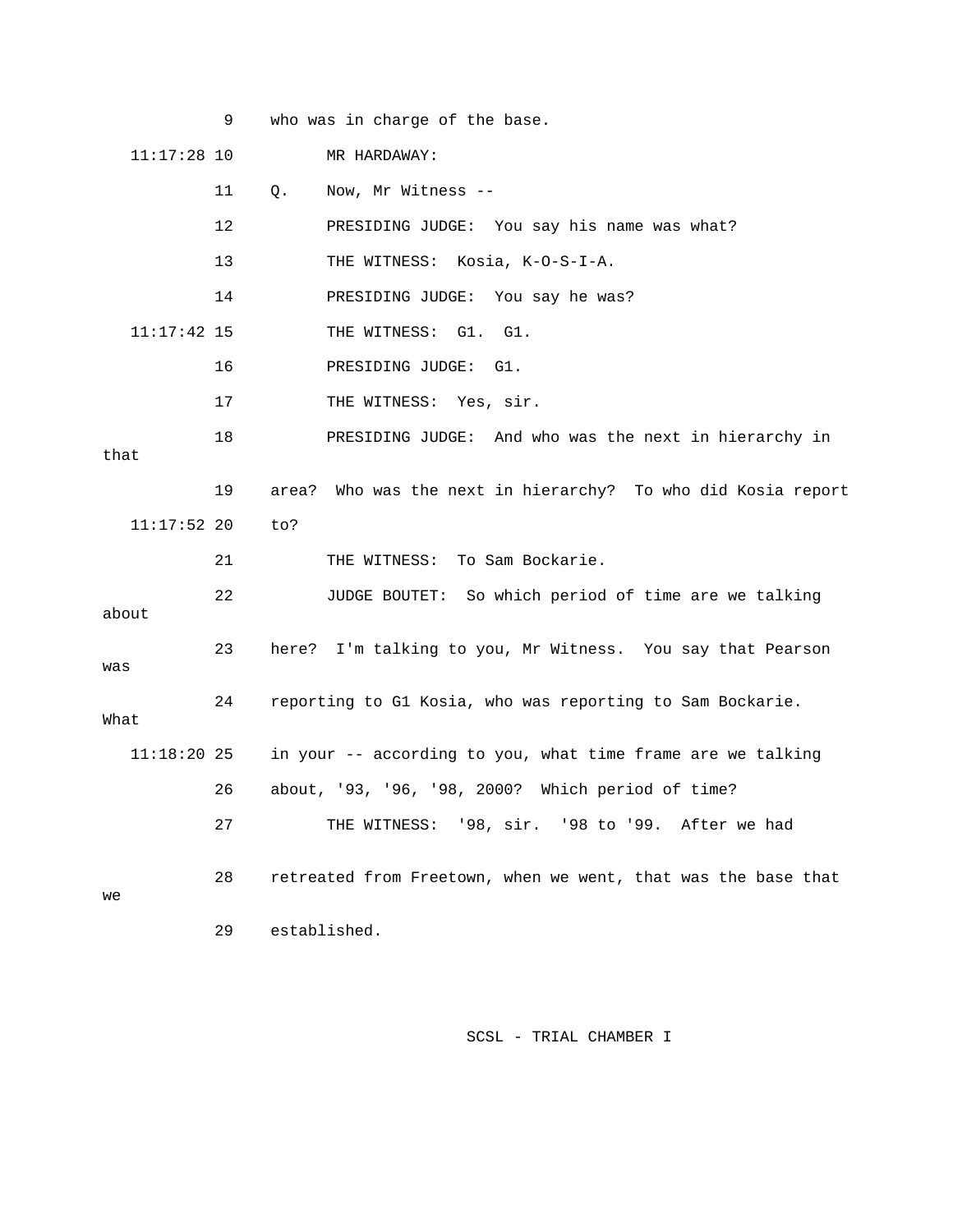1 JUDGE BOUTET: Thank you. 2 THE WITNESS: Yes, sir. 3 MR HARDAWAY: 11:18:57 5 Pendembu, based on your position, and I don't want you to ntion 6 it, one of your duties was to file monthly reports; is that 7 correct? 8 A. It's not correct because I was not in Pendembu. 9 Q. It's your evidence that you were never in Pendembu? A. I was in Pendembu at the beginning of the war, but the time 11 that you're talking about, I was not in Pendembu. 13 Honour? 14 PRESIDING JUDGE: Yes. 16 Q. Mr Witness, you had testified that you never had direct 17 access to a radio; is that correct? 11:20:34 20 again to gain access just to speak with your family; is that 4 Q. Now, Mr Witness, you had testified that while you were in me  $11:19:24$  10 12 MR HARDAWAY: Right. May I have a moment, please, Your 11:20:16 15 MR HARDAWAY: Thank you, Your Honours. 18 A. Yes, sir. 19 Q. And that you would have to use your influence every now and also 21 correct? 22 A. Yes, sir.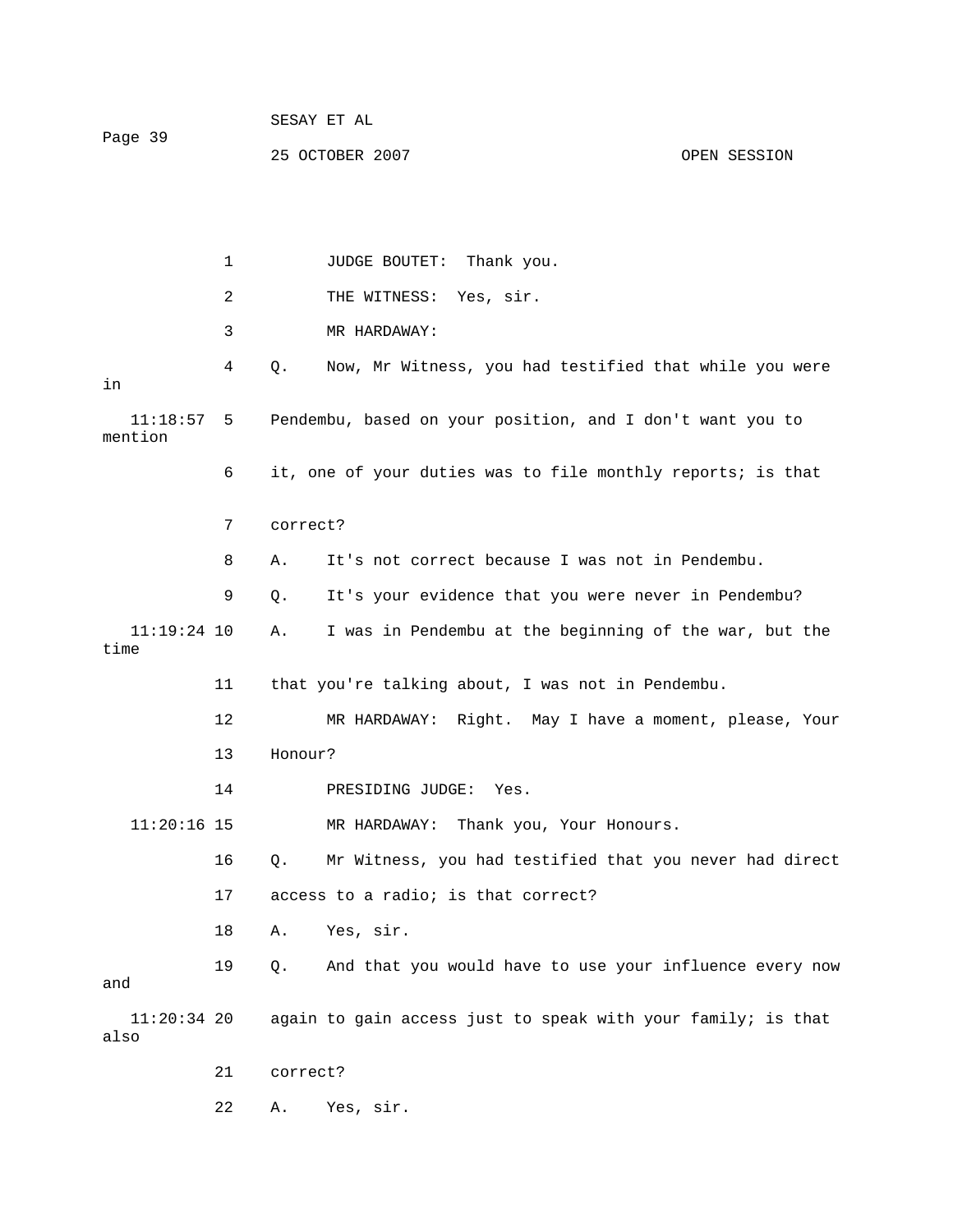23 Q. Right. Now, you had mentioned that, in your testimony,

24 that while Issa Sesay was based in Pendembu, that there would civilians coming from Sengema in Kono District to trade in be  $11:20:54$  25

Baoma;

26 is that correct?

27 A. I did not talk about civilians.

 28 Q. Okay. Were there civilians coming from Sengema in Kono 29 District to trade in Baoma?

SCSL - TRIAL CHAMBER I

 SESAY ET AL Page 40

25 OCTOBER 2007 OPEN SESSION

 1 A. Sengema is in Kailahun District. 2 PRESIDING JUDGE: If I may be reminded, it's in the 3 records. What year was Mr Sesay the commander in Pendembu, the 11:21:33 5 What year was that, please? 6 THE WITNESS: That was in 1999. 7 PRESIDING JUDGE: That was when he was area commander in 8 Pendembu? 4 area commander in Pendembu? You had given this evidence before. 9 THE WITNESS: Yes, sir. 11:22:01 10 MR HARDAWAY: My apologies, Mr Witness.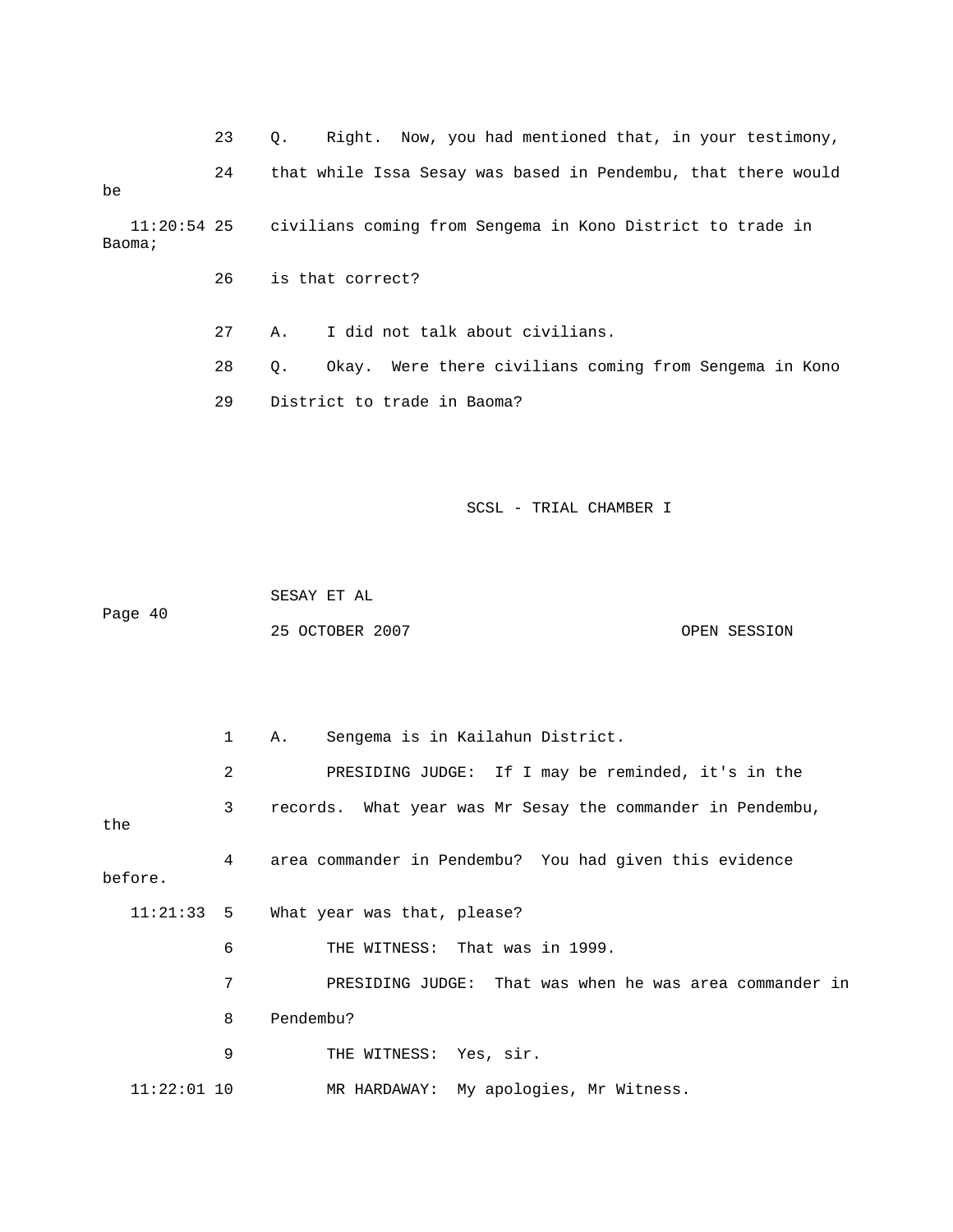|                       | 11      |             | PRESIDING JUDGE:<br>Thank you.                               |
|-----------------------|---------|-------------|--------------------------------------------------------------|
|                       | $12 \,$ |             | My apologies, Mr Witness.<br>MR HARDAWAY:                    |
|                       | 13      | Q.          | So Sengema is on the road to Kono, but it is in Kailahun     |
|                       | 14      |             | District; is that correct?                                   |
| $11:22:15$ 15         |         | Α.          | Yes, sir.                                                    |
|                       | 16      | Q.          | Okay. Now, did you hear of civilians coming from Kono        |
|                       | 17      |             | District to trade at Baoma?                                  |
|                       | 18      | Α.          | No, sir, I did not hear that, sir.                           |
|                       | 19      | Q.          | Now, the people who came from Sengema, they would pass       |
| $11:22:44$ 20<br>also |         |             | through Pendembu on their way to Baoma for trading; is that  |
|                       | 21      | true?       |                                                              |
|                       | 22      | Α.          | No, sir, they won't reach Pendembu.                          |
| Witness.              | 23      | Q.          | Right. Now I will fast-forward a little bit, Mr              |
| correct               | 24      |             | During the incident with the UN abduction in Makeni, it's    |
| 11:23:12 25           |         |             | that Issa Sesay was the overall commander of the RUF at that |
|                       | 26      | time; true? |                                                              |
|                       | 27      | Α.          | Yes, sir.                                                    |
| with                  | 28      | Q.          | And during that incident did Issa Sesay have a radio         |
|                       | 29      | him?        |                                                              |

|         | SESAY ET AL     |              |
|---------|-----------------|--------------|
| Page 41 |                 |              |
|         | 25 OCTOBER 2007 | OPEN SESSION |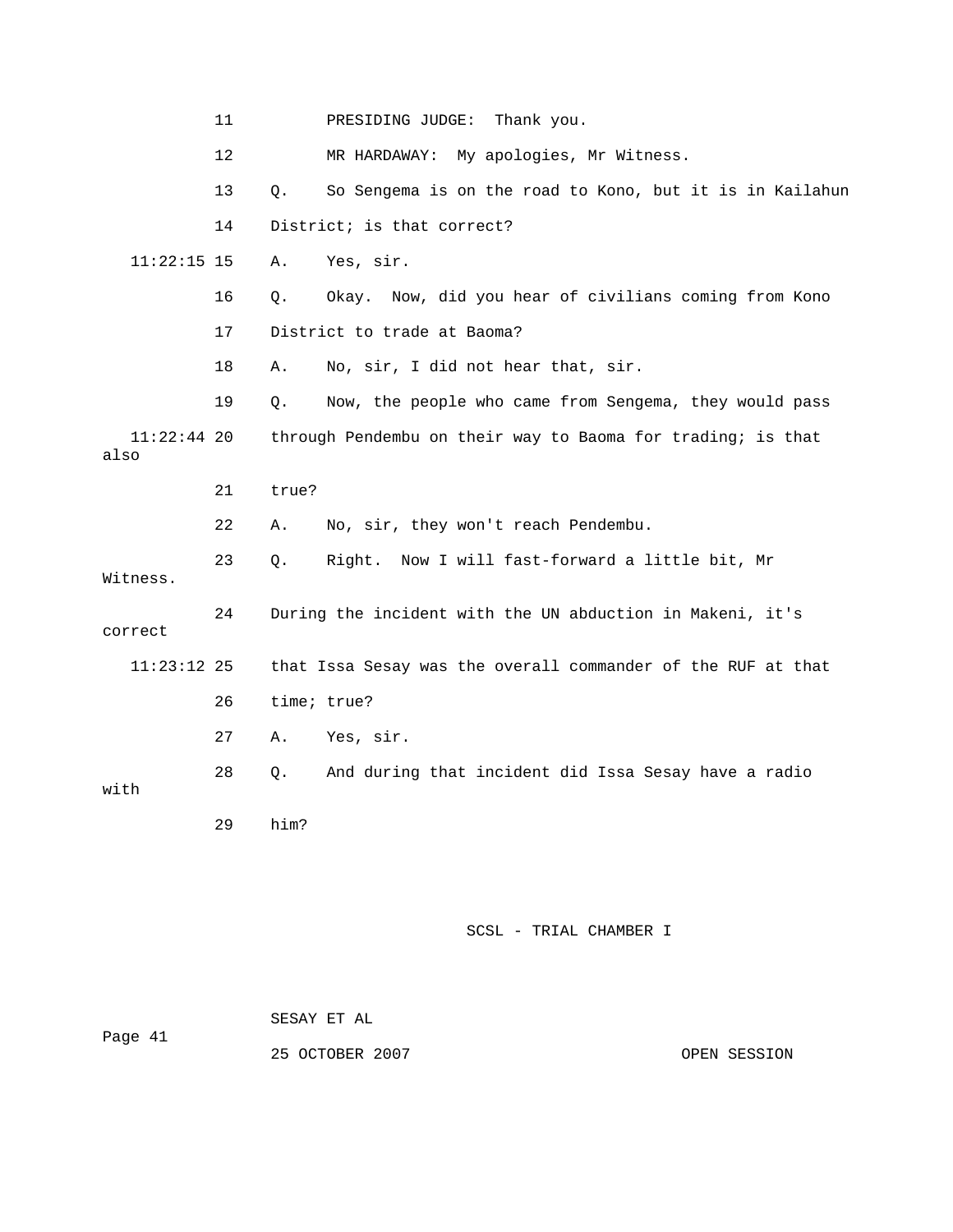|               | 1  | Α.       | There was a radio in Koidu, yes, sir.                          |
|---------------|----|----------|----------------------------------------------------------------|
|               | 2  | Q.       | All right. Now, you had given a lot of evidence as it          |
|               | 3  |          | relates to Augustine Gbao; do you remember that?               |
|               | 4  | Α.       | Yes, I remember that, sir.                                     |
| 11:23:48      | 5  | Q.       | And you had also mentioned in your evidence the term           |
|               | 6  |          | "overall security commander"; do you remember that?            |
|               | 7  | Α.       | Yes, sir.                                                      |
|               | 8  | Q.       | What were the duties of the overall security commander?        |
|               | 9  | Α.       | I heard those names but I didn't know what his duties          |
| was.          |    |          |                                                                |
| $11:24:17$ 10 |    |          | I didn't actually know the contents of his duty, how he should |
|               | 11 |          | perform his duty, no, I don't know.                            |
|               | 12 | Q.       | I'm not asking you if you knew how he should perform his       |
|               | 13 |          | duties; I'm asking do you know what the duties of the overall  |
|               | 14 |          | security commander was?                                        |
| $11:24:39$ 15 |    | Α.       | No, sir. I don't know anything about that.                     |
|               | 16 | Q.       | And based on the positions that you held in the RUF, and       |
| duties        | 17 |          | please don't mention them, would you have known what the       |
|               | 18 |          | of the overall security commander were?                        |
|               | 19 | Α.       | No, sir, because I had a junior rank.                          |
| $11:25:19$ 20 |    | Q.       | Right. Now, Augustine Gbao was the overall security            |
|               | 21 |          | commander; is that correct?                                    |
|               | 22 | Α.       | Yes, sir.                                                      |
| also          | 23 | Q.       | And he was named to this post by Foday Sankoh; is that         |
|               | 24 | correct? |                                                                |
| $11:25:39$ 25 |    | Α.       | Yes, sir.                                                      |
| Gbao          | 26 | Q.       | And you had mentioned that during the time Augustine           |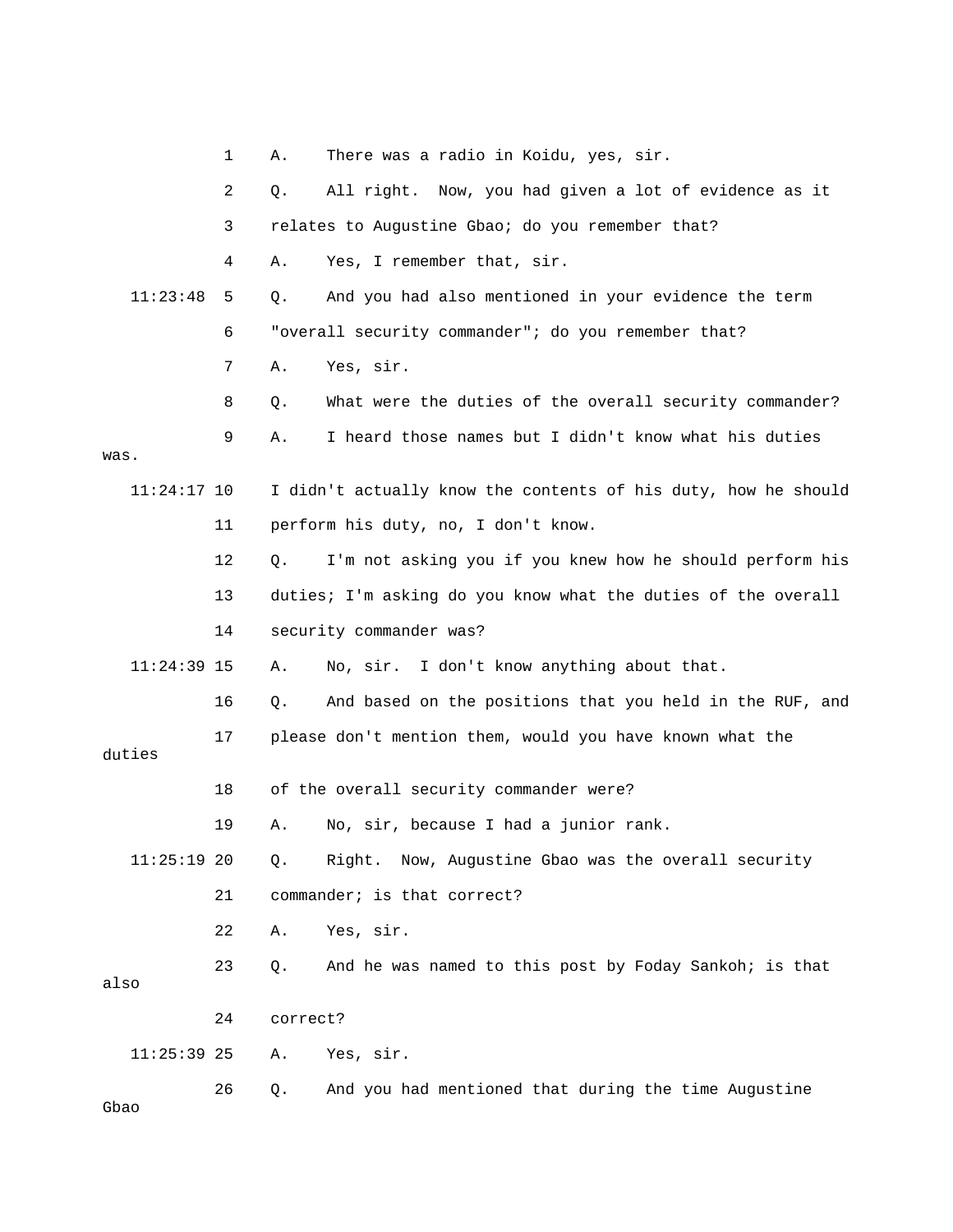27 was the overall security commander, that Sam Bockarie did not 28 like him because he thought he was lazy; is that also correct? 29 A. Yes, sir.

SCSL - TRIAL CHAMBER I

25 OCTOBER 2007 CPEN SESSION SESAY ET AL Page 42

|                      | 1  | Now, during the time that Augustine Gbao was the overall<br>О. |
|----------------------|----|----------------------------------------------------------------|
|                      | 2  | security commander, was there a time that Sam Bockarie was the |
|                      | 3  | overall RUF commander?                                         |
|                      | 4  | Yes, sir.<br>Α.                                                |
| 11:26:17<br>and      | 5  | Now, please just listen to this next question carefully<br>Q.  |
|                      | 6  | just respond directly to the question. As the overall RUF      |
| as                   | 7  | commander, Sam Bockarie had the power to remove Augustine Gbao |
|                      | 8  | overall security commander; is that correct?                   |
|                      | 9  | No.<br>Α.                                                      |
| $11:26:49$ 10        |    | So the overall RUF commander did not have the power to<br>Q.   |
|                      | 11 | remove -- let me scratch that. Would -- overall security       |
|                      | 12 | commander is junior to overall RUF commander; is that correct? |
|                      | 13 | Yes, sir.<br>Α.                                                |
| just                 | 14 | So, and I'm not talking about personalities here, I'm<br>Q.    |
| $11:27:17$ 15<br>RUF |    | talking, based on the position, is it your evidence that the   |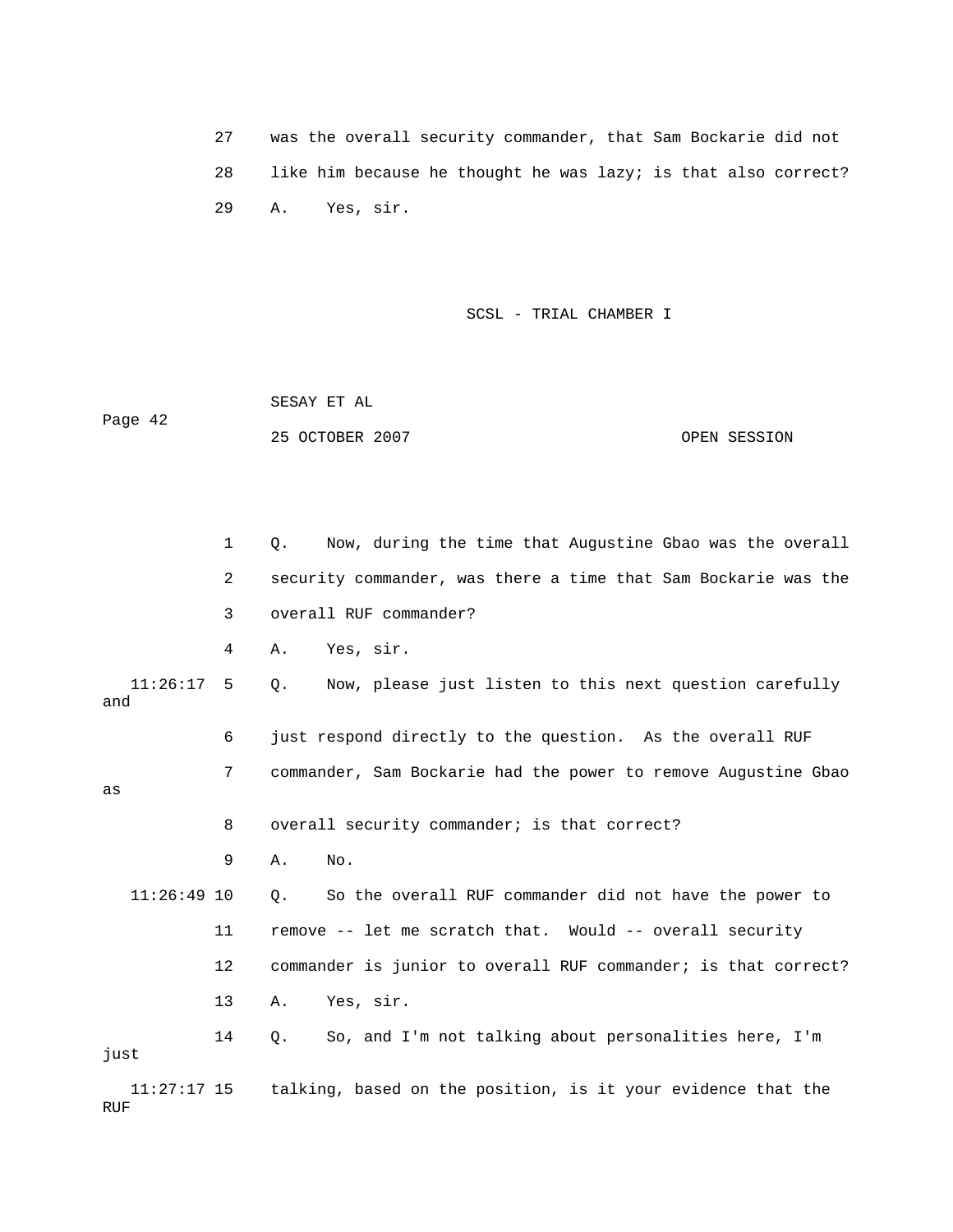16 overall commander could not remove the overall security your 21 A. He wouldn't do it. 24 Q. Thank you, Mr Witness. Now, the overall RUF commander  $11:28:05$  25 had the power to punish other commanders under him; is that 26 correct? 28 Q. Okay. Now, you had testified that Sam Bockarie -- 17 commander? 18 A. Yes, sir. 19 Q. It's your evidence that it could not be done or is it 11:27:38 20 evidence that it could be done? 22 Q. I'm not asking if he wouldn't do it. Could he do it? 23 A. He's able to do it but he wouldn't do it. also also 27 A. Yes, sir. 29 PRESIDING JUDGE: Mr Hardaway --

SCSL - TRIAL CHAMBER I

Page 43

SESAY ET AL

| 25 OCTOBER 2007 |  | OPEN SESSION |
|-----------------|--|--------------|
|                 |  |              |

|            |                                   | MR HARDAWAY: Yes, Your Honour.                |
|------------|-----------------------------------|-----------------------------------------------|
|            | $2 \left( \frac{1}{2} \right)$    | PRESIDING JUDGE: -- Mr Witness.               |
|            | $\overline{3}$ and $\overline{3}$ | THE WITNESS: Yes, sir.                        |
| commander, | 4                                 | PRESIDING JUDGE: Bockarie, as the overall RUF |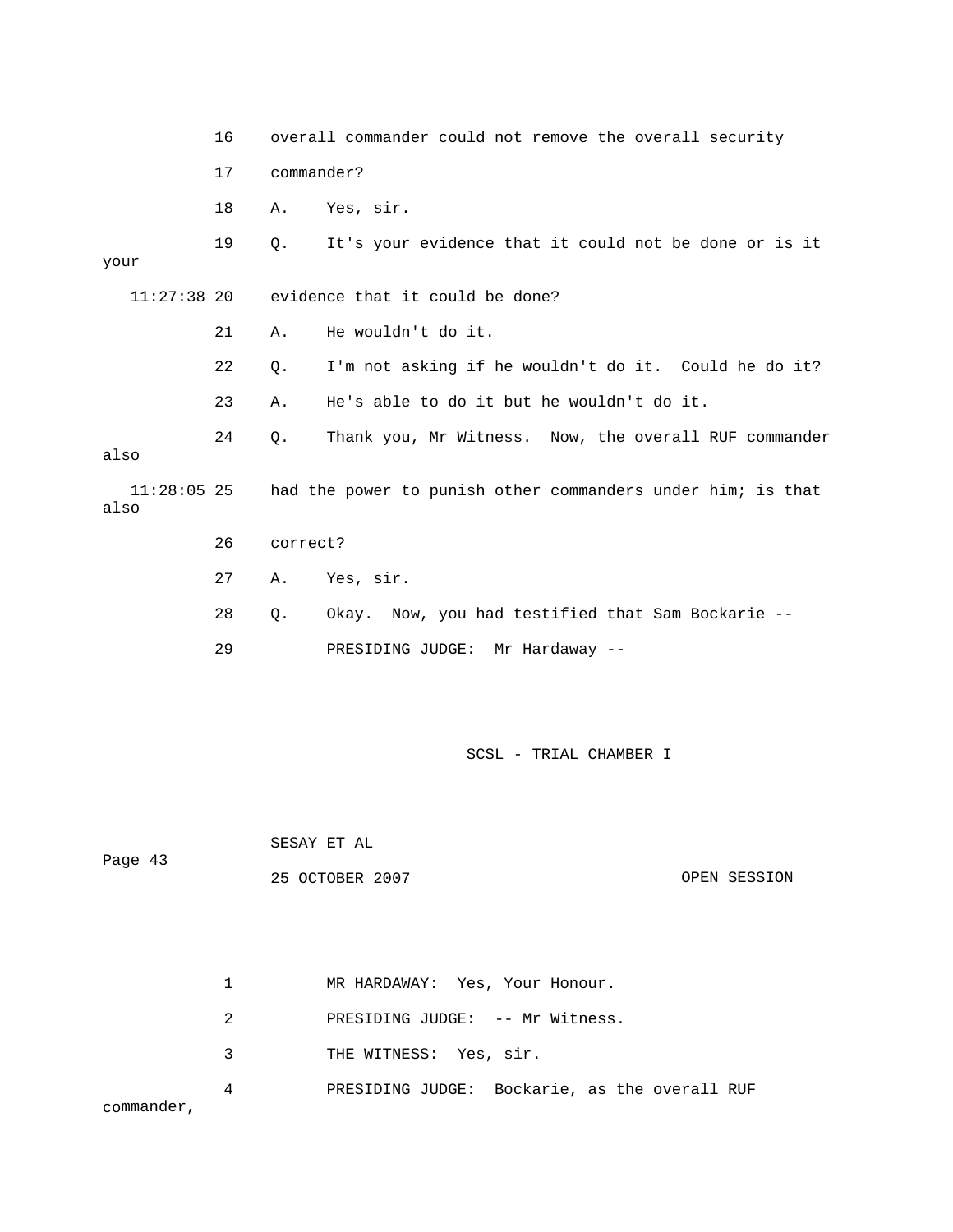11:28:34 5 you have said could remove the IDU commander but he would n't do

6 it?

7 THE WITNESS: Yes, sir.

8 PRESIDING JUDGE: Why? Is it because of his connections 9 with Sankoh also or what are the other reasons, you know, that 11:28:57 10 you have?

11 THE WITNESS: The reason is that it was Pa Sankoh who 12 promoted the man so he wouldn't do it and it was Pa Sankoh who 13 was the leader of the movement.

 PRESIDING JUDGE: Thank you. 14

11:29:08 15 THE WITNESS: Yes, sir.

 16 MR HARDAWAY: Well, actually, Your Honour, that was going

17 to be my next question.

 18 PRESIDING JUDGE: I rescued you from asking it. You may 19 proceed from there.

11:29:22 20 MR HARDAWAY: Thank you.

21 PRESIDING JUDGE: I wanted to have a chain of follow-up,

22 you know.

23 MR HARDAWAY: Of course, Your Honour.

 24 Q. So, Mr Witness, even if Sam Bockarie were afraid to remove

11:29:40 25 Augustine Gbao, you have testified that he had -- you

26 that you heard that Sam Bockarie had punished Augustine Gbao for

testified

- 27 being lazy; is that correct?
	- 28 A. Yes, sir.

29 Q. Now, you have testified that you had heard about the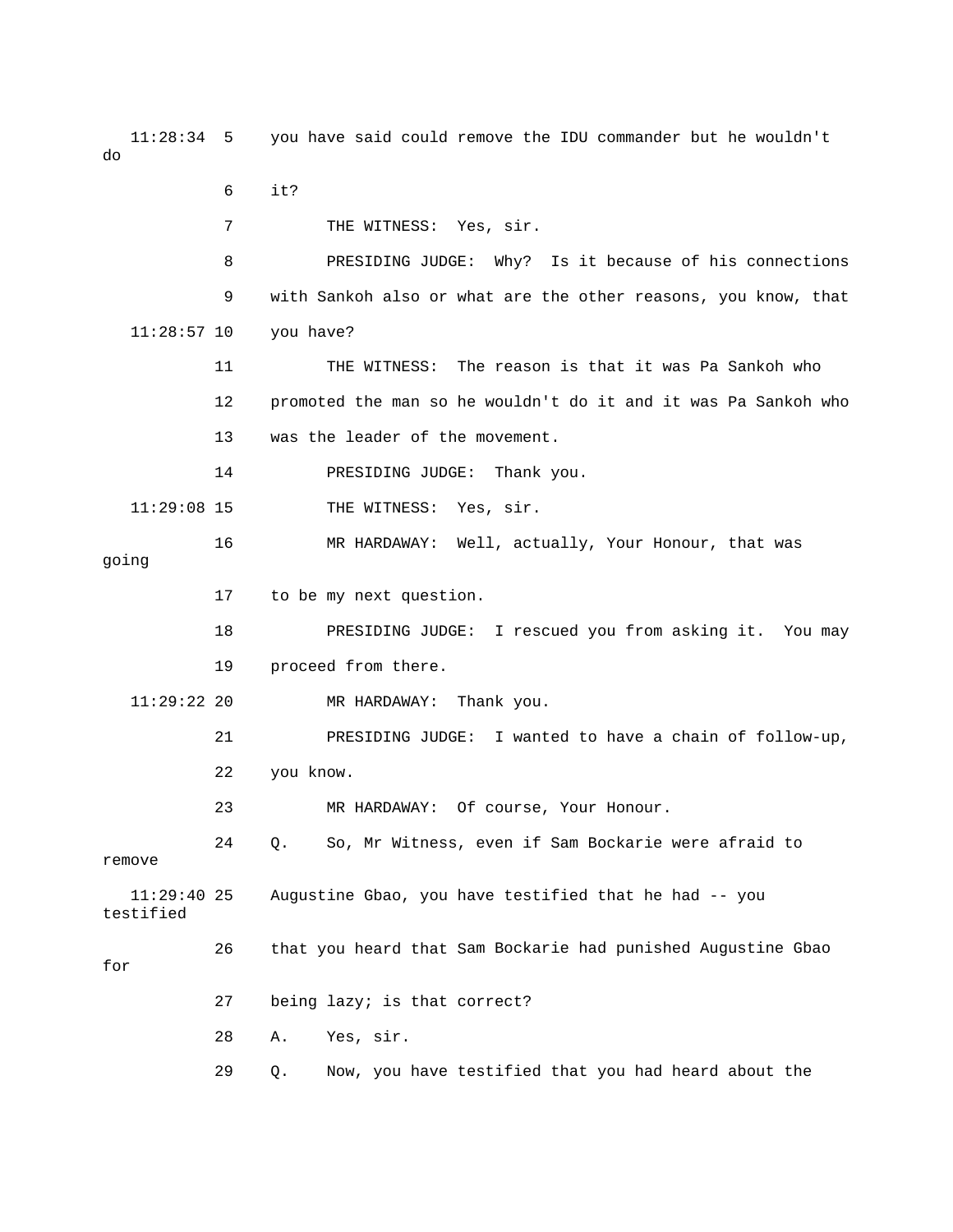| Page 44       |    | SESAY ET AL                                                    |              |  |  |
|---------------|----|----------------------------------------------------------------|--------------|--|--|
|               |    | 25 OCTOBER 2007                                                | OPEN SESSION |  |  |
|               |    |                                                                |              |  |  |
|               |    |                                                                |              |  |  |
|               | 1  | killing of the Kamajors; is that also correct?                 |              |  |  |
|               | 2  | Yes, sir.<br>Α.                                                |              |  |  |
|               | 3  | Now, it's also correct that you have testified that<br>Q.      |              |  |  |
| Kamajors;     | 4  | Augustine Gbao was not involved in the killing of the          |              |  |  |
| 11:30:17      | 5  | is that also correct?                                          |              |  |  |
|               | 6  | I said I did not hear.<br>Α.                                   |              |  |  |
|               | 7  | So if I put it to you that Augustine Gbao was, in fact,<br>Q.  |              |  |  |
|               | 8  | involved in the killing of the Kamajors, you would have no     |              |  |  |
|               | 9  | response; is that also correct?                                |              |  |  |
| $11:30:36$ 10 |    | Yes, sir.<br>Α.                                                |              |  |  |
|               | 11 | MR HARDAWAY: Your Honours, I'm looking at the time.            | I.           |  |  |
|               | 12 | have one section left that would take about ten to 15 minutes. |              |  |  |
|               | 13 | I'm at the Court's pleasure.                                   |              |  |  |
|               | 14 | I do not know what the records have on<br>PRESIDING JUDGE:     |              |  |  |
| $11:30:57$ 15 |    | this issue of Kamajors. What have we been calling them on the  |              |  |  |
|               | 16 | records? Are they Kamajors or alleged Kamajors, as it makes a  |              |  |  |
|               | 17 | difference. I don't know.                                      |              |  |  |
|               | 18 | MR HARDAWAY: I will put it both ways, Your Honour.             |              |  |  |
|               | 19 | PRESIDING JUDGE:<br>I see.                                     |              |  |  |
| $11:31:14$ 20 |    | MR HARDAWAY:                                                   |              |  |  |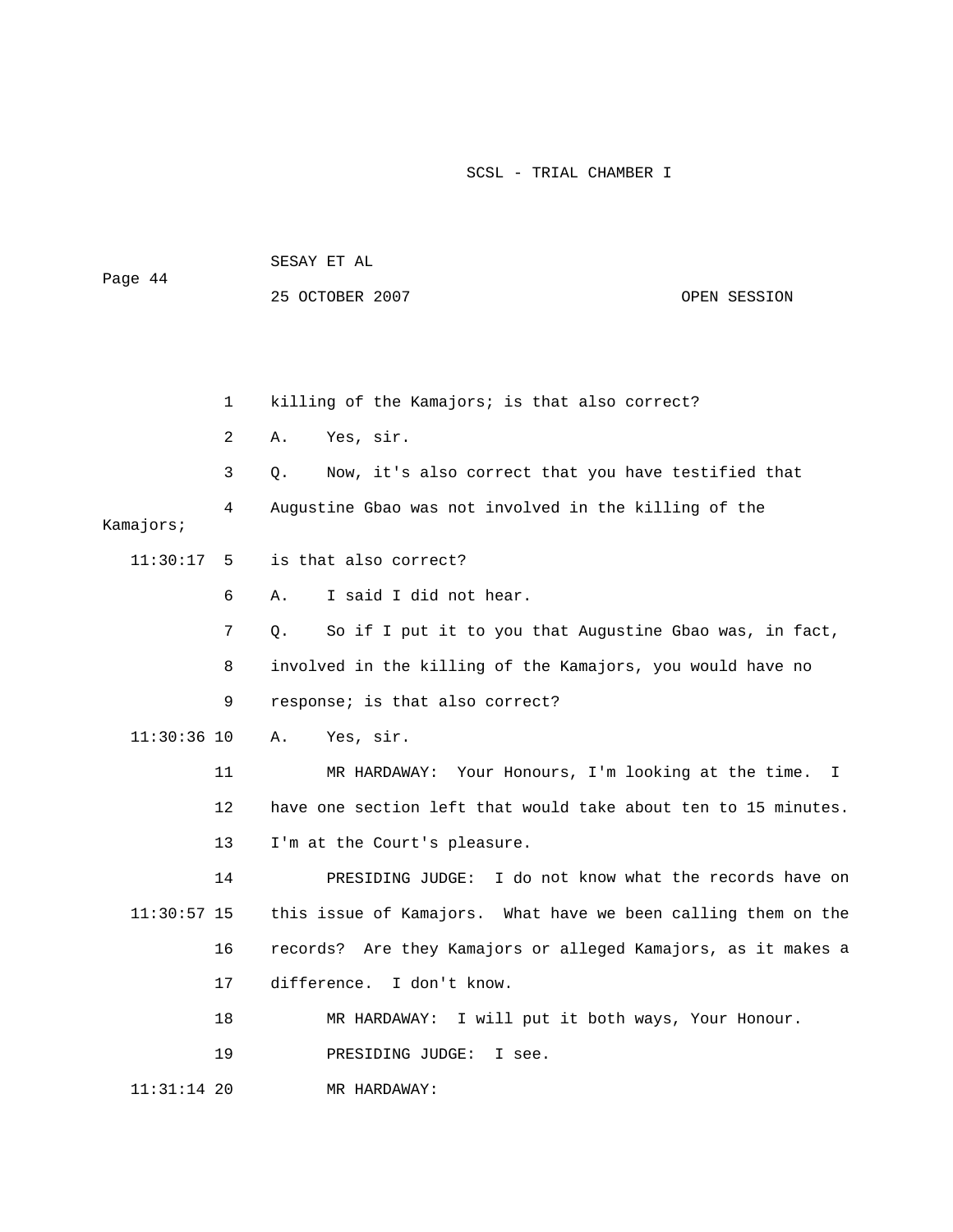21 Q. Forgive me, Mr Witness, I will ask the questions again. 23 A. Yes, sir. 24 Q. And you also testified that you did not hear that 22 You had heard about the killing of the alleged Kamajors, correct? Augustine 11:31:32 25 Gbao was involved in the killing of the alleged Kamajors; 26 correct? 27 A. Yes, sir. 28 Q. So if I put it to you that Augustine Gbao was, in fact, 29 involved in the killing of the alleged Kamajors, you would have

SCSL - TRIAL CHAMBER I

|         | SESAY ET AL     |              |
|---------|-----------------|--------------|
| Page 45 |                 |              |
|         | 25 OCTOBER 2007 | OPEN SESSION |

 1 no response to that; is that also correct? 2 A. Yes, sir. 3 MR HARDAWAY: I thank the Court for its direction, and I 4 in the Court's hands. PRESIDING JUDGE: Yes, you are in the Court's hands. We 6 will grant you -- since we only have three minutes, you have ten 7 minutes for the next episode. am 11:32:09 5 8 MR HARDAWAY: Yes.

9 PRESIDING JUDGE: We may take the break at this point in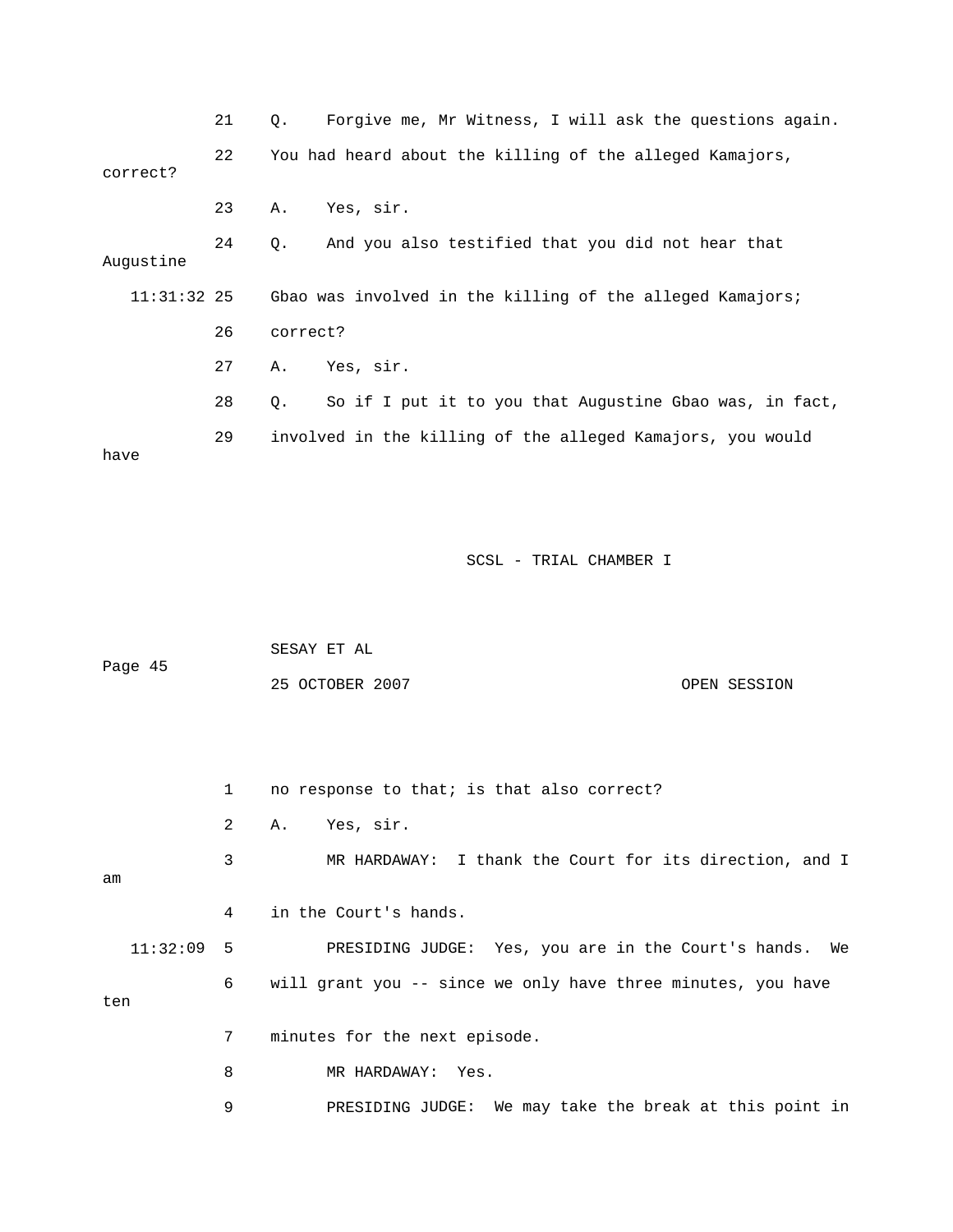| $11:32:22$ 10<br>Chamber |    | time and resume within the next couple of minutes.<br>The    |
|--------------------------|----|--------------------------------------------------------------|
| shortly.                 | 11 | will recess for a few minutes and we will resume sitting     |
|                          | 12 | [Break taken at 11.30 a.m.]                                  |
|                          | 13 | $[RUF250CT07B - MD]$                                         |
|                          | 14 | [Upon resuming at 12.24 p.m.]                                |
| $12:27:23$ 15            |    | PRESIDING JUDGE: Yes, Mr Hardaway.                           |
|                          | 16 | MR HARDAWAY:<br>Thank you, Your Honour.                      |
|                          | 17 | PRESIDING JUDGE: You may continue, please.                   |
|                          | 18 | MR HARDAWAY:<br>Thank you.                                   |
| okay?                    | 19 | Mr Witness, I only have a few more questions for you;<br>Q.  |
| $12:27:40$ 20            |    | Α.<br>Yes, sir.                                              |
|                          | 21 | Now, Mr Witness, without mentioning any names, do you<br>Q.  |
|                          | 22 | remember that you had spoken about a couple of individuals   |
| who                      | 23 | concerning -- that you had spoken to a couple of individuals |
| testify;                 | 24 | you said received money from the Prosecution to come and     |
| $12:28:08$ 25            |    | do you remember that?                                        |
|                          | 26 | Yes, sir.<br>Α.                                              |
| Office                   | 27 | Do you know the difference, Mr Witness, between the<br>Q.    |
| Special                  | 28 | of the Prosecutor, and the witness/victims section of the    |
|                          | 29 | Court?                                                       |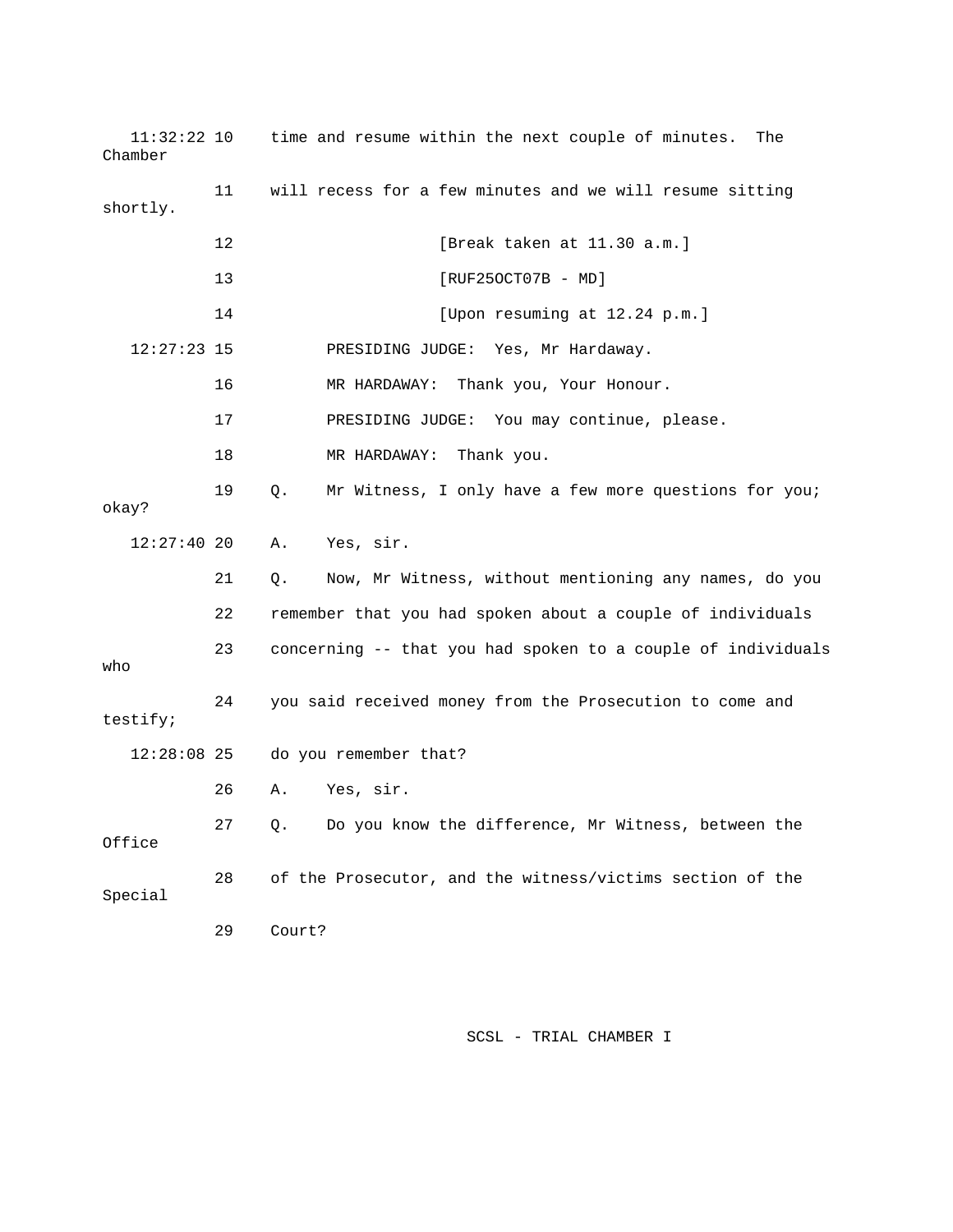1 A. I don't know the difference. 2 PRESIDING JUDGE: He's an outsider; how would he even know? 3 He's an outsider. Those are internal matters of internal 4 details. To a person from outside, you know, the money is the Special Court. 6 MR HARDAWAY: One moment, Your Honour. 7 Q. Now, Mr Witness -- 8 A. Yes, sir. 9 Q. -- you have some testified that you had not heard of any ldiers so 12 A. Yes, sir. 13 Q. So if I put it to you that women were forced to marry RUF 14 soldiers throughout the entire conflict, from 1996 to 2000,  $12:29:45$  15 would have no response to that; is that also correct? 17 Q. Now, I want to take you back to 1992 just very briefly; from  $12:28:45$  5 12:29:19 10 women being raped, excuse me, being forced to marry RUF 11 between 1996 and 2000; is that correct? you 16 A. Yes, sir. all 18 right? 19 A. Okay. 12:30:02 20 Q. Now, you had mentioned that in approximately 1992 you were 21 an AWOL soldier; is that correct?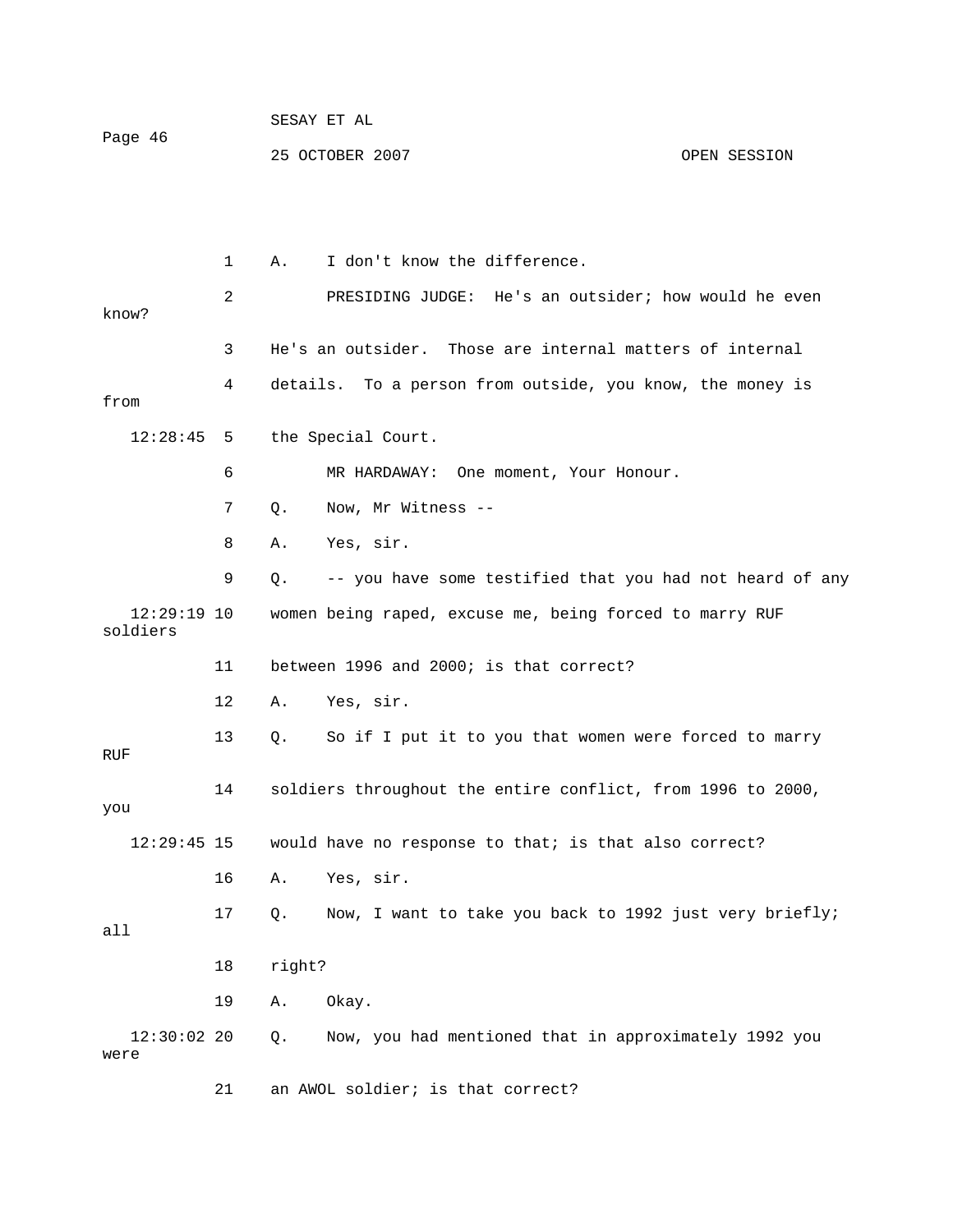| 22            | Α.          | Repeat the question once again.                          |
|---------------|-------------|----------------------------------------------------------|
| 23            | $\circ$ .   | In 1992, were you an AWOL soldier?                       |
| 24            | Α.          | I used to AWOL but not all the time. I used to AWOL.     |
| $12:30:40$ 25 |             | Q. Okay. Now, Mr Witness, during that time, what was the |
| 26            |             | punishment for being AWOL?                               |
| 27            | A.,         | If you were captured, then you will be sent back to the  |
| 28            | front line. |                                                          |
| 29            | О.          | That's the only punishment; you'd be sent back to the    |
|               |             |                                                          |
|               |             |                                                          |

|         | SESAY ET AL     |              |
|---------|-----------------|--------------|
| Page 47 |                 |              |
|         | 25 OCTOBER 2007 | OPEN SESSION |

|      |               | $\mathbf{1}$ | line? |                                                            |
|------|---------------|--------------|-------|------------------------------------------------------------|
|      |               | 2            | Α.    | Yes, sir.                                                  |
|      | Sesay         | $\mathbf{3}$ | Q.    | Now, you had testified that you were AWOL until Issa       |
|      |               | 4            |       | tracked you down; is that correct?                         |
|      | 12:31:20      | 5            | Α.    | Yes, he met me where I was, yes.                           |
| for  |               | 6            | Q.    | Now, when Issa Sesay found you, he did not punish you      |
|      |               | 7            |       | being AWOL, did he?                                        |
|      |               | 8            | Α.    | He did not punish me.                                      |
| that |               | 9            | Q.    | Okay. Now, Mr witness, you've given a lot of evidence      |
|      | $12:31:48$ 10 |              |       | during the time in the RUF you held several very important |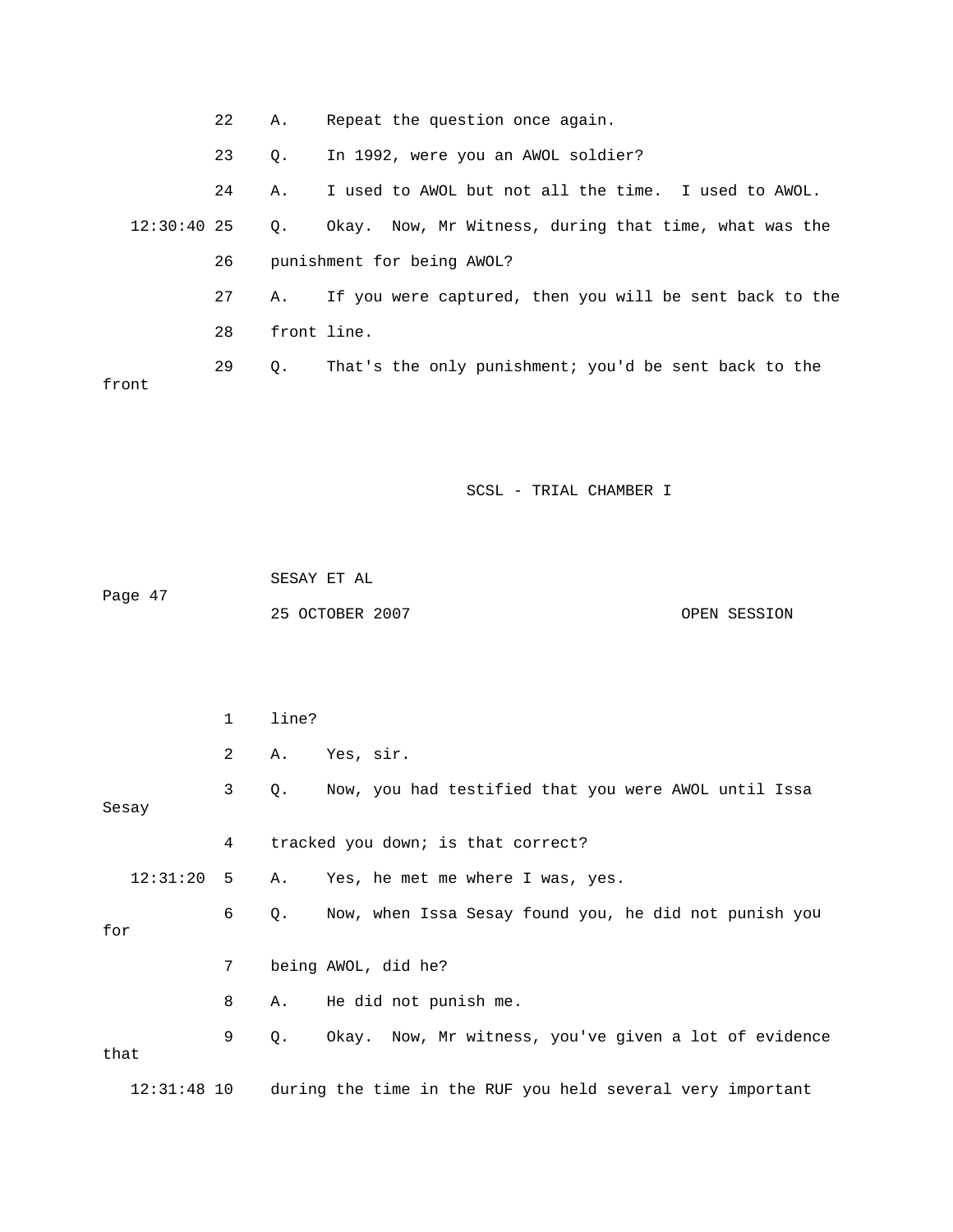|               | 11 |            | positions; is that correct?                                |
|---------------|----|------------|------------------------------------------------------------|
|               | 12 | Α.         | Yes, I held some positions, sir.                           |
|               | 13 | Q.         | Okay. And were these positions considered fairly           |
|               | 14 | important? |                                                            |
| $12:32:10$ 15 |    | Α.         | Well, not important as you are explaining.                 |
|               | 16 | $Q$ .      | All right.                                                 |
|               | 17 | Α.         | Yeah.                                                      |
|               | 18 | О.         | Now, Issa Sesay appointed you to a lot of the positions    |
|               | 19 |            | that you've held, didn't he?                               |
| $12:32:40$ 20 |    | Α.         | It wasn't only Issa Sesay that appointed me to the         |
|               | 21 |            | positions I held.                                          |
|               | 22 |            | PRESIDING JUDGE: Mr Witness, please answer the             |
| question.     |    |            |                                                            |
|               | 23 |            | Answer the question.                                       |
|               | 24 |            | THE WITNESS: No, sir.                                      |
| $12:32:51$ 25 |    |            | PRESIDING JUDGE:<br>Put the question to him again, please. |
|               | 26 |            | Thank you.<br>MR HARDAWAY:                                 |
|               | 27 | Q.         | Issa Sesay had a hand in you obtaining --                  |
| him,          | 28 |            | PRESIDING JUDGE:<br>That was not the question you put to   |
|               | 29 |            | unless you're changing it.                                 |

| Page 48 | SESAY ET AL     |              |
|---------|-----------------|--------------|
|         | 25 OCTOBER 2007 | OPEN SESSION |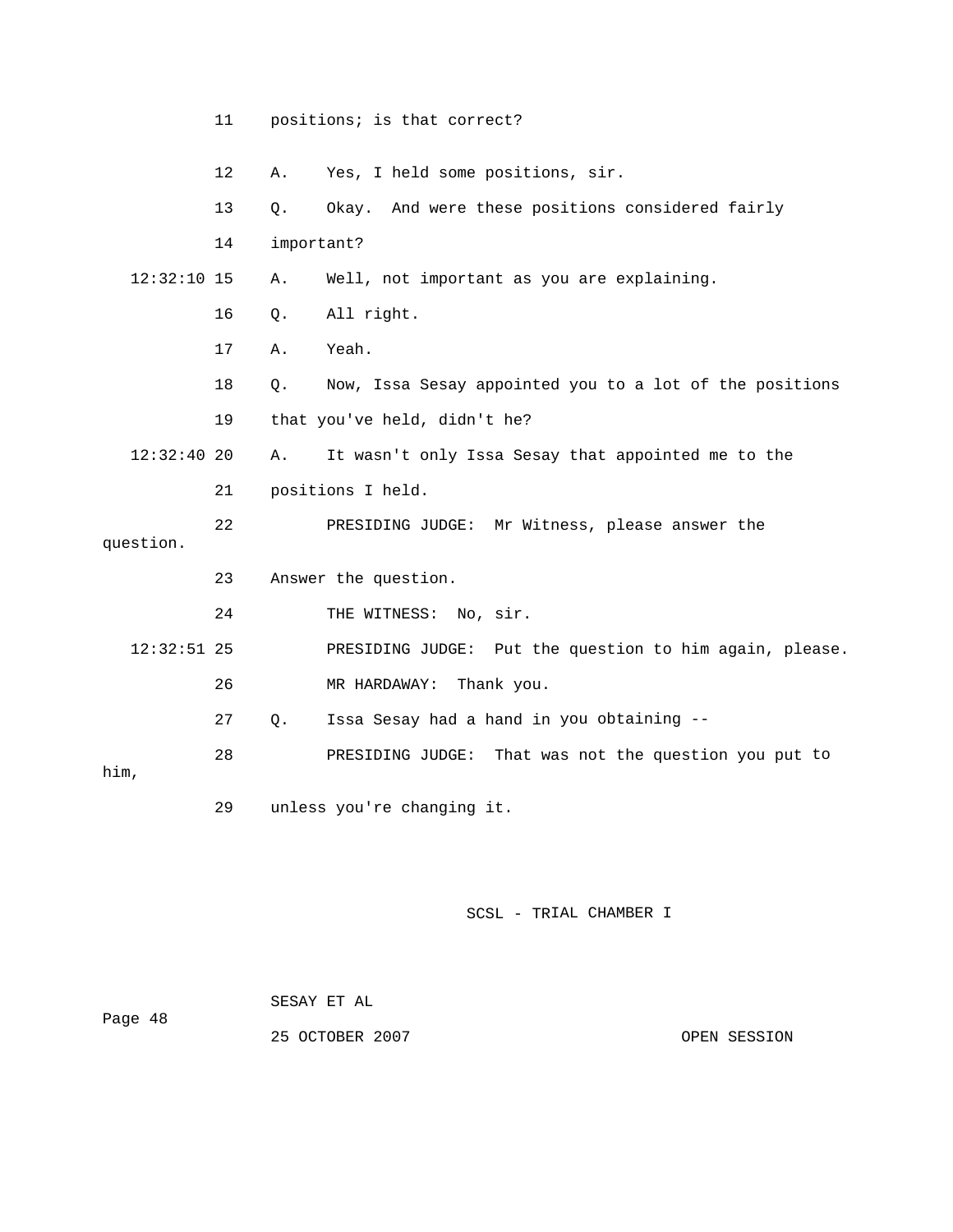1 MR HARDAWAY: I'll change the question, Your Honour. 2 PRESIDING JUDGE: All right. Okay. 4 Q. Issa Sesay played a role in you getting the positions that 7 Q. And for the vast -- 8 JUDGE BOUTET: Mr Prosecutor, I don't know what you are 12:33:35 10 you are satisfied with it, that is fine, but I don't know what 11 meaning this has. 12 MR HARDAWAY: All right. 13 JUDGE BOUTET: You are asking him the question that 14 to be quite precise. The answer was "some." "Some," what 16 him very important? He said, well, I am not sure what the answer 17 was, but he didn't answer that question. 18 MR HARDAWAY: Very well. 19 JUDGE BOUTET: So if you are asking these questions presumably to get some answers, if you are satisfied with that 23 MR HARDAWAY: Understood, Your Honour. 24 Q. Now, Issa Sesay approved you being in the positions that 3 MR HARDAWAY: Yes. 12:33:17 5 you had; is that correct? 6 A. Some. 9 going to be able to do with these kind of answers, as such. If seems does 12:33:47 15 that mean? And the same with the previous question. You asked 12:33:59 20 21 that is fine with me. But then don't ask him a question, don't 22 ask the question if they are not important. 12:34:21 25 you held; is that correct?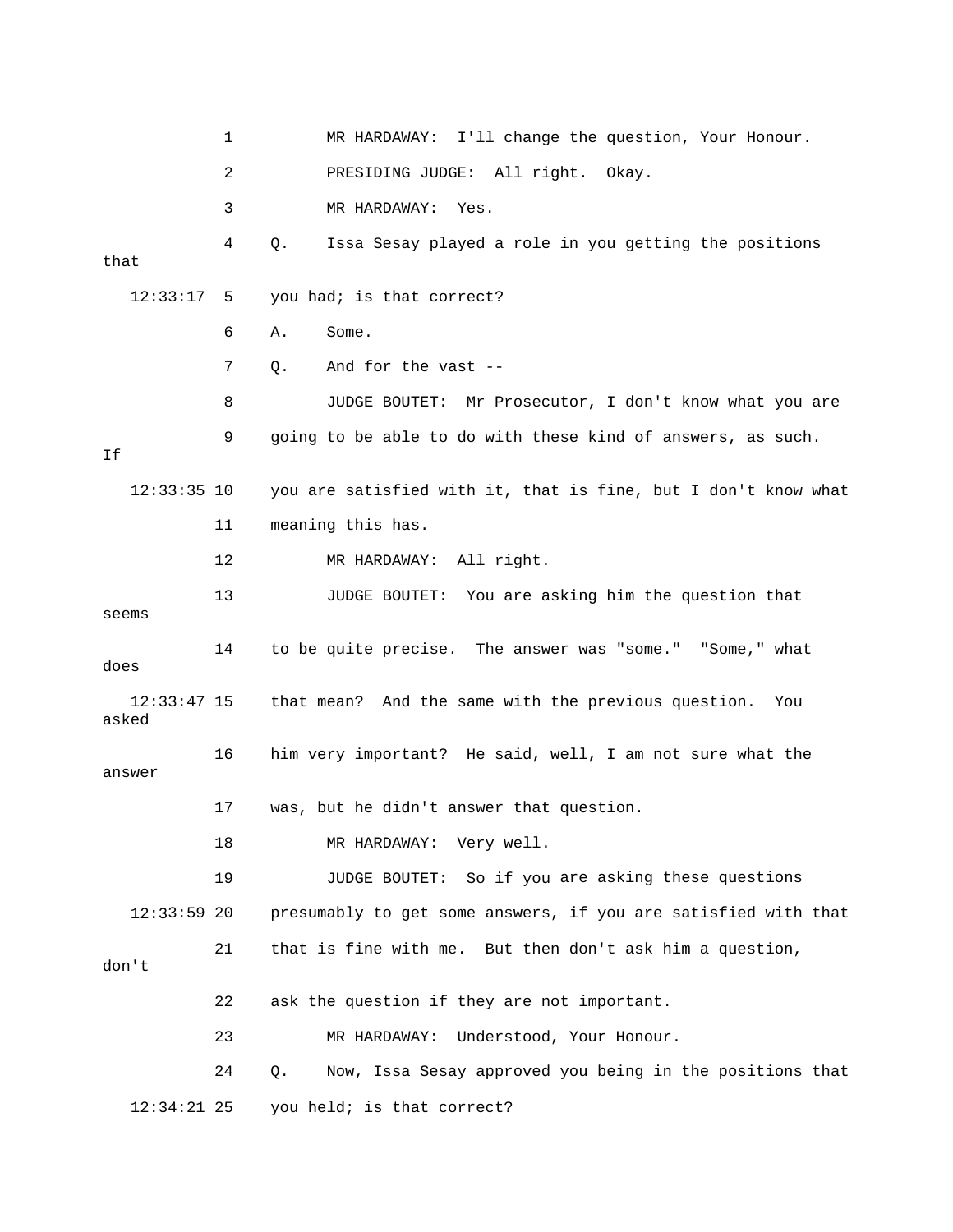26 A. Yes, it is correct, but not in all positions. He approved 28 Q. Okay. And would you say that he approved most of the 29 positions that you held? 27 some of them.

|         | SESAY ET AL     |              |
|---------|-----------------|--------------|
| Page 49 |                 |              |
|         | 25 OCTOBER 2007 | OPEN SESSION |

|               | 1       | Α. | Yes.                                                      |
|---------------|---------|----|-----------------------------------------------------------|
|               | 2       | Q. | And when you held these positions, Issa Sesay was your    |
|               | 3       |    | commander, wasn't he?                                     |
|               | 4       | Α. | Yes, sir.                                                 |
| 12:35:07      | 5       | Q. | Now, you have testified that you had felt closer to Issa  |
| that?         | 6       |    | Sesay more than all the other commanders; do you remember |
|               | 7       | Α. | Yes, sir.                                                 |
| 1992          | 8       | Q. | And it would be correct to say that this started from     |
|               | 9       |    | when he tracked you down being AWOL; correct?             |
| $12:35:34$ 10 |         | Α. | No, sir.                                                  |
| a11           | 11      | Q. | So when did you start feeling closer to Issa Sesay than   |
|               | $12 \,$ |    | of the other commanders?                                  |
| Pendembu.     | 13      | Α. | From the time the war began, when they met us in          |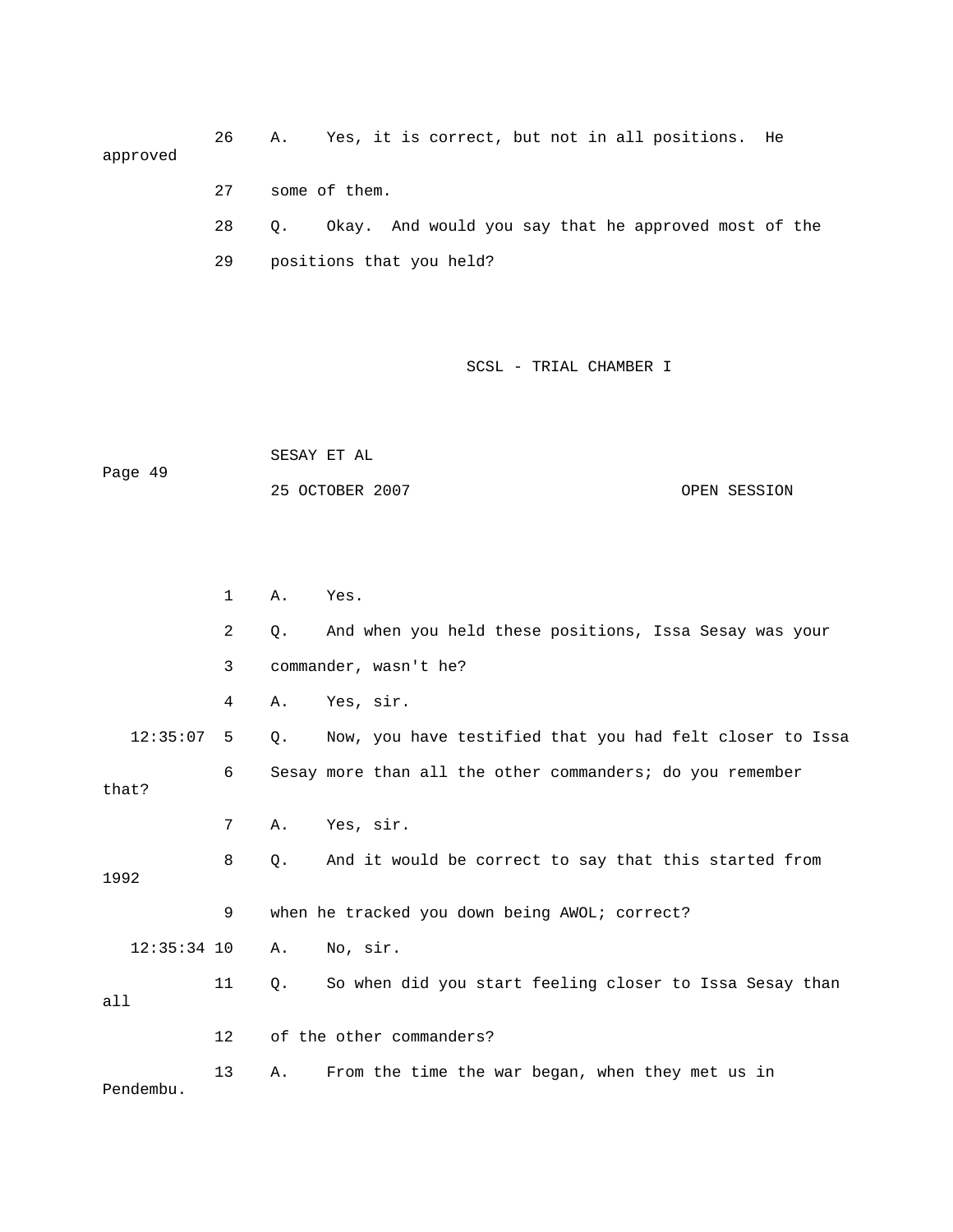| am |               | 14 | Q. | Now, you had testified that, and please correct me if I        |
|----|---------------|----|----|----------------------------------------------------------------|
|    | $12:35:57$ 15 |    |    | wrong, that Issa Sesay's wife is named Elsa [sic] Kaitonge; is |
|    |               | 16 |    | that correct?                                                  |
|    |               | 17 | Α. | Yes, sir. Elsie May Kaitonge, yes.                             |
|    |               | 18 | Q. | I apologise if I got the name wrong and I thank you for        |
| to |               | 19 |    | correcting me. Now, you also testified that you are related    |
|    | $12:36:20$ 20 |    |    | her as well, aren't you?                                       |
|    |               | 21 | Α. | Yes, sir.                                                      |
|    | true?         | 22 | Q. | So it's true that you are also related to Issa Sesay;          |
|    |               | 23 | Α. | Yes, sir.                                                      |
| to |               | 24 | Q. | And it would be correct to say that you are very loyal         |
|    | $12:36:40$ 25 |    |    | Issa Sesay, aren't you?                                        |
|    |               | 26 | Α. | No, sir. Not correct, sir.                                     |
|    |               | 27 | Q. | Okay. You are not loyal to Issa Sesay?                         |
|    | Sesay         | 28 | Α. | No, sir. I was loyal to the movement but not to Issa           |
|    |               | 29 |    | as an individual.                                              |
|    |               |    |    |                                                                |

| Page 50 | SESAY ET AL     |  |              |
|---------|-----------------|--|--------------|
|         | 25 OCTOBER 2007 |  | OPEN SESSION |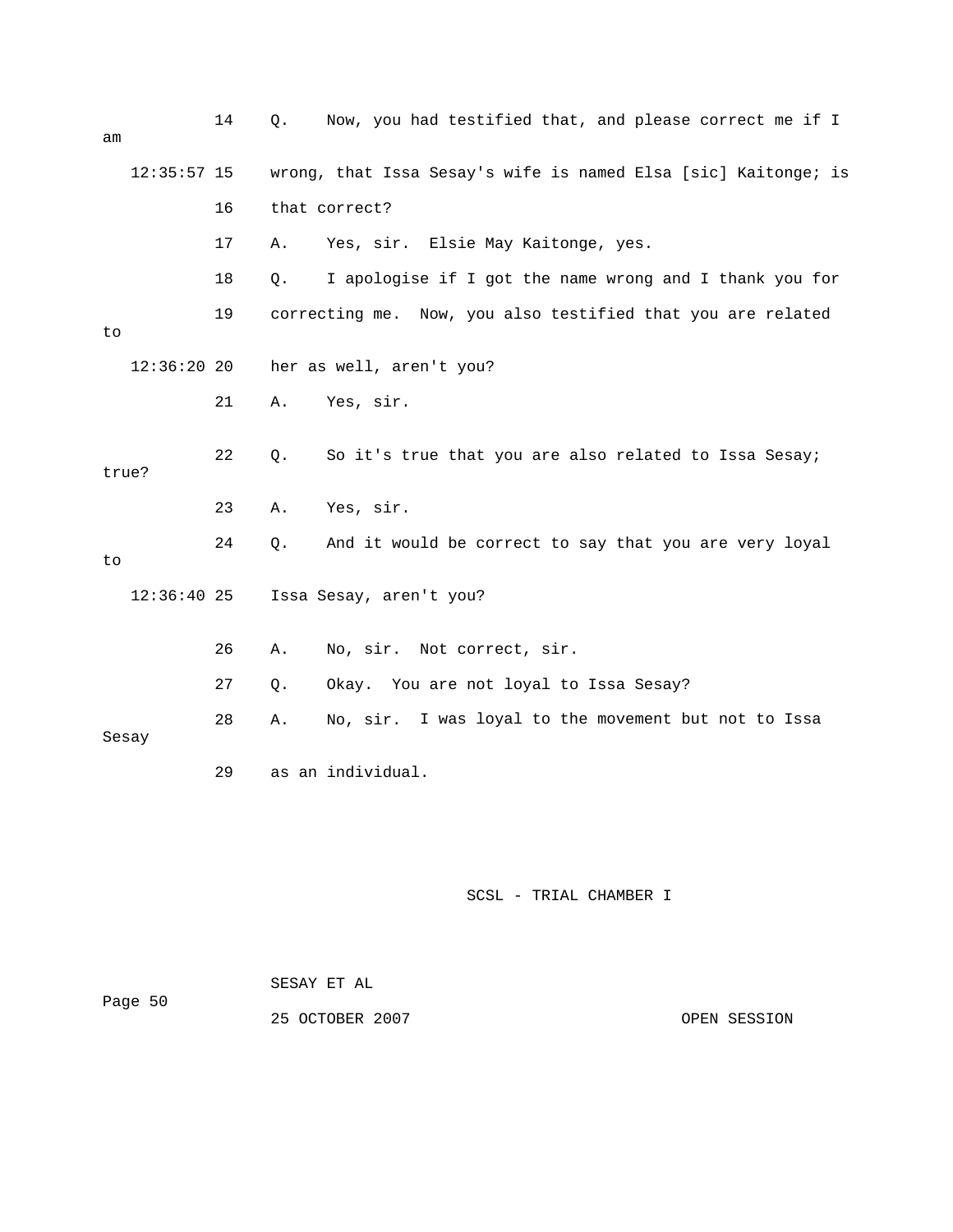1 Q. Are you still -- 2 PRESIDING JUDGE: Just a minute, please. He says he was 4 MR HARDAWAY: As an individual. 12:37:18 5 PRESIDING JUDGE: As an individual. Yes. 7 Q. You are loyal to Issa Sesay as a member of your family, 8 aren't you? 9 A. Yes. I love Issa Sesay because he's a member of my 11 here testifying today is to protect your family member Issa 13 A. I -- no. I came for -- I came to testify on what I knew. 14 Q. For Issa Sesay; correct? 12:38:09 15 A. Yes, sir. 16 Q. Thank you. Mr Witness, I have no more questions of you. 17 thank you for your time. 12:38:32 20 PRESIDING JUDGE: I didn't get the last segment of that 21 answer. He said he has not -- he didn't come here to testify 22 order to protect a member of my family, but on what he knows 23 about Issa Sesay, how did he end it up? I don't know. 12:38:50 25 Q. Please repeat the last answer, Mr Witness. 26 PRESIDING JUDGE: The last segment of your answer, 3 loyal to the movement and not to Issa Sesay. 6 MR HARDAWAY: family. 12:37:41 10 Q. And it's true, Mr Witness, that the only reason you are 12 Sesay, isn't it? I 18 Your Honours, this completes my cross-examination. 19 THE WITNESS: Thank you, sir. in 24 MR HARDAWAY: please.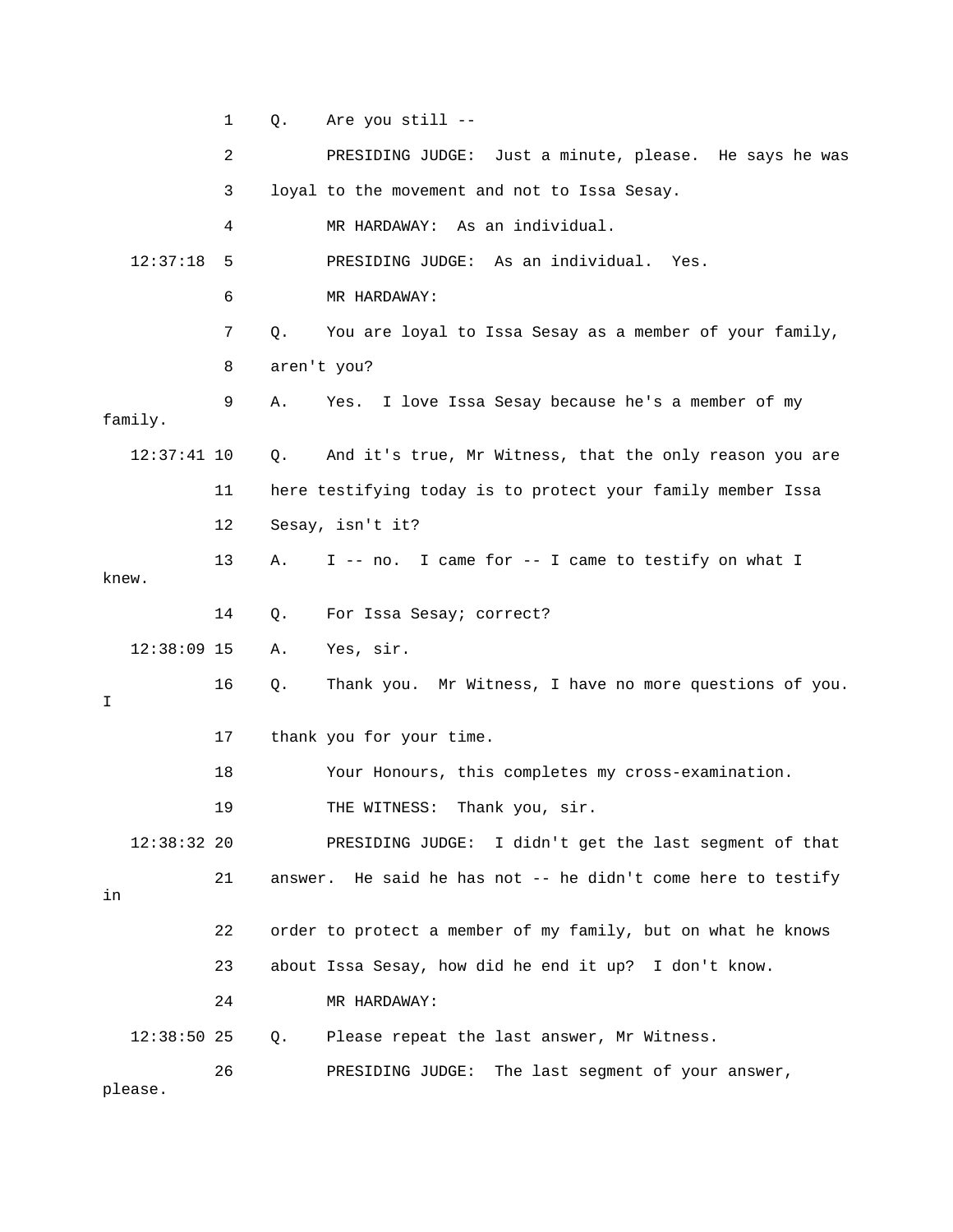27 THE WITNESS: I said, I came to testify about what I 29 PRESIDING JUDGE: Yes, thank you. know 28 of Issa Sesay.

SCSL - TRIAL CHAMBER I

 SESAY ET AL Page 51 25 OCTOBER 2007 OPEN SESSION

1 THE WITNESS: Yes, sir. 2 PRESIDING JUDGE: Yes, Mr Jordash. 3 MR JORDASH: No re-examination, thank you. 4 PRESIDING JUDGE: No re-examination. Mr Witness -- 12:40:13 5 THE WITNESS: Yes, sir. 7 testimony. We thank you for coming and for obliging us with 8 testimony, for assisting the Court to arrive at whatever decision 9 it will arrive at in this case. We thank you for coming and 12:40:36 10 are discharged and we wish you a safe journey and a happy 11 of your occupations at this point in time. So we wish you all 6 PRESIDING JUDGE: -- you've come to the end of your your you pursuit 12 the best. 13 THE WITNESS: Yes. Thank you very much, sir. 14 [The witness withdrew]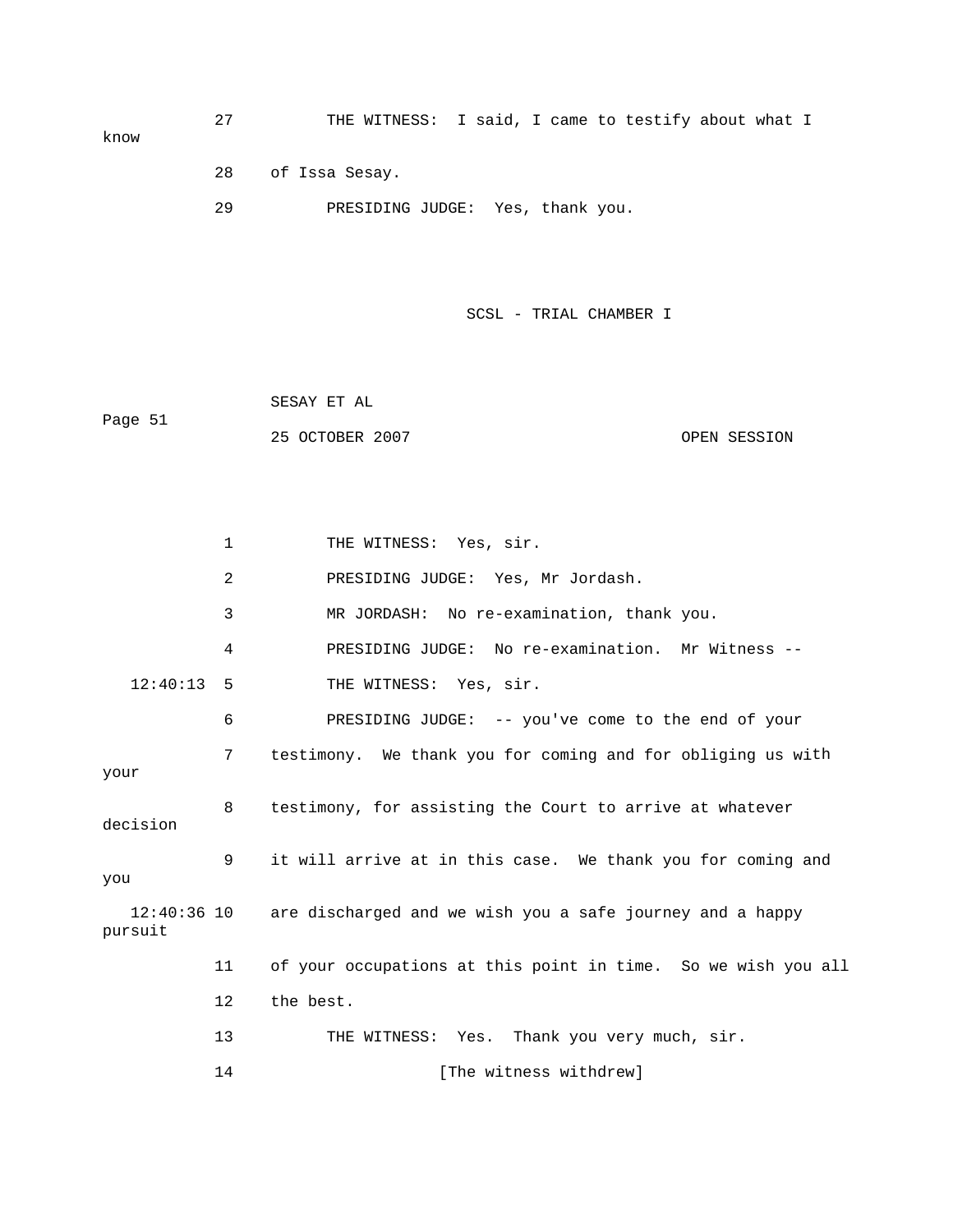12:41:37 15 PRESIDING JUDGE: Yes, Mr Hardaway, you were looking at me? 17 MR HARDAWAY: No. 18 PRESIDING JUDGE: Good. fforts 21 PRESIDING JUDGE: I didn't see you taking any e 23 always. All the time. I'm even ready for the sprint. 24 Yes. May the Chamber be advised by Mr Jordash as to how 27 before I call the witness -- 28 PRESIDING JUDGE: DIS? 29 MR JORDASH: 188. 16 I thought you were springing on your feet again. 19 MR HARDAWAY: It takes a lot of effort to spring on my 12:41:50 20 feet. 22 springing on your feet. You've sprung on your feet very smartly, we 12:42:16 25 now proceed? 26 MR JORDASH: Well, the next witness is DIS-188. But,

SCSL - TRIAL CHAMBER I

|         | SESAY ET AL     |              |
|---------|-----------------|--------------|
| Page 52 |                 |              |
|         | 25 OCTOBER 2007 | OPEN SESSION |

 1 PRESIDING JUDGE: Yes, Mr Jordash, is that the witness o wh 2 Mr Cammegh announced might be testifying for about three days or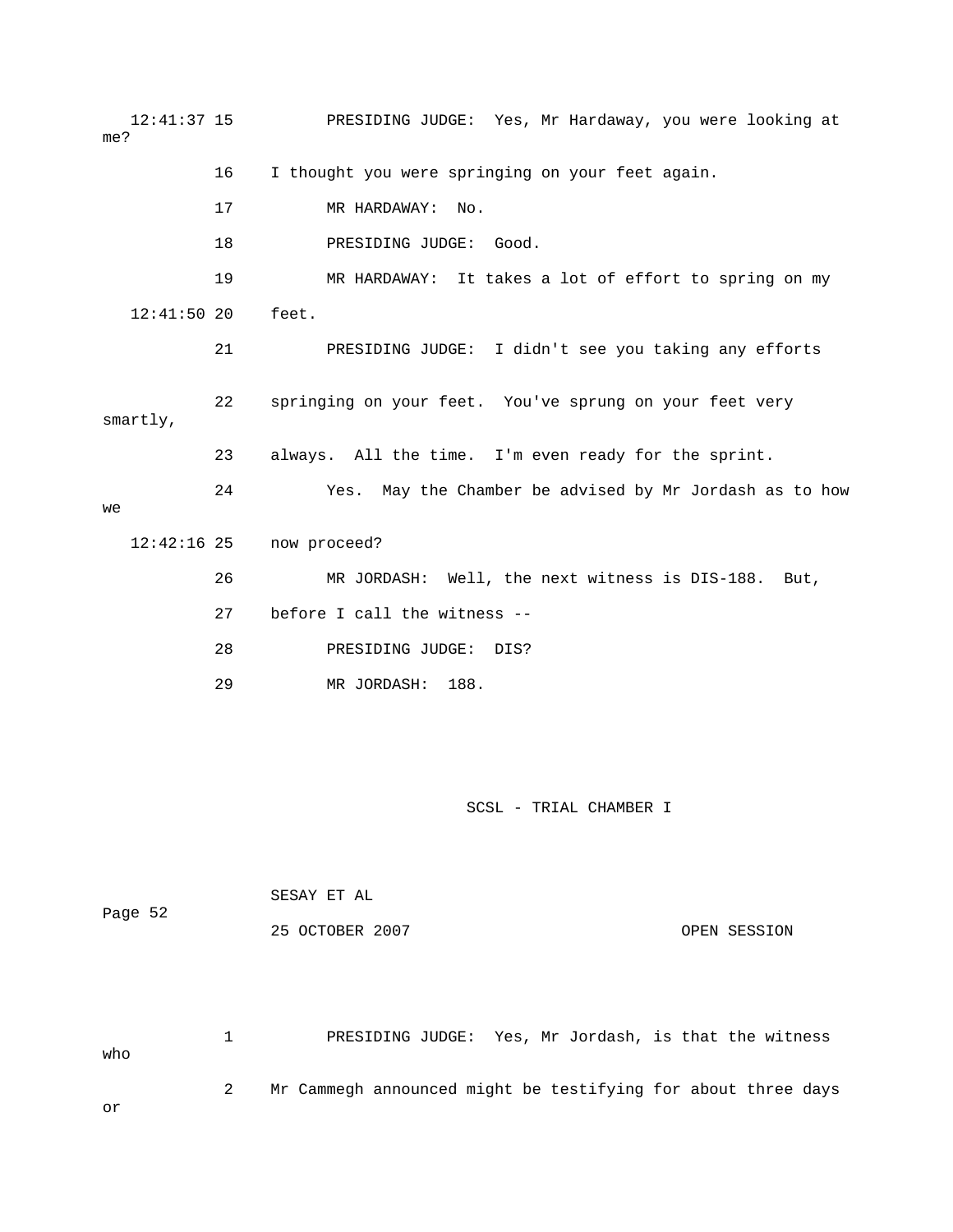3 so; is that the witness?

 4 MR JORDASH: That's the one. witness 7 after the accused. 8 PRESIDING JUDGE: Okay. And he's an insider witness? 9 MR JORDASH: Yes. 11 MR JORDASH: And I will be applying to have all the 12 evidence in a closed session. 13 PRESIDING JUDGE: In a closed session. 14 MR JORDASH: Yes. Could I just raise two issues before that? Firstly, just for the record, to put on the record that 16 the Prosecution's case has changed in relation to the trade. 17 learned friend put to the witness that civilians were trading 18 were forced to pay commission to the agricultural unit, which 12:43:35 20 PRESIDING JUDGE: You leave that to us. 21 MR JORDASH: But I am putting that on the record. 23 through the evidence. We knew when the Prosecution were 24 to assimilate these commissions with first contributions. We noticed all that. 27 MR JORDASH: Yes. 28 PRESIDING JUDGE: We will make the determinations at the 12:42:48 5 PRESIDING JUDGE: All right. 6 MR JORDASH: I think almost certainly our longest 12:43:01 10 PRESIDING JUDGE: Right, okay.  $12:43:12$  15 My but is 19 a substantial change of the Prosecution's case. 22 PRESIDING JUDGE: You will leave that us. We will look wanting  $12:43:53$  25 26 **[The witness entered court]**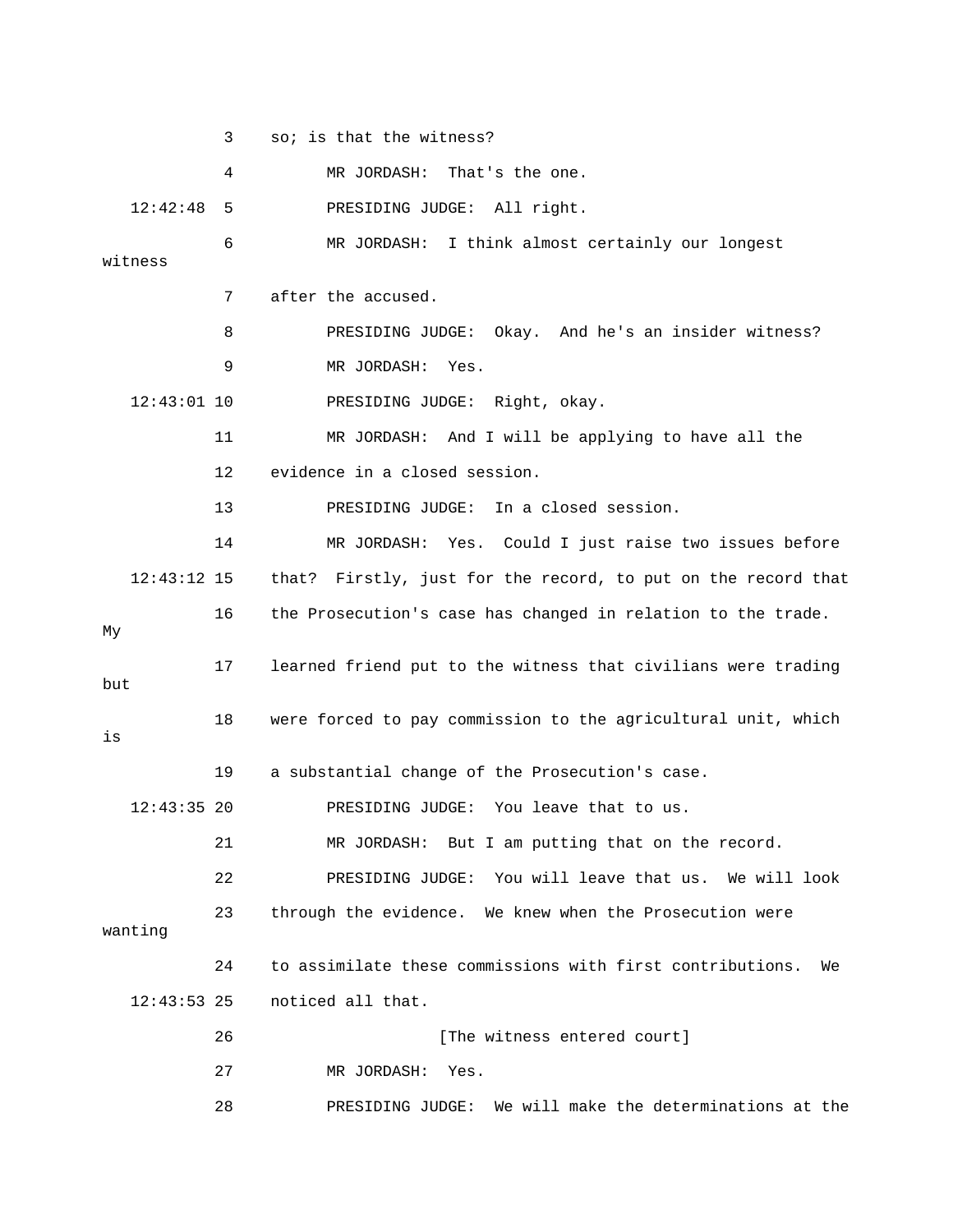29 right time, Mr Jordash.

SCSL - TRIAL CHAMBER I

 SESAY ET AL 25 OCTOBER 2007 OPEN SESSION Page 53

 1 MR JORDASH: Certainly, but I'm just -- 2 PRESIDING JUDGE: You are not submitting now, on the 3 evidence, on what we should believe and what we should not. 4 MR JORDASH: No. I suppose what I am doing is just saying 12:44:11 5 that we don't know what the Prosecution's case is on this. 7 submissions. They also will have the right to reply on this 8 the appropriate time. 9 MR JORDASH: I suppose also I was asking in a different way 12:44:25 10 the Prosecution, inviting them to say what it is their case is 12 PRESIDING JUDGE: It is their business. If they don't consequences 14 are there. We will be telling them. 16 case for the Prosecution. At this stage I would imagine that the 6 PRESIDING JUDGE: That you will tell us in your final at 11 but -- 13 prove, if they don't establish their case, well, the 12:44:38 15 JUDGE BOUTET: Their case was closed when they closed the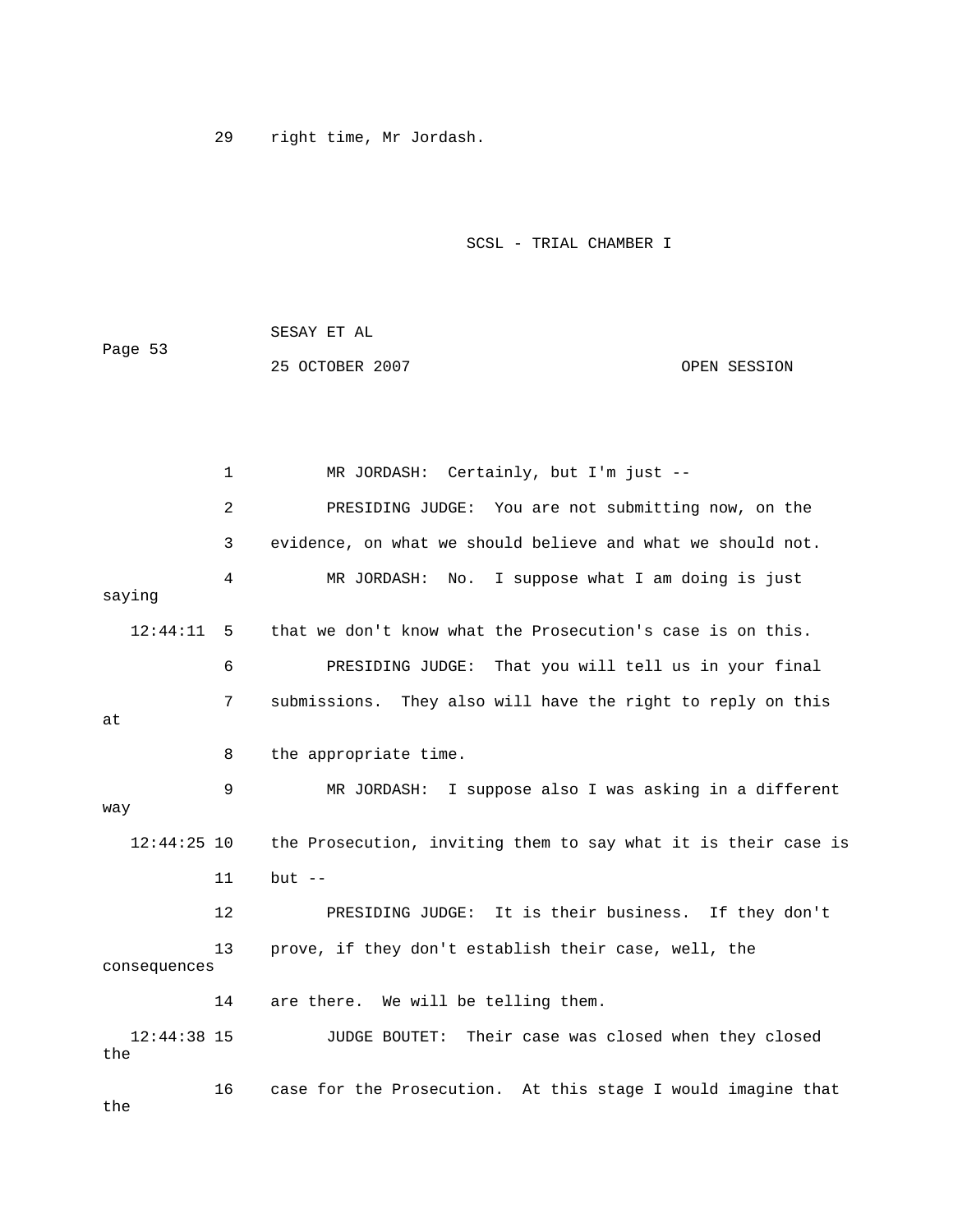|    | their         | 17 | intent is not, when they are cross-examining, to complete      |
|----|---------------|----|----------------------------------------------------------------|
|    |               | 18 | case, per se. But they may, they may still try to get some     |
|    |               | 19 | additional evidence to support what they already have as a     |
|    | $12:44:56$ 20 |    | position but I would imagine if their case was based on the    |
|    |               | 21 | cross-examination of witnesses for the Defence they are in     |
|    |               | 22 | serious trouble but, anyhow.                                   |
| to |               | 23 | MR JORDASH: Well, I suppose that is a different issue          |
|    |               | 24 | put to witnesses what their case was, rather than it changed   |
|    | $12:45:11$ 25 |    | according to the witness that is being called, but I put it on |
|    |               | 26 | the record as much for myself, when I am reading the record, I |
|    |               | 27 | can $--$                                                       |
|    | record,       | 28 | You have achieved that. It's on the<br>JUDGE BOUTET:           |
|    |               | 29 | I would imagine.                                               |

 SESAY ET AL 25 OCTOBER 2007 CPEN SESSION Page 54

1 MR JORDASH: Thank you. 2 And the second issue is the issue which was raised a few 3 days ago about -- well, actually it's probably better that the 4 witness is not in the Courtroom. 12:45:37 5 PRESIDING JUDGE: May he leave. You can escort him out.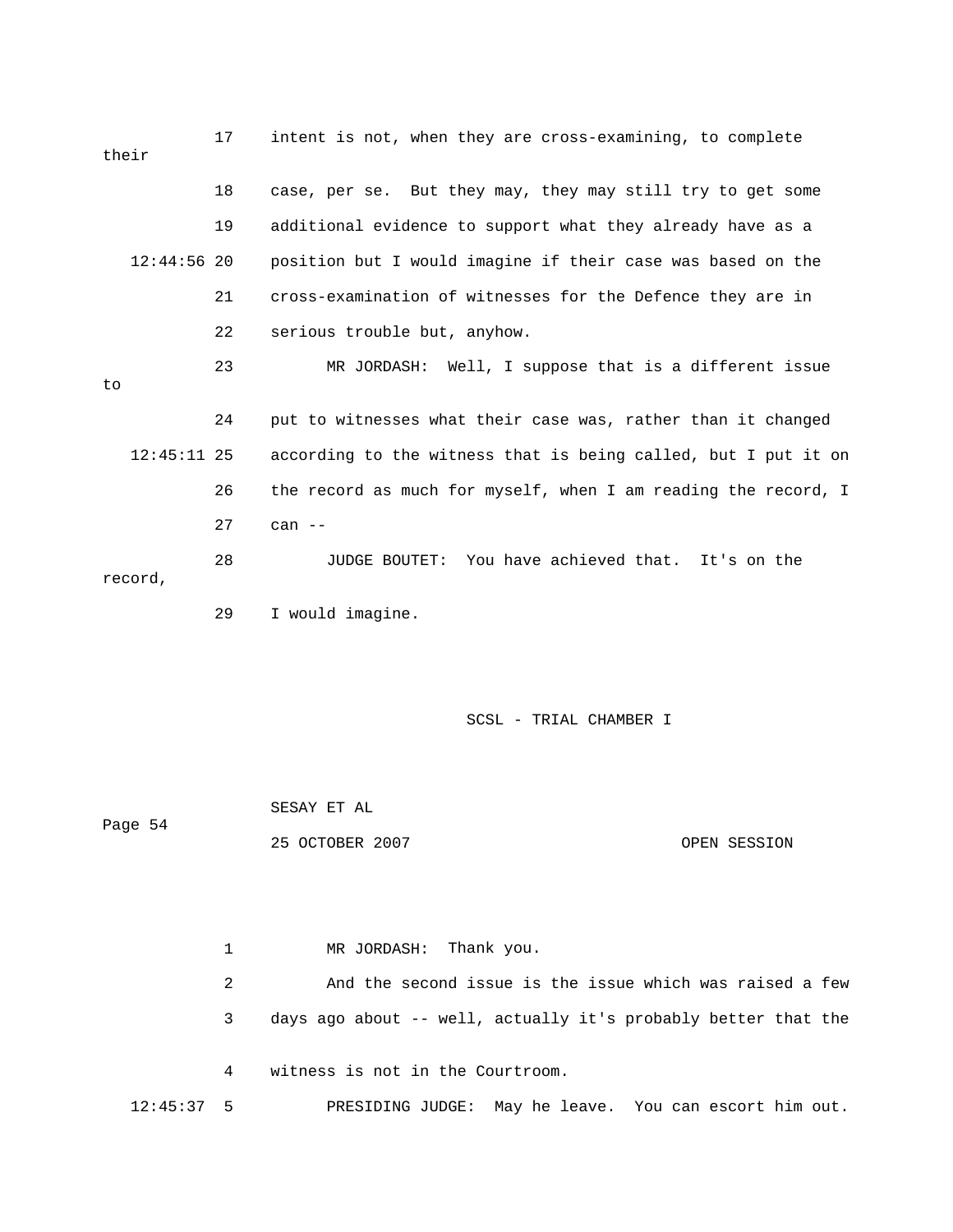6 You can take him out, you know.

7 [The witness left the court] 8 PRESIDING JUDGE: Yes, Mr Jordash. 9 MR JORDASH: I raised the concern a few days ago, which our witnesses 12 knowing -- having been told by the Prosecution who those 14 this present witness, DIS-069, had completed his testimony, 12:47:17 15 believe the Prosecution have an answer to that inquiry, and I 17 I may have a duty to the victims and witness unit, and also to 18 this witness, to inform them as to the situation, inform him 19 to the situation, so that he can -- 12:47:43 20 JUDGE BOUTET: Yes, but Mr Jordash, the evidence of this 21 witness, if you are talking of this witness, you've said is 23 MR JORDASH: Yes. 24 JUDGE BOUTET: If your application is granted that would 12:47:56 25 the case. It can't be watched from the outside. I mean, they 27 available anywhere. So, I'm not talking about other because 12:46:46 10 insiders are expressing, which is the news that the Prosecution 11 witnesses, insiders, are watching the testimony of our 13 witnesses are. We put off an answer from the Prosecution until but I 16 would appreciate an answer because, depending what the answer is, as 22 likely to be in closed session in its entirety. be 26 either do it in the Courtroom but outside the Courtroom it's not witnesses. 28 You were saying, you make this application at this moment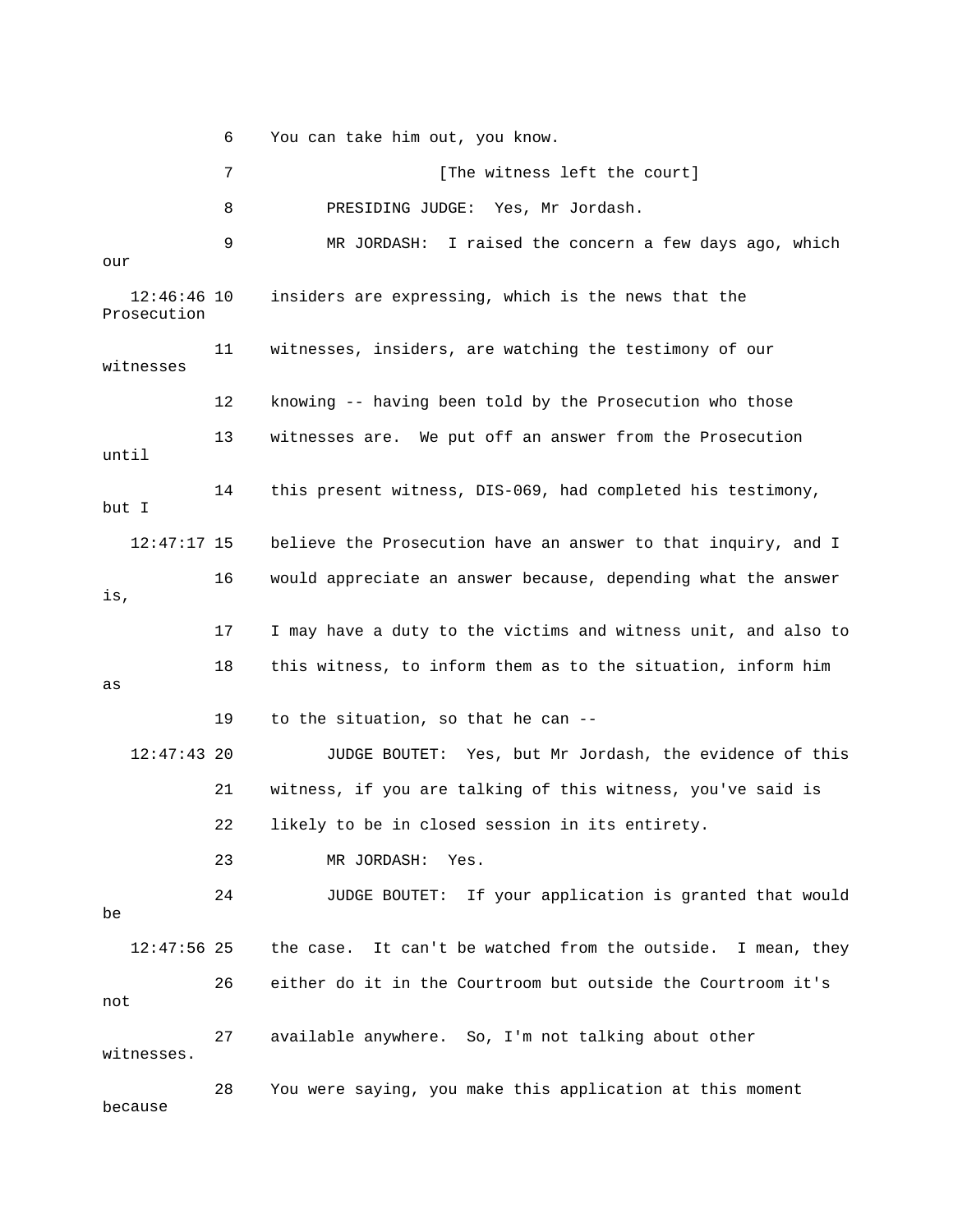29 you have concern about this witness in particular.

## SCSL - TRIAL CHAMBER I

|         | SESAY ET AL     |              |
|---------|-----------------|--------------|
| Page 55 |                 |              |
|         | 25 OCTOBER 2007 | OPEN SESSION |

1 Well I can -- my understanding of the system, in a closed 2 session, the information is here, in this Courtroom and nowhere 3 else. It cannot be watched on TV or on the screen anywhere. 4 MR JORDASH: Transcripts can be given to Prosecution 12:48:27 5 witnesses and they can be sat down with Prosecutors and taken 6 through that evidence. 8 direction. I'm saying -- I don't know. Your allegations were 9 they were watching it on TV. I am just saying that on closed 12:48:42 10 session they can't, but I am not saying they can't look at 12 MR JORDASH: Well, the crux of my query is: Are the 14 order to assist them in their case preparation? Whether it's 12:49:00 15 having insiders in the OTP offices watching the proceedings or 16 having transcripts put before the witnesses, or having 17 discussions with the witnesses along the lines of: This 18 particular witness is now testifying for the Defence; can you 7 JUDGE BOUTET: Now you are moving into a different 11 transcripts; that is a different issue. 13 Prosecution telling insiders who the Defence witnesses are in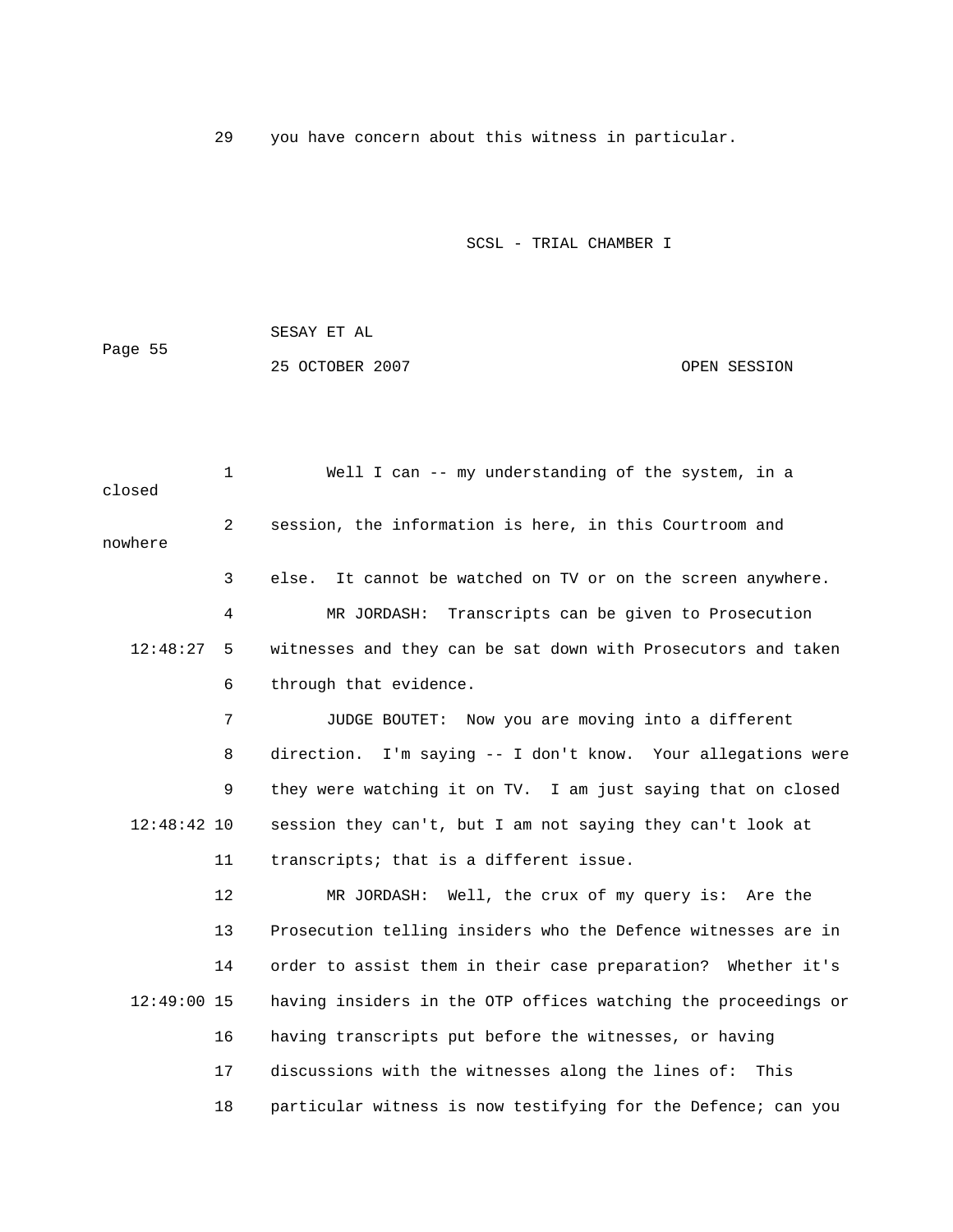|               | 19 | assist us as to whether this identified witness is or is not   |
|---------------|----|----------------------------------------------------------------|
| $12:49:26$ 20 |    | telling the truth?                                             |
|               | 21 | That is my query, and I do submit it's an important one        |
|               | 22 | because it's an important one for the witness and victims unit |
| important     | 23 | because it has security implications for them, and it's        |
| in            | 24 | for our witnesses to know whether the news of them testifying  |
| $12:49:48$ 25 |    | this Chamber is being circulated to Prosecution witnesses.     |
| being         | 26 | If this Trial Chamber, if the Prosecution say this is          |
| to            | 27 | done or might be done, then I would submit the Chamber ought   |
| is a          | 28 | be given the opportunity to decide whether, on balance, that   |
| security      | 29 | legitimate forensic technique when balanced against the        |

SCSL - TRIAL CHAMBER I

| Page 56 | SESAY ET AL     |              |
|---------|-----------------|--------------|
|         | 25 OCTOBER 2007 | OPEN SESSION |

|              |   | implications.                                                 |
|--------------|---|---------------------------------------------------------------|
|              | 2 | We certainly don't do it with Prosecution witnesses. We       |
| who          | 3 | try, when we are questioning our witnesses, not to disclose   |
|              | 4 | has given evidence for the Prosecution. Sometimes, of course, |
| $12:50:36$ 5 |   | it's not easy, and sometimes it's not possible, and sometimes |

of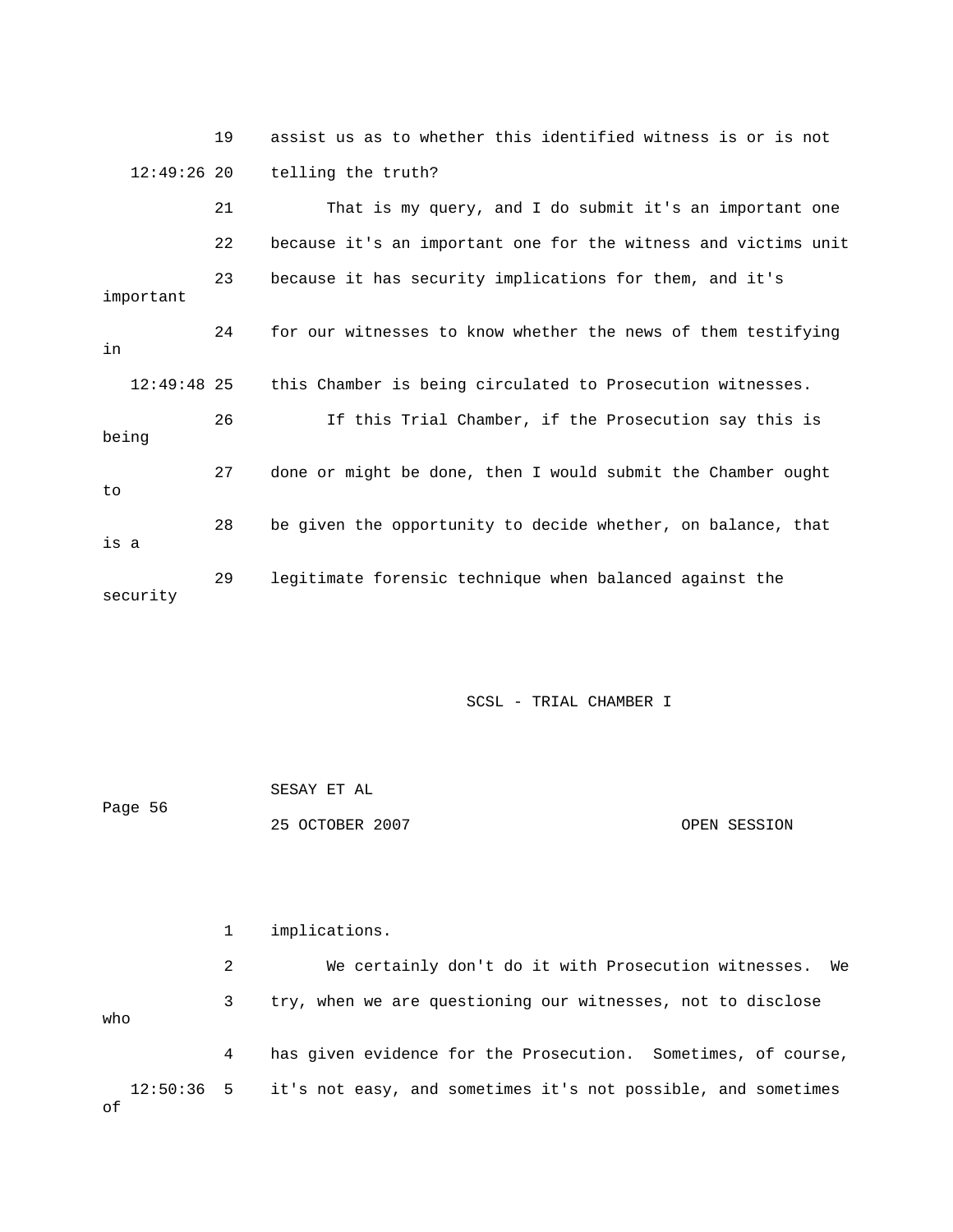6 course they know, but we do try not to.

 7 JUDGE BOUTET: To my knowledge, the protective measures 8 that have been issued would not justify the release of 9 information to an insider witness. The Prosecution may have 12:50:54 10 other techniques, I don't know, but to release identification 13 they are not an investigator for the Prosecution - techniques 17 divulging the identity of the witness who is giving evidence 18 their insiders. 19 MR JORDASH: Yes, but the suggestion is they, in fact, have insider witnesses, or have had during the course of proceedings, 21 the AFRC proceedings particularly, watching the proceedings 23 JUDGE BOUTET: Well, I mean, whatever technique they may 24 use, if it's not in violation of orders as such, what you are saying, you are changing your description of the facts, 26 Mr Jordash. If I may, you are -- watching it in the Prosecutors' 28 TV as such, and this is public in that sense as such, and nothing of 11 a witness to a person which, on the face of it, would appear to 12 be not entitled to it, they are not part of the Prosecution team, 14 MR JORDASH: Yes. 12:51:13 15 JUDGE BOUTET: -- but I don't know the various 16 they use without divulging the identity. You are talking of to  $12:51:28$  20 from 22 an office in the Prosecution.  $12:51:46$  25 27 office or watching it in another office somewhere, where it's on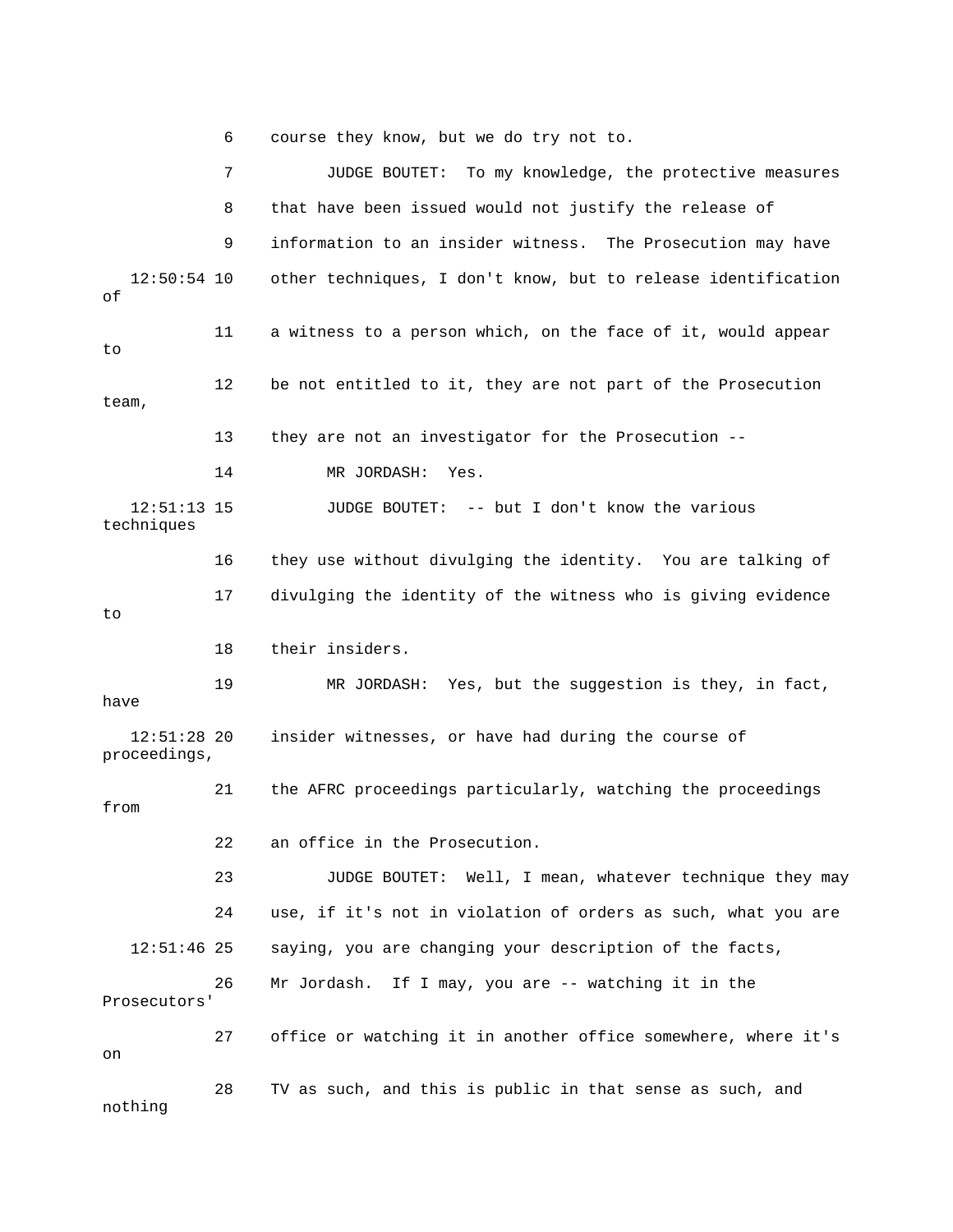29 precludes them for watching that. What is, and would be

## SCSL - TRIAL CHAMBER I

|         | SESAY ET AL     |              |
|---------|-----------------|--------------|
| Page 57 |                 |              |
|         | 25 OCTOBER 2007 | OPEN SESSION |

 2 information as to the identity of that person, and that is not 4 MR JORDASH: That is my complaint. 12:52:22 5 JUDGE BOUTET: So that, I don't know. g 7 information I have that the Prosecution witnesses are bein 8 to watch the proceedings in full knowledge of who the witness 11 commitment, and we did mandate Mr Hardaway, who at that time 12 taken unawares, to cross-check this information and to report 14 Mr Hardaway, may we hear you on Mr Jordash's 12:53:38 15 please. 16 MR HARDAWAY: Yes. 1 reprehensible if they have -- they have or have been given in 3 the public domain. 6 MR JORDASH: It's my complaint which arises from the taken is 9 and I'd seek an answer from the Prosecution. 12:53:07 10 PRESIDING JUDGE: Well, I remember that I made the was to 13 the Court what his findings are. allegations,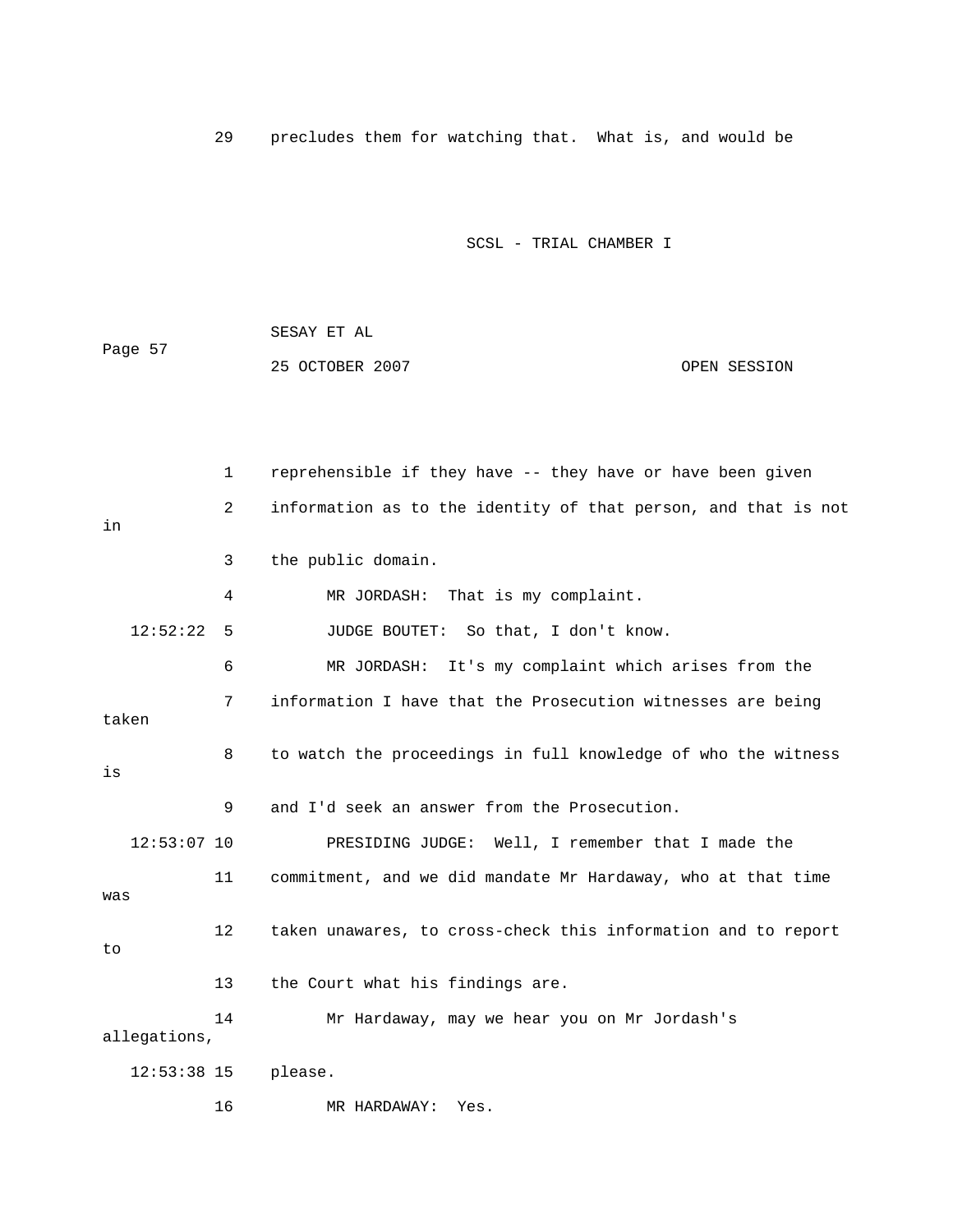|               | 17 | PRESIDING JUDGE: And what you are coming out with as a        |
|---------------|----|---------------------------------------------------------------|
|               | 18 | conclusion, or your findings from the information you have    |
|               | 19 | collected from the OTP.                                       |
| $12:53:52$ 20 |    | MR HARDAWAY: Yes, Your Honour.                                |
|               | 21 | PRESIDING JUDGE: And from the victims and witness unit.       |
| period.       | 22 | MR HARDAWAY: We, in this case, we do not disclose,            |
| anyone,       | 23 | We do not disclose the identifying data of any witness to     |
|               | 24 | even an insider, so we have not disclosed that. It has not    |
| $12:54:12$ 25 |    | happened in this case. It has not happened in the AFRC case.  |
|               | 26 | The protective measures are followed. We don't disclose the   |
|               | 27 | identifying data to anyone who has no basis of knowing who is |
|               | 28 | going to be testifying. We do not disclose that.              |
|               | 29 | PRESIDING JUDGE: So what you are saying, in effect, is        |

SCSL - TRIAL CHAMBER I

| Page 58 | SESAY ET AL     |                |
|---------|-----------------|----------------|
|         | 25 OCTOBER 2007 | CLOSED SESSION |

|                      |   | that -- you are saying that you respect the measures, the  |
|----------------------|---|------------------------------------------------------------|
| this                 | 2 | protective measures that are put in place by the orders of |
|                      |   | Court?                                                     |
|                      | 4 | MR HARDAWAY: Unequivocally and absolutely.                 |
| $12:55:31$ 5<br>have |   | PRESIDING JUDGE: Mr Jordash, does that -- what do you      |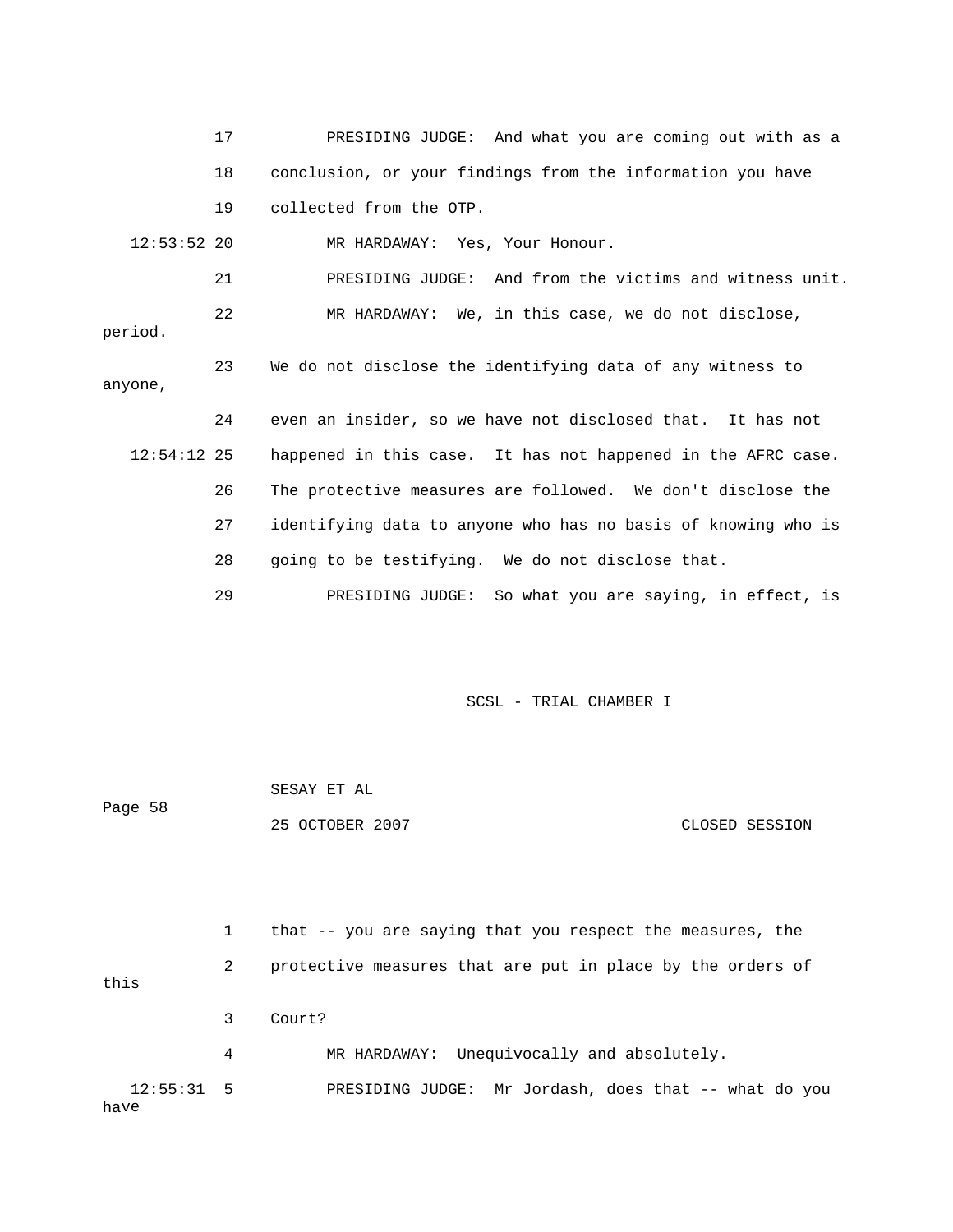6 to say about that?

|               | 7  | MR JORDASH: Well, I have to accept, if that is the           |
|---------------|----|--------------------------------------------------------------|
|               | 8  | Prosecution position, then I can't go behind that.           |
| in            | 9  | PRESIDING JUDGE: Right. Thank you. All right. Are we         |
| $12:55:59$ 10 |    | a closed session? No, we are not yet. Well, you were to make |
|               | 11 | the application?                                             |
|               | 12 | MR JORDASH: Yes, please.                                     |
| bring         | 13 | PRESIDING JUDGE: Court Management, are we, can they          |
|               | 14 | in the witness, please.                                      |
| $12:56:17$ 15 |    | [The witness entered court]                                  |
|               | 16 | [At this point in the proceedings, a portion of the          |
|               | 17 | transcript, pages 59 to 112, was extracted and sealed under  |
| session]      | 18 | separate cover, as the proceeding was heard in a closed      |
| p.m.          | 19 | [Whereupon the hearing adjourned at 5.35                     |
|               | 20 | to be reconvened on Friday, the 26th day of                  |
|               | 21 | October 2007 at 9.30 a.m.]                                   |
|               | 22 |                                                              |
|               | 23 |                                                              |
|               | 24 |                                                              |
|               | 25 |                                                              |
|               | 26 |                                                              |
|               | 27 |                                                              |
|               | 28 |                                                              |
|               | 29 |                                                              |